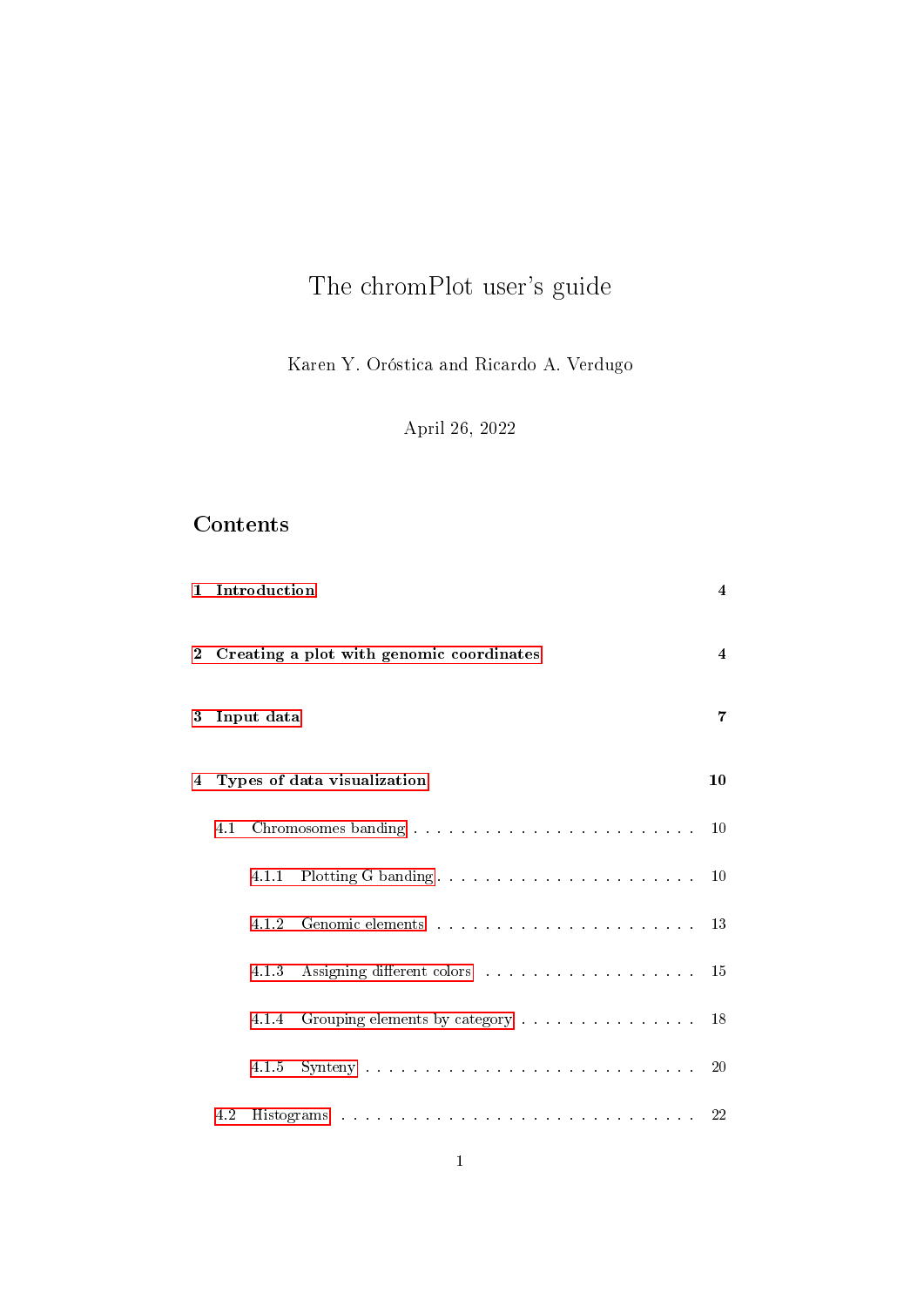| 6 |         |       | <b>Acknowledgments</b>                                                                                                                                                                                                         | 56 |
|---|---------|-------|--------------------------------------------------------------------------------------------------------------------------------------------------------------------------------------------------------------------------------|----|
|   | 5.3     |       |                                                                                                                                                                                                                                | 54 |
|   | $5.2\,$ |       |                                                                                                                                                                                                                                | 54 |
|   | 5.1     |       |                                                                                                                                                                                                                                | 52 |
|   |         |       | 5 Graphics settings                                                                                                                                                                                                            | 52 |
|   | 4.5     |       |                                                                                                                                                                                                                                | 49 |
|   |         | 4.4.3 | Large non-overlapping segments $\ldots$                                                                                                                                                                                        | 47 |
|   |         | 4.4.2 | Large stacked segments groupped by two categories                                                                                                                                                                              | 43 |
|   |         | 4.4.1 | Large stacked segments with a subsequent of the state of the state of the state of the state of the state of the state of the state of the state of the state of the state of the state of the state of the state of the state | 40 |
|   | 4.4     |       |                                                                                                                                                                                                                                | 40 |
|   |         | 4.3.5 |                                                                                                                                                                                                                                | 38 |
|   |         | 4.3.4 |                                                                                                                                                                                                                                | 37 |
|   |         | 4.3.3 | Coloring by datapoints exceeding a threshold                                                                                                                                                                                   | 34 |
|   |         | 4.3.2 | Using connected lines research and connected lines research and connected lines.                                                                                                                                               | 33 |
|   |         | 4.3.1 | Using points and a contract of the contract of the contract of the US and the Contract of the Contract of the Contract of the Contract of the Contract of the Contract of the Contract of the Contract of the Contract of the  | 32 |
|   | 4.3     |       |                                                                                                                                                                                                                                | 31 |
|   |         | 4.2.3 | Stacked histograms: single file                                                                                                                                                                                                | 29 |
|   |         | 4.2.2 | Stacked histograms: multiple files                                                                                                                                                                                             | 24 |
|   |         | 4.2.1 | Single histogram resources resources in the set of the 22                                                                                                                                                                      |    |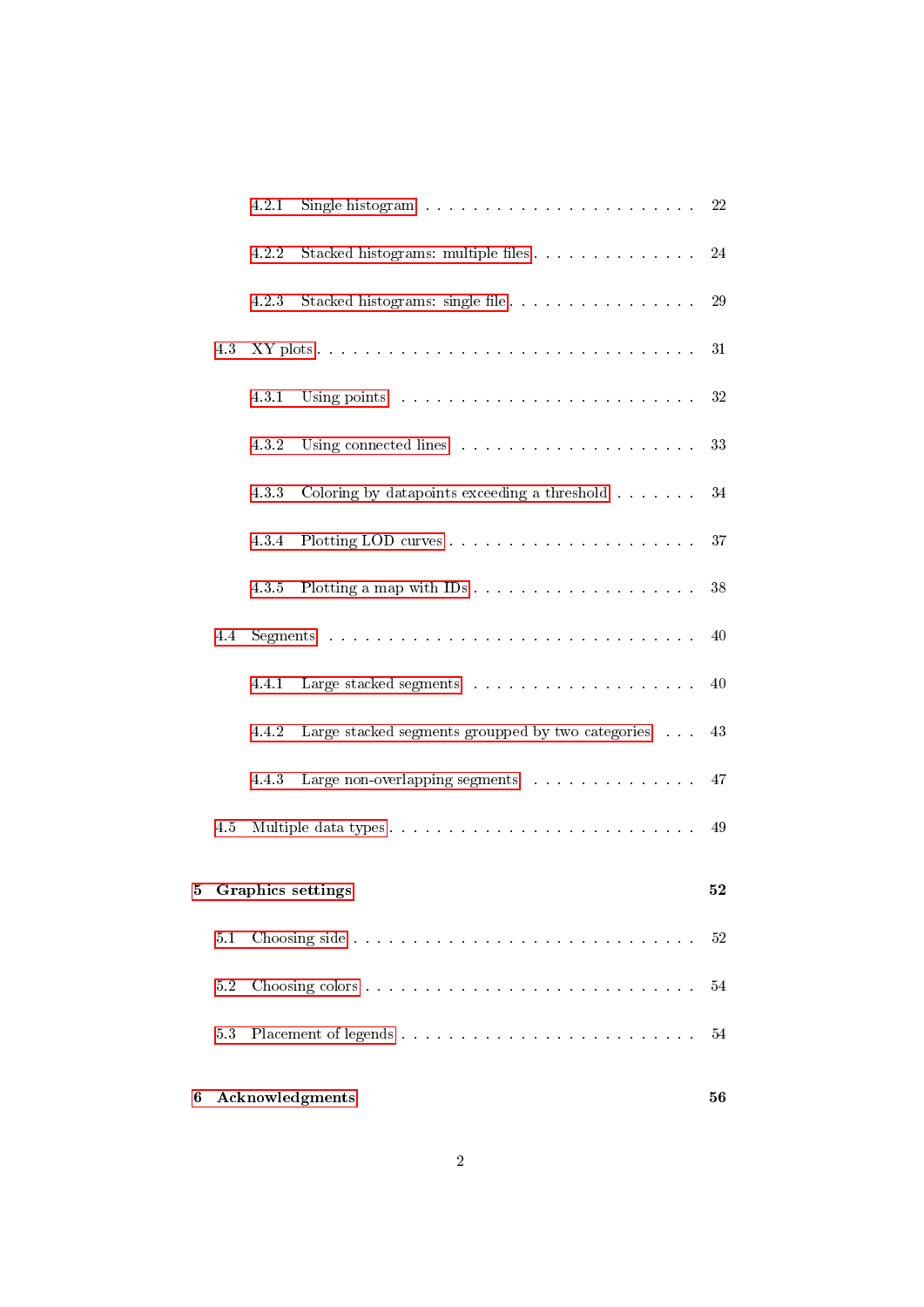# [7 REFERENCES](#page-55-1) 56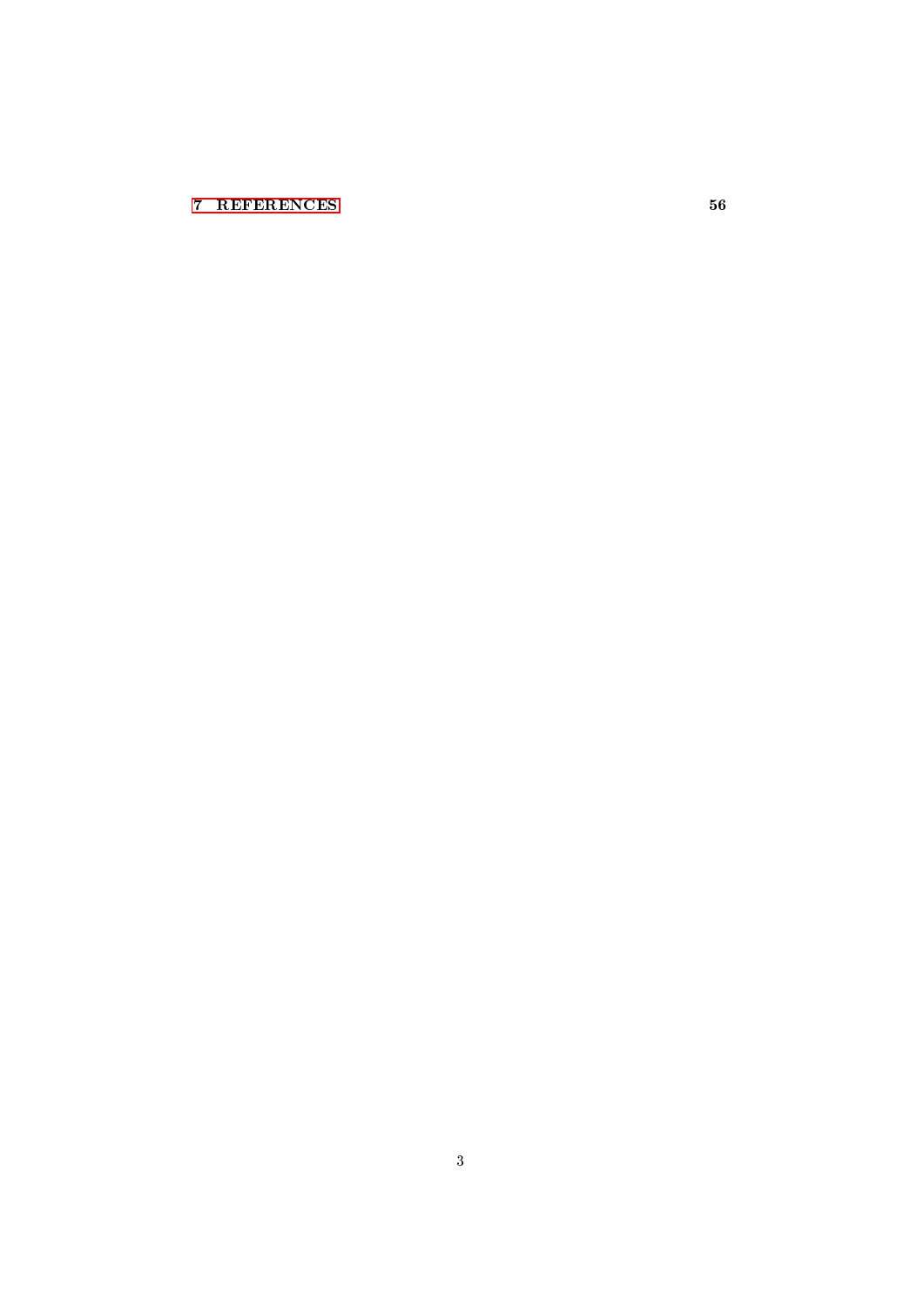# <span id="page-3-0"></span>1 Introduction

Visualization is an important step in data analysis workflows for genomic data. Here, we introduce the use of chromPlot, an R package for global visualization of genome-wide data. chromPlot is suitable for any organism with linear chromosomes. Data is visualized along chromosomes in a variety of formats such as segments, histograms, points and lines. One plot may include multiple tracks of data, which can be placed inside or on either side of the chromosome body representation.

The package has proven to be useful in a variety of applications, for instance, detecting chromosomal clustering of differentially expressed genes, combining diverse information such as genetic linkage to phenotypes and gene expression, quality controlling genome resequencing experiments, visualizing results from genome-wide scans for positive selection, synteny between two species, among others.

# <span id="page-3-1"></span>2 Creating a plot with genomic coordinates

The gaps argument is used to tell chromPlot what system of coordinates to use. The information is provided as a table following the format for the 'Gap' track in the Table Browser of the UCSC website<sup>[1](#page-3-2)</sup>. From this table, chromPlot extracts the number of chromosomes, chromosomes names and lengths, and the position of centromeres (shown as solid circles). The tables for the latest genome build of human and mouse are provided with package (hg\_gap and mm10\_gap) and are loaded by data()). The user can use tables downloaded from the UCSC Table Browser for other genomes. If no data is provided to gaps, plotting is still possible as long as one of annot1, bands or org arguments is provided. The information will be taken from those objects, in that preference order, except for centromers which will not be plotted.

<span id="page-3-2"></span><sup>1</sup>https://genome.ucsc.edu/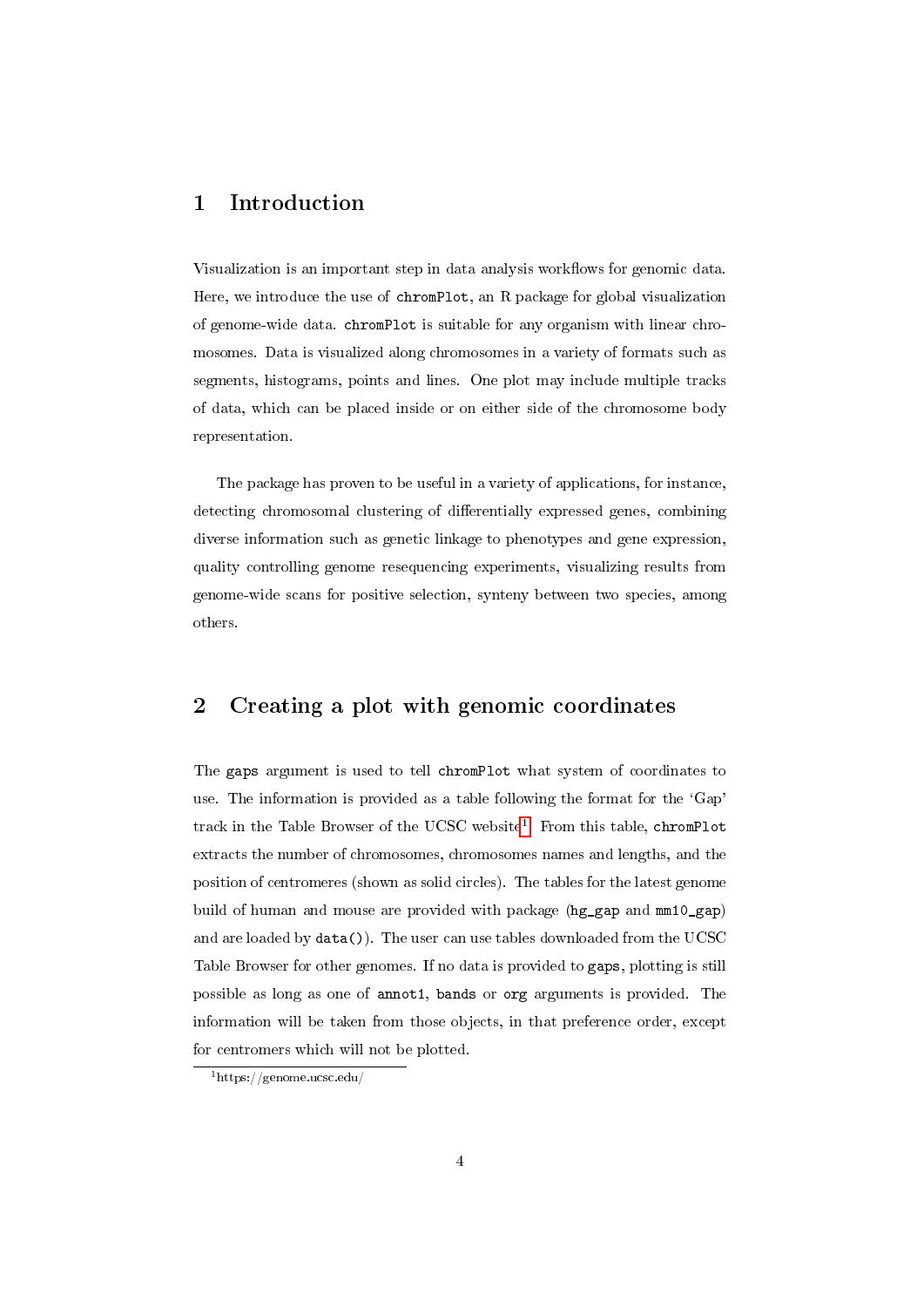In this example, we will plot the chromosomes in the hg19 human genome. chromPlot returns some messages when doing calculations. Here, it just retrieves the number of bases in each chromosomes. Messages will be omitted in next examples.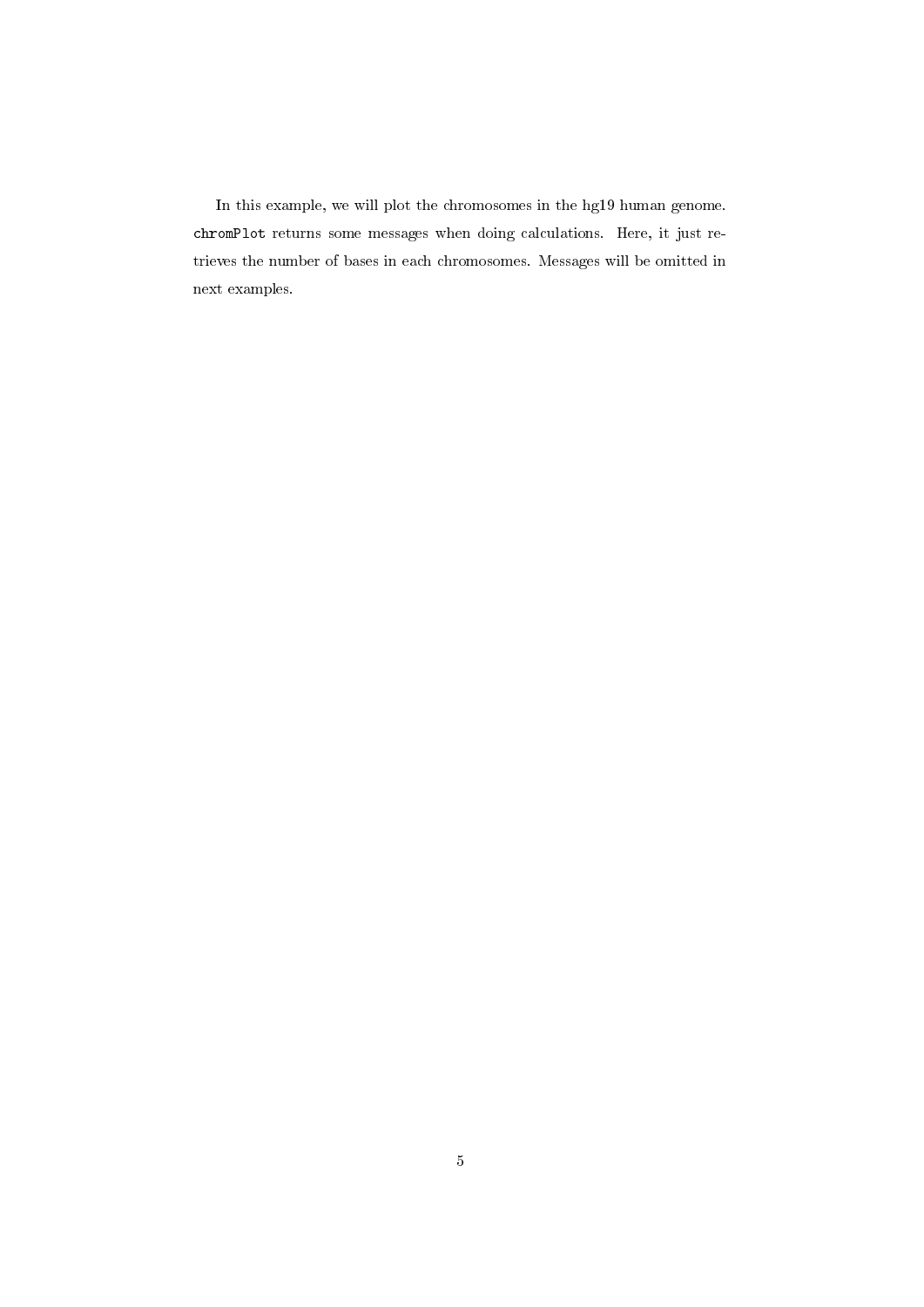- > library("chromPlot")
- > data(hg\_gap)
- > head(hg\_gap)

| Name                                | End      | Start                 | Chrom |   |
|-------------------------------------|----------|-----------------------|-------|---|
| 124535434 142535434 heterochromatin |          |                       | 1.    |   |
| centromere                          |          | 1 121535434 124535434 |       | 2 |
| contig                              | 3995268  | 3845268               |       | З |
| contig                              | 13319912 | 13219912              |       | 4 |
| clone                               | 17175658 | 17125658              |       | 5 |
| contig                              | 30028082 | 29878082              |       | 6 |

> chromPlot(gaps=hg\_gap)

Chrom 1 : 249250621 bp Chrom 2 : 243199373 bp Chrom 3 : 198022430 bp Chrom 4 : 191154276 bp Chrom 5 : 180915260 bp Chrom 6 : 171115067 bp Chrom 7 : 159138663 bp Chrom 8 : 146364022 bp Chrom 9 : 141213431 bp Chrom 10 : 135534747 bp Chrom 11 : 135006516 bp Chrom 12 : 133851895 bp Chrom 13 : 115169878 bp Chrom 14 : 107349540 bp Chrom 15 : 102531392 bp Chrom 16 : 90354753 bp Chrom 17 : 79759049 bp Chrom 18 : 78077248 bp Chrom 19 : 59128983 bp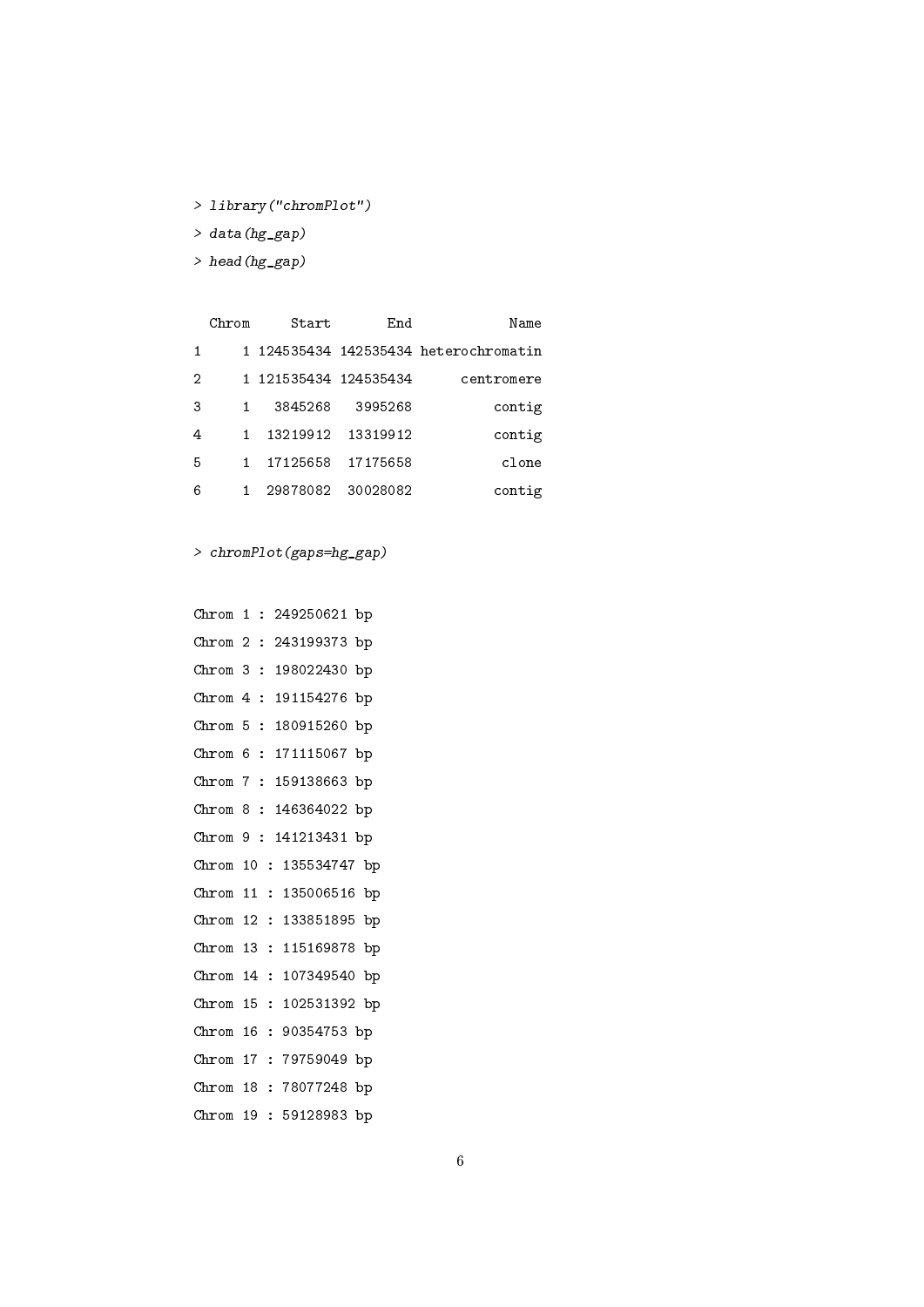Chrom 20 : 63025520 bp Chrom 21 : 48129895 bp Chrom 22 : 51304566 bp Chrom X : 155270560 bp Chrom Y : 59373566 bp



# <span id="page-6-0"></span>3 Input data

chromPlot has 8 arguments that can take objects with genomic data: (annot1, annot2, annot3, annot4, segment, segment2, stat and stat2. Data provided to these arguments are internally converted to data tracks that can be plotted. These arguments take their input in any of these formats:

- 1. A string with a filename or URL
- 2. A data frame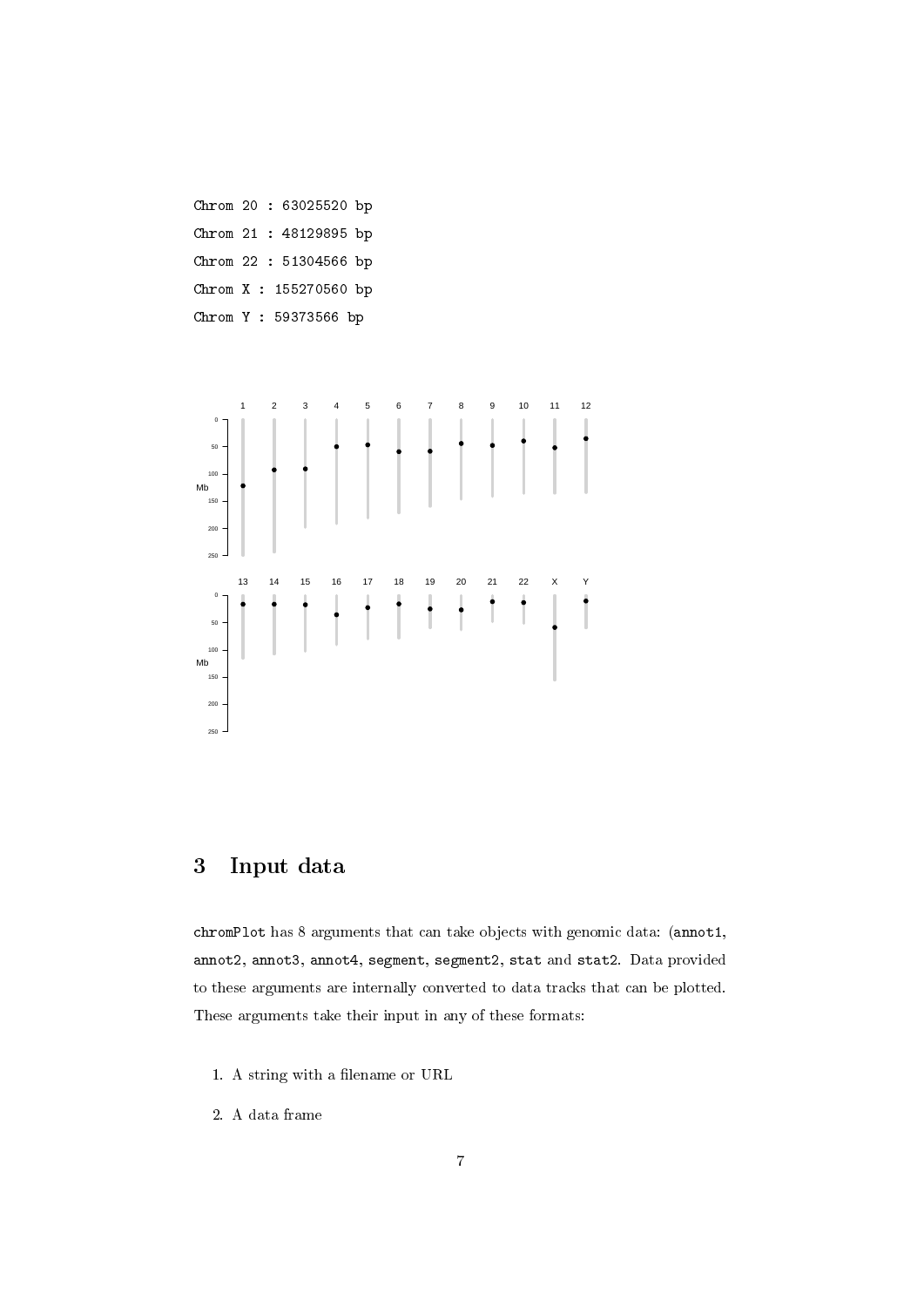#### 3. A GRanges object (GenomicRanges package)

Additionally, the user may obtain a list of all ensemble genes by providing and organism name to the org argument (ignored if data is provided to annot1).

The data provided as objects of class data.frame must follow the BED format in order to be used as tracks by  ${\tt chromPlot}^2$  ${\tt chromPlot}^2$ . However, as opposed to the files in BED format, track must have column names. The columns Chrom (character class), Start (integer class) and End (integer class) are mandatory. chromPlot can work with categorical or quantitative data. The categorical data must have a column called Group (character class), which represents the categorical variable to classify each genomic element. In the case of quantitative data, the user must indicate the column name with the score when calling chromPlot() by setting the statCol parameter.

Examples of different data tables will be shown throughout this tutorial. All data used in this vignette are included in chromPlot (inst/extdata folder). In order to keep the package size small, we have included only a few chromosomes in each file. We use mostly public data obtained from the UCSC Genome Browser<sup>[3](#page-7-1)</sup> or from The 1000 Genomes Selection Browser 1.0<sup>[4](#page-7-2)</sup>, i.e. the iHS, Fst and xpehh tables shown below.

In the following example code, an annotation package from Bioconductor to display the density of all transcripts in the genome. We load a TxDb object (inherit class from AnnotationDb) with all known gene transcripts in the hg19 human genome. We extract the transcripts for this gene definition and plot them genome-wide. The transcripts object  $(txgr)$  has GRanges class, from  $Ge$ nomicRanges package. The The GenomeFeatures package is required to extract the transcripts from the annotation object.

- > library("TxDb.Hsapiens.UCSC.hg19.knownGene")
- > txdb <- TxDb.Hsapiens.UCSC.hg19.knownGene
- > library(GenomicFeatures)

<span id="page-7-1"></span><span id="page-7-0"></span> $^{2}$ https://genome.ucsc.edu/FAQ/FAQformat.html# format1

<span id="page-7-2"></span><sup>3</sup>http://genome.ucsc.edu/

<sup>4</sup>http://hsb.upf.edu/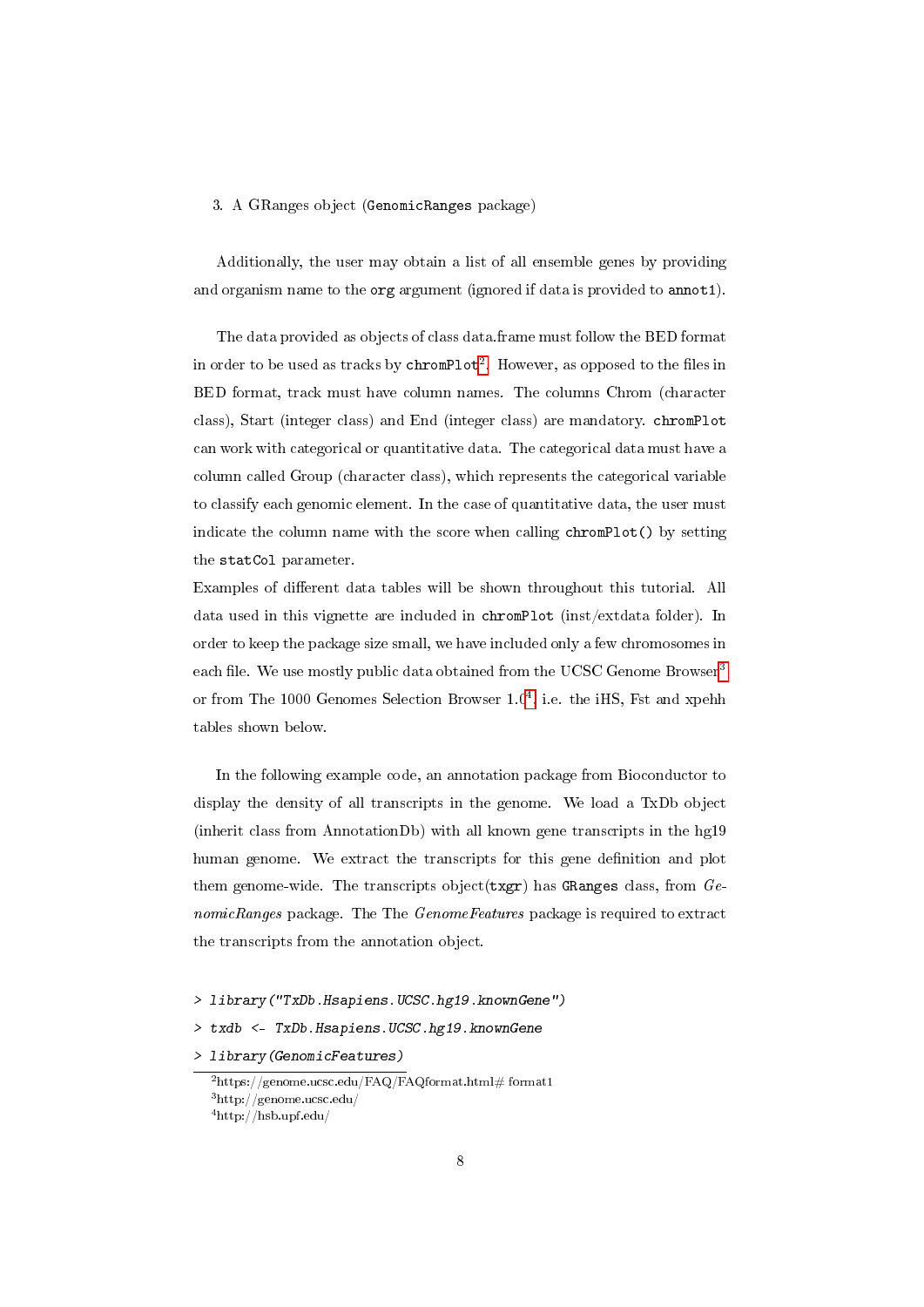> txgr <- transcripts(txdb)

> txgr

|                   | GRanges object with 82960 ranges and 2 metadata columns: |                    |                                                                                                                 |                       |                                                                               |
|-------------------|----------------------------------------------------------|--------------------|-----------------------------------------------------------------------------------------------------------------|-----------------------|-------------------------------------------------------------------------------|
|                   | seqnames                                                 |                    |                                                                                                                 | ranges strand   tx_id | tx name                                                                       |
|                   | $ R\rangle$                                              |                    |                                                                                                                 |                       | <iranges> <rle>   <integer> <character></character></integer></rle></iranges> |
| $\lceil 1 \rceil$ | chr1                                                     | 11874-14409        | $+$                                                                                                             | $\mathbf{1}$          | $uc001$ aaa. $3$                                                              |
| $\lceil 2 \rceil$ | chr1                                                     | 11874-14409        | $+$                                                                                                             | $\overline{2}$        | uc010nxq.1                                                                    |
| [3]               | chr1                                                     | 11874-14409        | $+$                                                                                                             | 3                     | uc010nxr.1                                                                    |
| [4]               | chr1                                                     | 69091-70008        | $+$                                                                                                             | 4                     | uc001aa1.1                                                                    |
| [5]               |                                                          | chr1 321084-321115 | $+$ $\perp$                                                                                                     | 5                     | $uc001$ aaq.2                                                                 |
| $\cdots$          | $\cdots$                                                 | $\cdots$           | $\begin{array}{cccccccccccccc} \bullet & \bullet & \bullet & \bullet & \bullet & \bullet & \bullet \end{array}$ | $\cdots$              | $\cdots$                                                                      |
|                   | [82956] $chrUn_g1000237$                                 | $1 - 2686$         | $\sim$                                                                                                          | 82956                 | $uc011$ mgu. 1                                                                |
|                   | $[82957]$ chrUn_g1000241                                 | 20433-36875        | $ \ $                                                                                                           | 82957                 | uc011mgv.2                                                                    |
|                   | [82958] chrUn_g1000243                                   | 11501-11530        | $+$                                                                                                             | 82958                 | $uc011$ mgw.1                                                                 |
|                   | $[82959]$ chrUn_g1000243                                 | 13608-13637        | $+$                                                                                                             | 82959                 | uc022brq.1                                                                    |
|                   | [82960] $chrUn_g1000247$                                 | 5787-5816          |                                                                                                                 | 82960                 | uc022brr.1                                                                    |

-------

seqinfo: 93 sequences (1 circular) from hg19 genome

9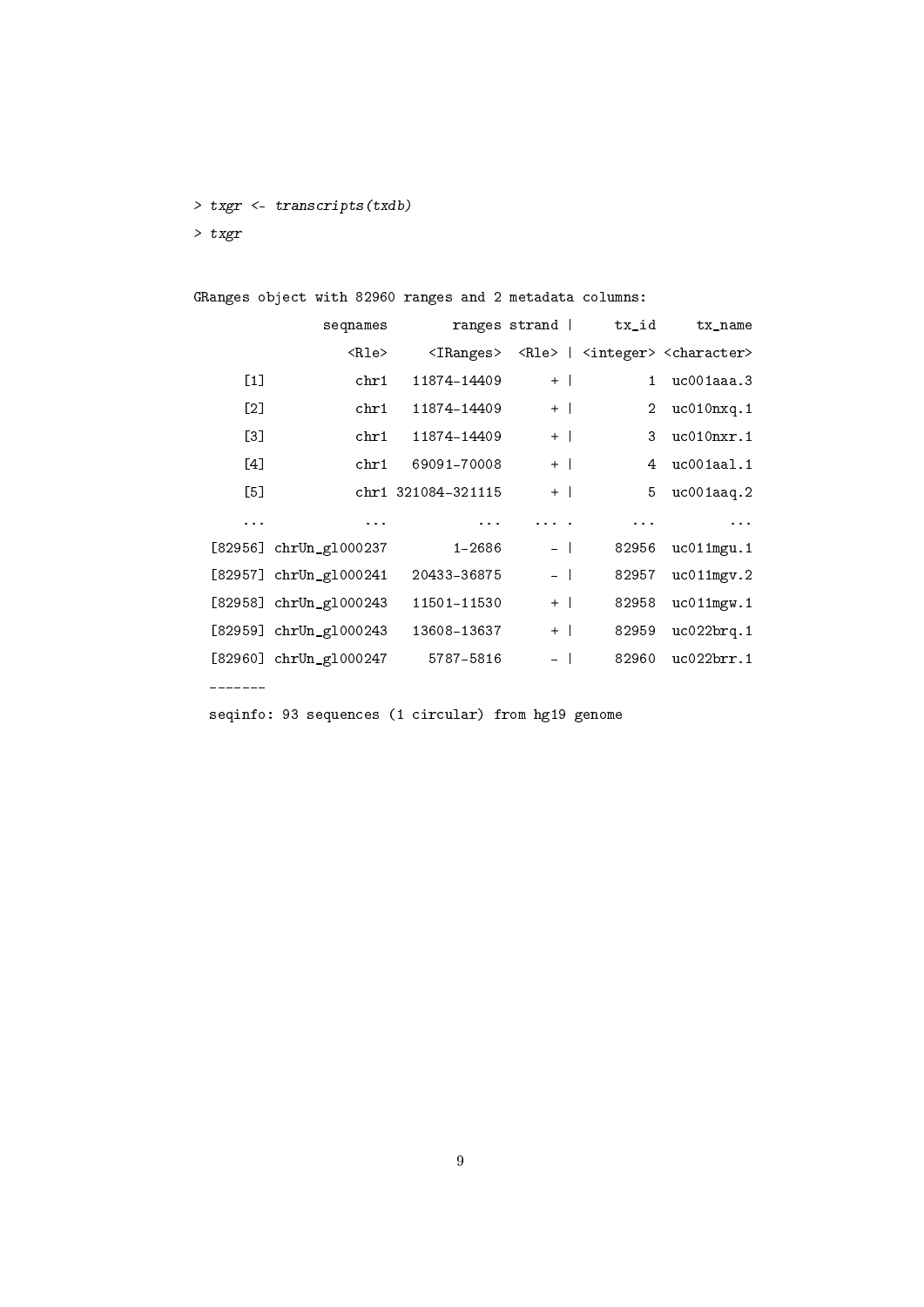> chromPlot(gaps=hg\_gap, annot1=txgr)



# <span id="page-9-0"></span>4 Types of data visualization

# <span id="page-9-2"></span><span id="page-9-1"></span>4.1 Chromosomes banding

# 4.1.1 Plotting G banding

The chromPlot package can create idiograms by providing a 'cytoBandIdeo' table taken from the Table Browser at the UCSC Genome Browser website. These tables are provided with the package for human and mouse (hg\_cytoBandIdeo and mm10\_cytoBandIdeo).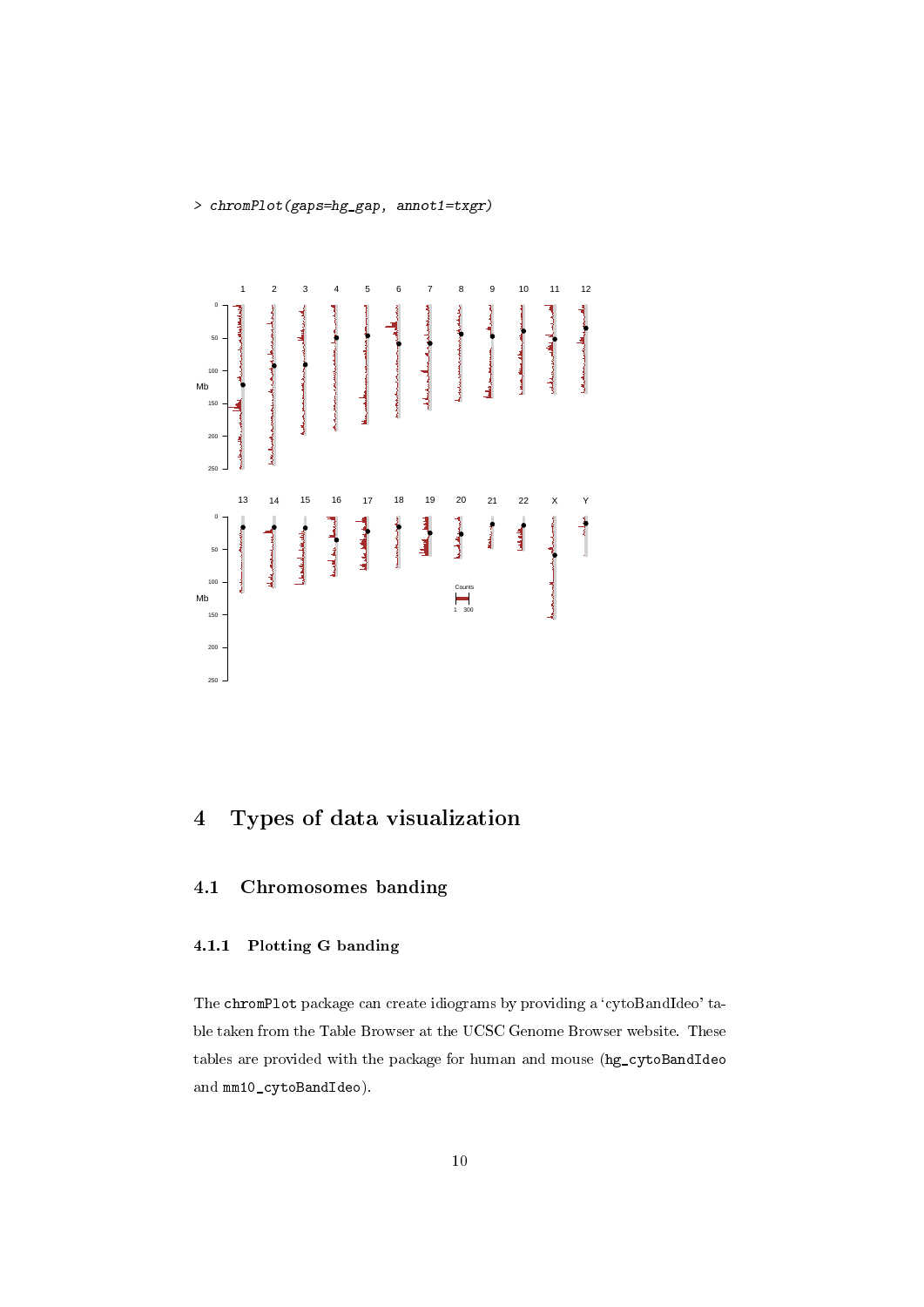In the next code, we show how to obtain an idiogram with a subset of chromosomes for human:

> data(hg\_cytoBandIdeo)

> head(hg\_cytoBandIdeo)

| Name gieStain | End                        | Start   | Chrom |   |
|---------------|----------------------------|---------|-------|---|
| gneg          | 2300000 p36.33             | 0       | 1     | 1 |
| gpos25        | 2300000 5400000 p36.32     |         |       | 2 |
| gneg          | 7200000 p36.31             | 5400000 |       | З |
| gpos25        | 7200000 9200000 p36.23     |         |       | 4 |
| gneg          | 9200000 12700000 p36.22    |         |       | 5 |
| gpos50        | 1 12700000 16200000 p36.21 |         |       | 6 |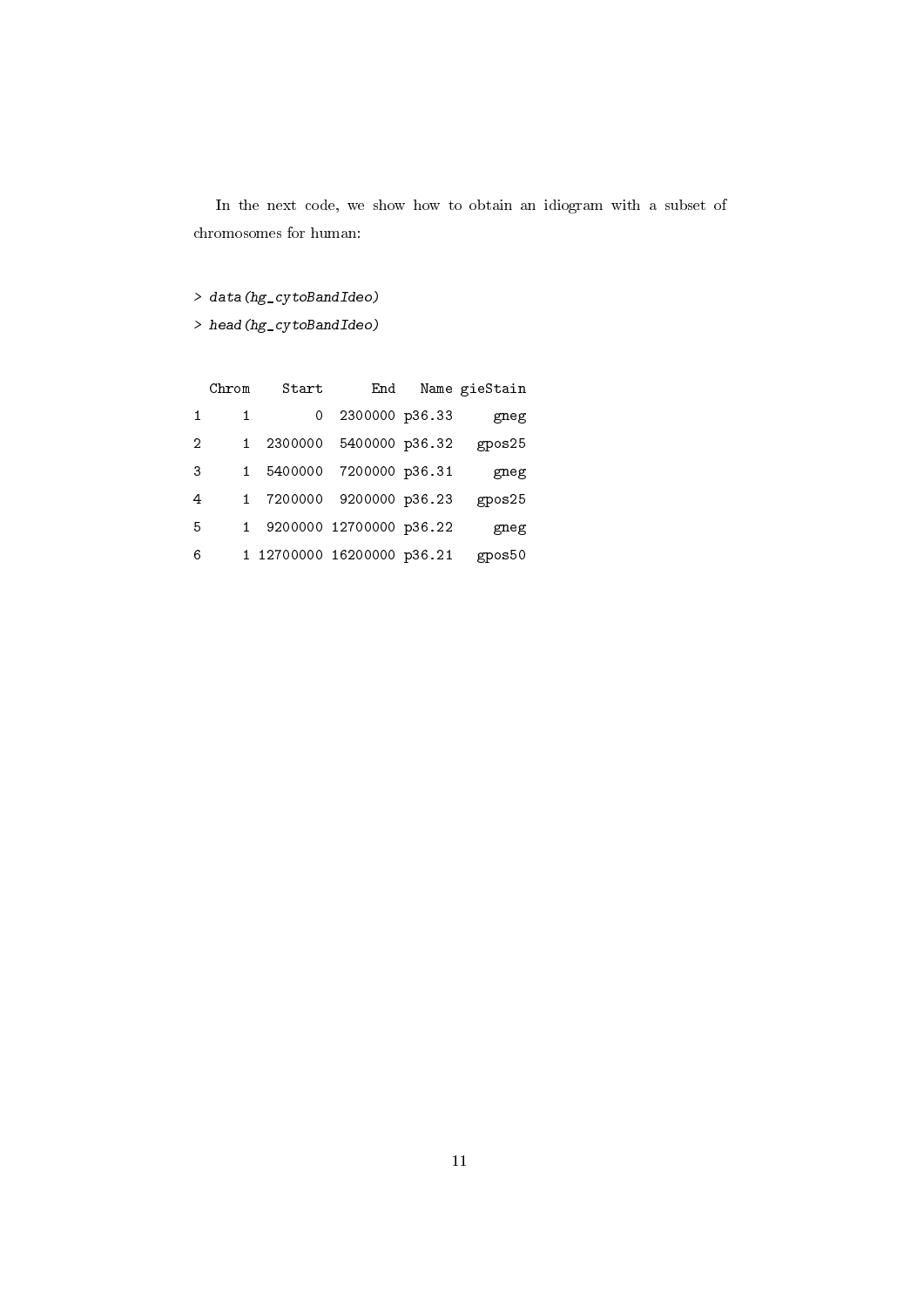You can choose chromosomes using chr parameter, which receives a vector with the name of the chromosomes.

> chromPlot(bands=hg\_cytoBandIdeo, gaps=hg\_gap, chr=c("1", "2", "3", "4", "5",

+ "6"), figCols=6)

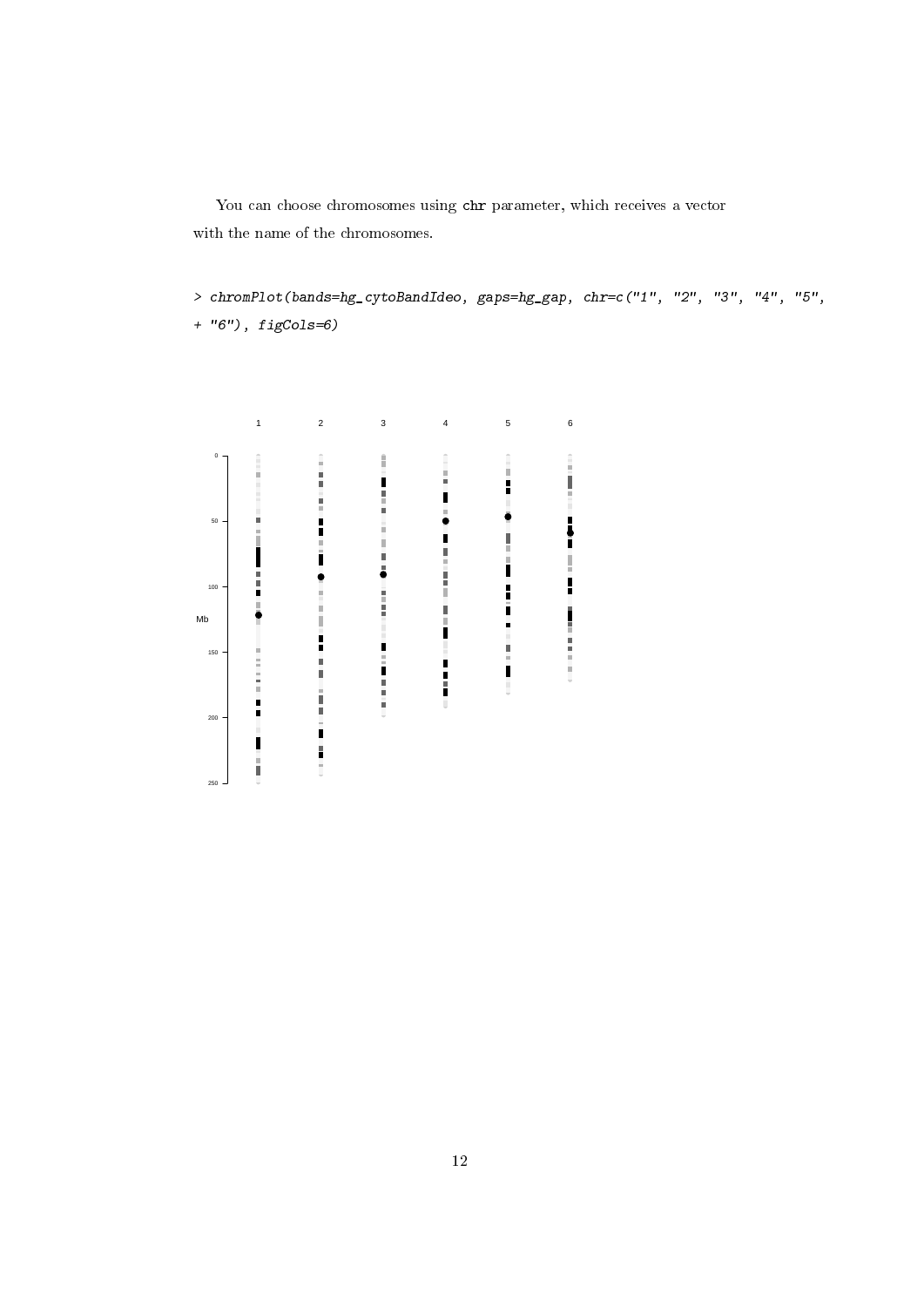#### <span id="page-12-0"></span>4.1.2 Genomic elements

chromplot can plot the location of genomic elements in the chromosomal body. For this example, we will use a table of refSeq genes taken from the UCSC Genome Browser. The file included in the package contains only chromosomes 19 to 21 to keep the package's size small.

```
> data_file1 <- system.file("extdata", "hg19_refGeneChr19-21.txt",
```
- + package = "chromPlot")
- > refGeneHg <- read.table(data\_file1, sep="\t", header=TRUE,
- + stringsAsFactors=FALSE)
- > refGeneHg\$Colors <- "red"
- > head(refGeneHg)

| Name Colors  |                                        | End | Start                     | Chrom |  |
|--------------|----------------------------------------|-----|---------------------------|-------|--|
| $_{\rm red}$ | NM 018035                              |     | 1 chr19 41937222 41945843 |       |  |
| $_{\rm red}$ | 2 chr19 41937222 41945481 NM 001167867 |     |                           |       |  |
| $_{\rm red}$ | 3 chr19 41937222 41945843 NM_001167869 |     |                           |       |  |
| $_{\rm red}$ | 4 chr19 41937222 41945481 NM_001167868 |     |                           |       |  |
| $_{\rm red}$ | NM 016324                              |     | 5 chr19 58694355 58724928 |       |  |
| $_{\rm red}$ | NM 030973                              |     | 6 chr19 50321535 50340237 |       |  |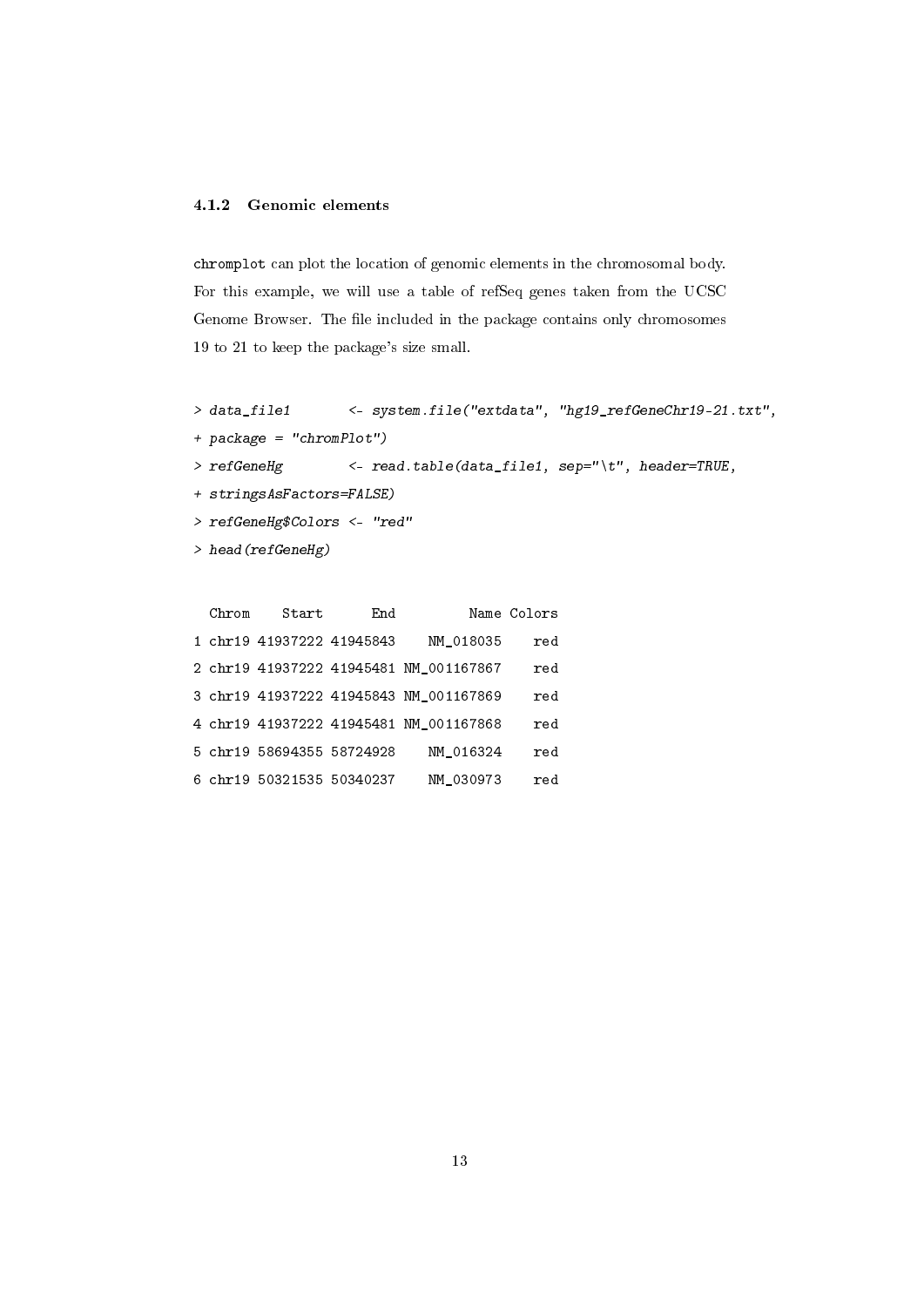> chromPlot(gaps=hg\_gap, bands=refGeneHg, chr=c(19, 20, 21), figCols=3)

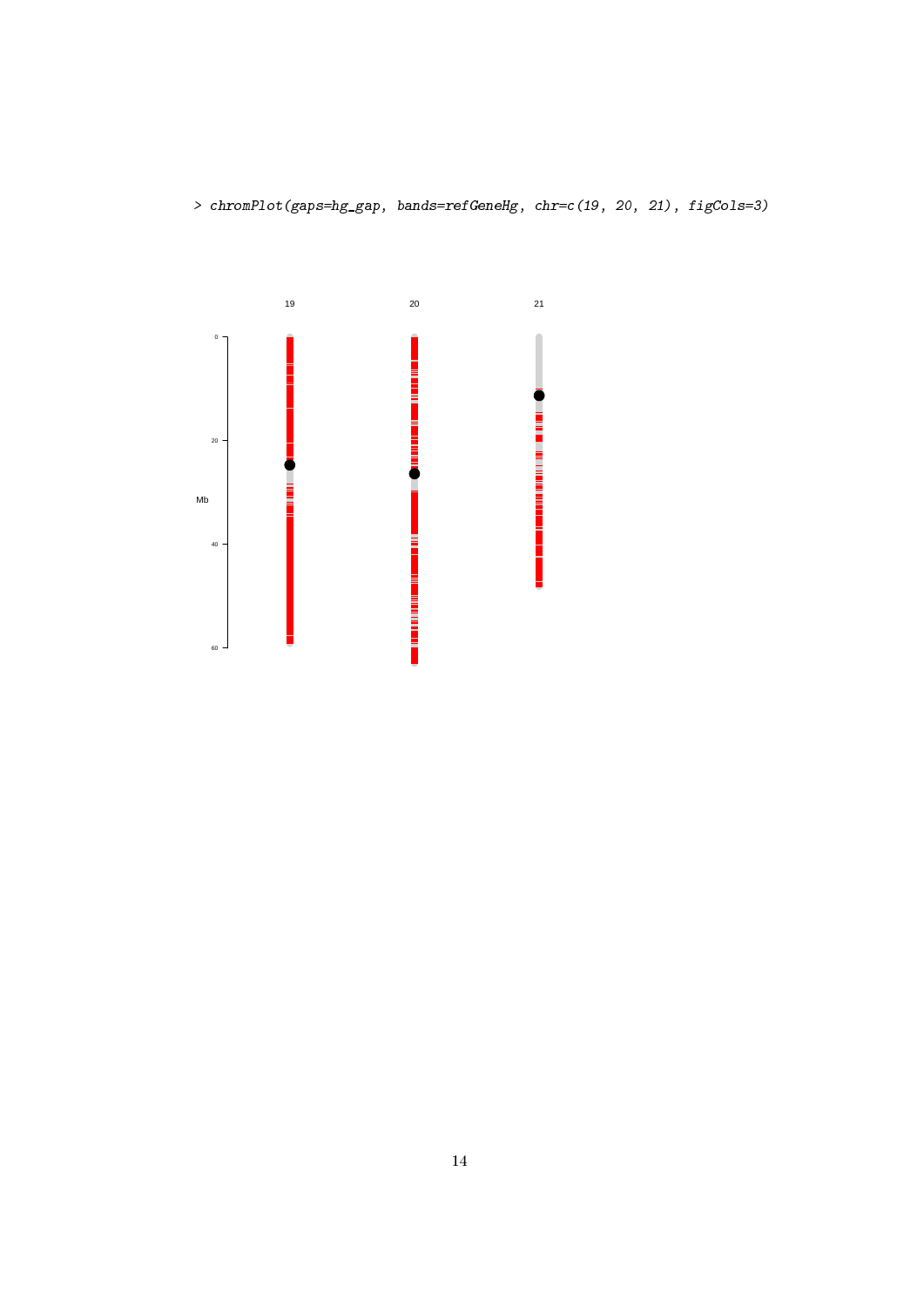### <span id="page-14-0"></span>4.1.3 Assigning different colors

It is possible to use different colors for each genomic element. However, you should keep in main that humans can only distinguish a limited number of colors in a plot. Therefore, for continuous variables, it is useful to create bins of data and assign colors to each bin.

```
> data_file2 <- system.file("extdata", "Fst_CEU-YRI-W200Chr19-21.bed", package
+ = "chromPlot")> fst <- read.table(data_file2, sep="\t", stringsAsFactors=FALSE, header=TRUE)
> head(fst)
```

|                | Chrom | Start                |         | End win.n | win.FST win.max        |        |
|----------------|-------|----------------------|---------|-----------|------------------------|--------|
| $\mathbf{1}$   |       | 19 10000001 10200000 |         |           | 1788 0.05867522 0.6810 |        |
| 2              | 19    | 1000001              | 1200000 |           | 2022 0.05720885        | 0.6590 |
| 3              |       | 19 10200001 10400000 |         |           | 1425 0.03499754        | 0.3584 |
| $\overline{4}$ |       | 19 10400001 10600000 |         |           | 1377 0.04107502        | 0.4172 |
| 5              |       | 19 10600001 10800000 |         |           | 1435 0.04324279        | 0.3513 |
| 6              |       | 19 10800001 11000000 |         |           | 1289 0.03154461        | 0.5857 |

```
> fst$Colors <-
```

```
+ ifelse(fst$win.FST >= 0 & fst$win.FST < 0.025, "gray66",
+ ifelse(fst$win.FST >= 0.025 & fst$win.FST < 0.05, "grey55",
+ ifelse(fst$win.FST >= 0.05 & fst$win.FST < 0.075, "grey35",
+ ifelse(fst$win.FST >= 0.075 & fst$win.FST < 0.1, "black",
+ ifelse(fst$win.FST >= 0.1 & fst$win.FST < 1, "red","red")))))
> head(fst)
```

|  | Chrom Start End win.n win.FST win.max Colors         |  |  |  |
|--|------------------------------------------------------|--|--|--|
|  | 1 19 10000001 10200000 1788 0.05867522 0.6810 grey35 |  |  |  |
|  | 2 19 1000001 1200000 2022 0.05720885 0.6590 grey35   |  |  |  |
|  | 3 19 10200001 10400000 1425 0.03499754 0.3584 grey55 |  |  |  |
|  | 4 19 10400001 10600000 1377 0.04107502 0.4172 grey55 |  |  |  |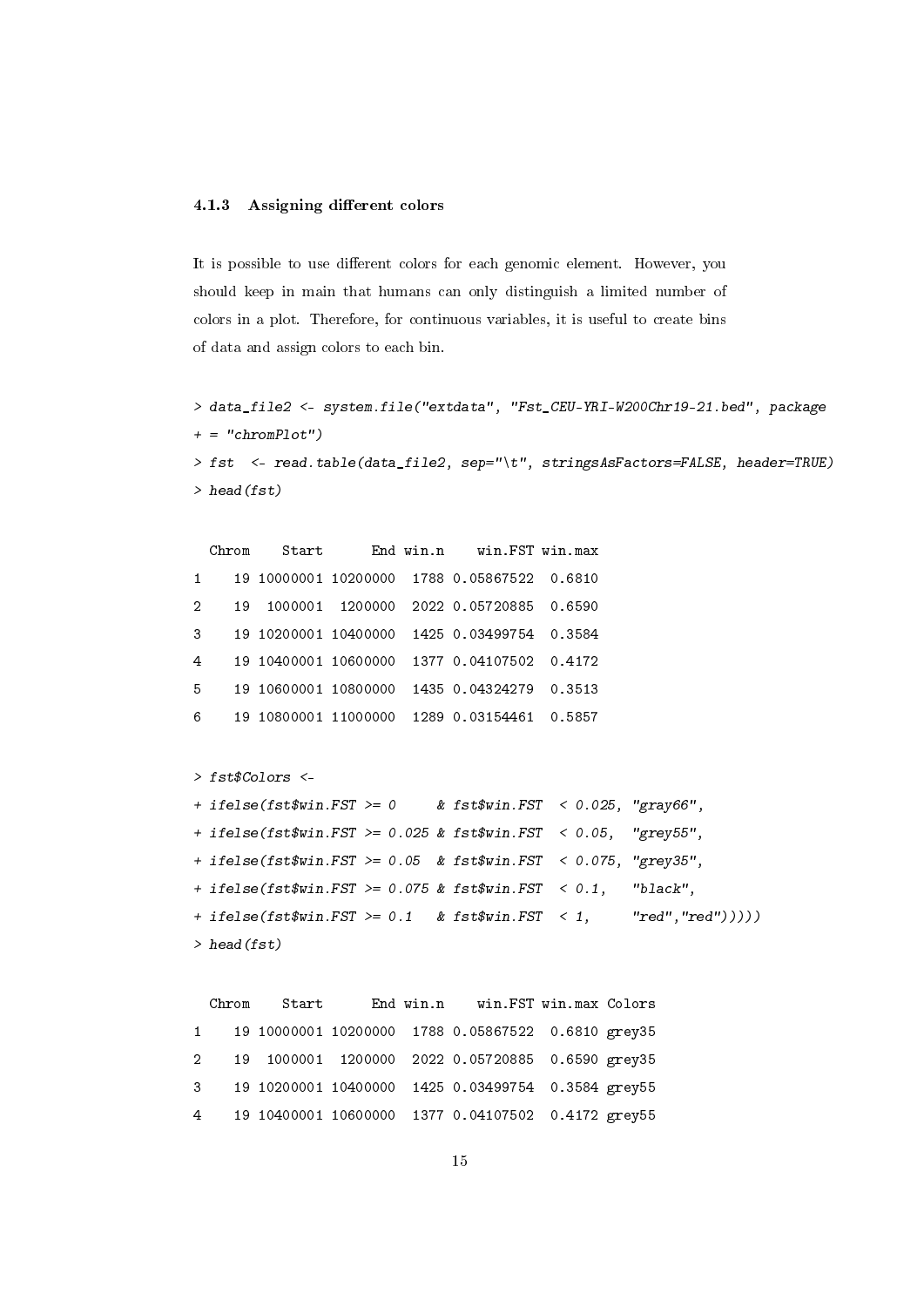| 5. |  | 19 10600001 10800000 1435 0.04324279 0.3513 grey55 |  |
|----|--|----------------------------------------------------|--|
| 6  |  | 19 10800001 11000000 1289 0.03154461 0.5857 grey55 |  |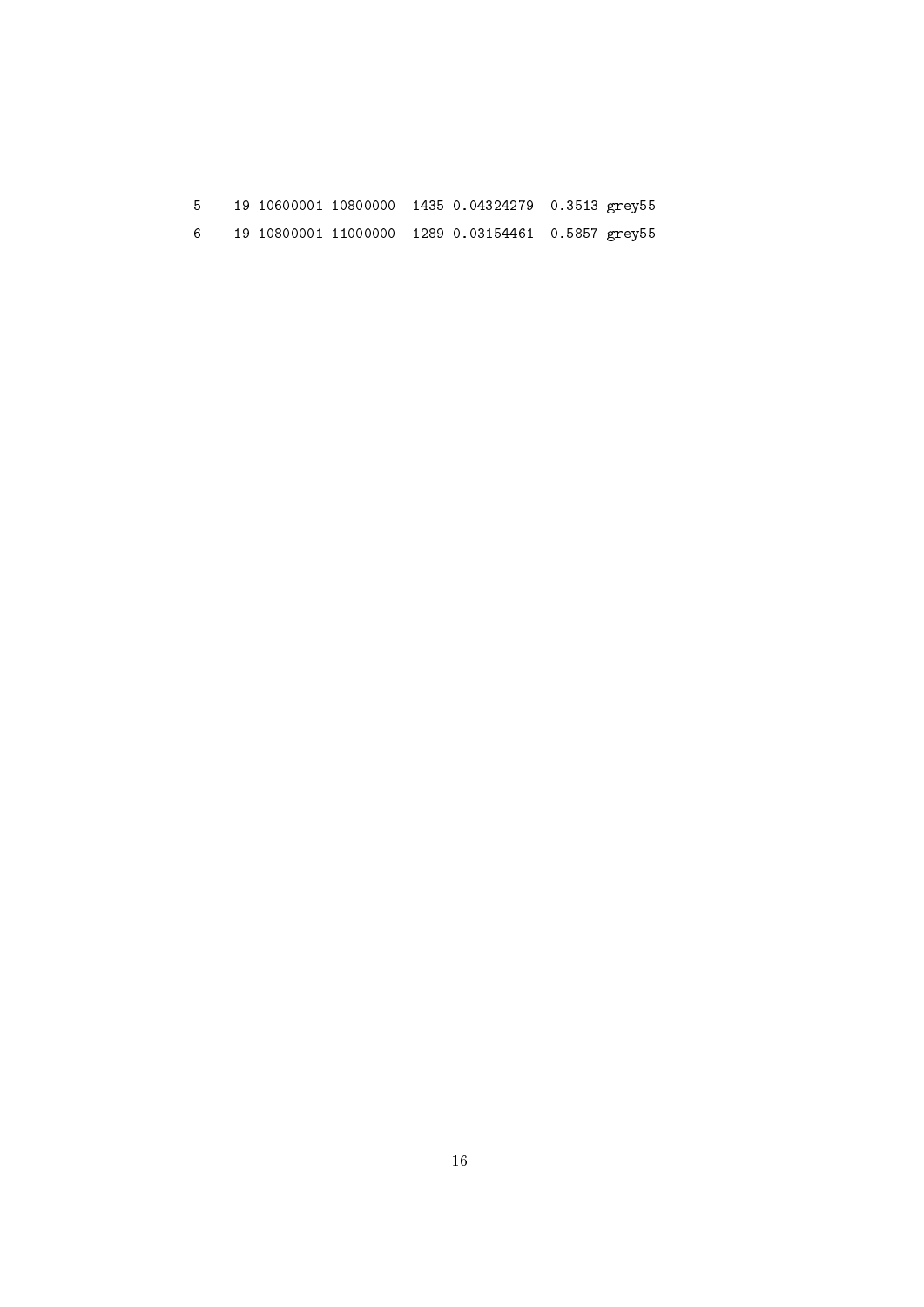> chromPlot(gaps=hg\_gap, chr=c(19, 20, 21), bands=fst, figCols=3)

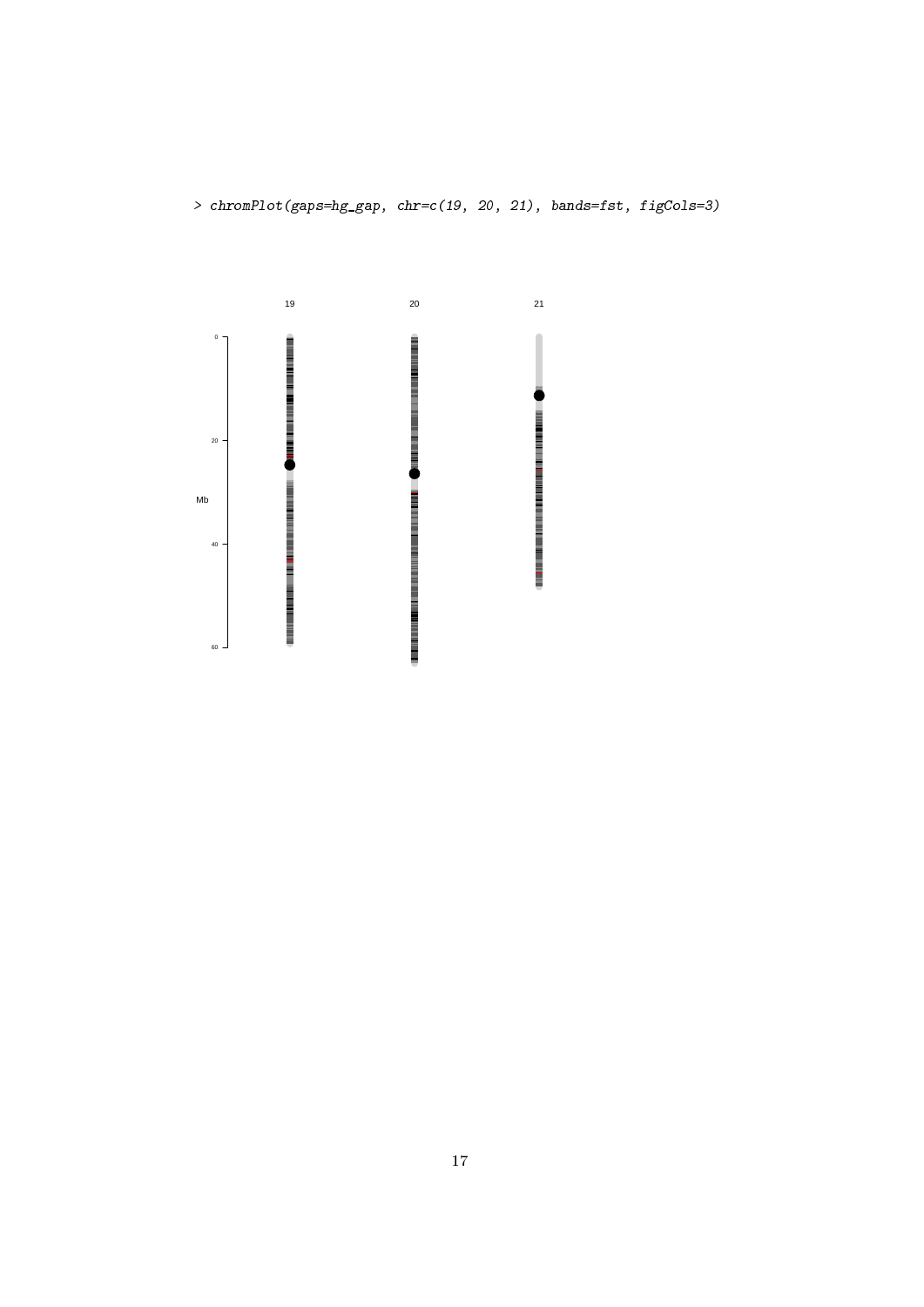## <span id="page-17-0"></span>4.1.4 Grouping elements by category

If elements are assigned to categories in the Group column of the track, chromplot creates a legend. If the Colors column is available, it will use custom colors, otherwise it assigns arbitrary colors.

```
> fst$Group <-
+ ifelse(fst$win.FST >= 0 & fst$win.FST < 0.025, "Fst 0-0.025",
+ ifelse(fst$win.FST >= 0.025 & fst$win.FST < 0.05, "Fst 0.025-0.05",
+ ifelse(fst$win.FST >= 0.05 & fst$win.FST < 0.075, "Fst 0.05-0.075",
+ ifelse(fst$win.FST >= 0.075 & fst$win.FST < 0.1, "Fst 0.075-0.1",
+ ifelse(fst$win.FST >= 0.1 & fst$win.FST < 1, "Fst 0.1-1", "na")))))
> head(fst)
```

| Group                                                             |  | End win.n win.FST win.max Colors |  | Start | Chrom          |               |
|-------------------------------------------------------------------|--|----------------------------------|--|-------|----------------|---------------|
| 19 10000001 10200000 1788 0.05867522 0.6810 grey35 Fst 0.05-0.075 |  |                                  |  |       |                | $1 -$         |
| 1000001 1200000 2022 0.05720885 0.6590 grey35 Fst 0.05-0.075      |  |                                  |  |       | 19             | $\mathcal{D}$ |
| 19 10200001 10400000 1425 0.03499754 0.3584 grey55 Fst 0.025-0.05 |  |                                  |  |       |                | $\mathbf{3}$  |
| 19 10400001 10600000 1377 0.04107502 0.4172 grey55 Fst 0.025-0.05 |  |                                  |  |       | $\overline{4}$ |               |
| 19 10600001 10800000 1435 0.04324279 0.3513 grey55 Fst 0.025-0.05 |  |                                  |  |       |                | $5 -$         |
| 19 10800001 11000000 1289 0.03154461 0.5857 grey55 Fst 0.025-0.05 |  |                                  |  |       |                | 6             |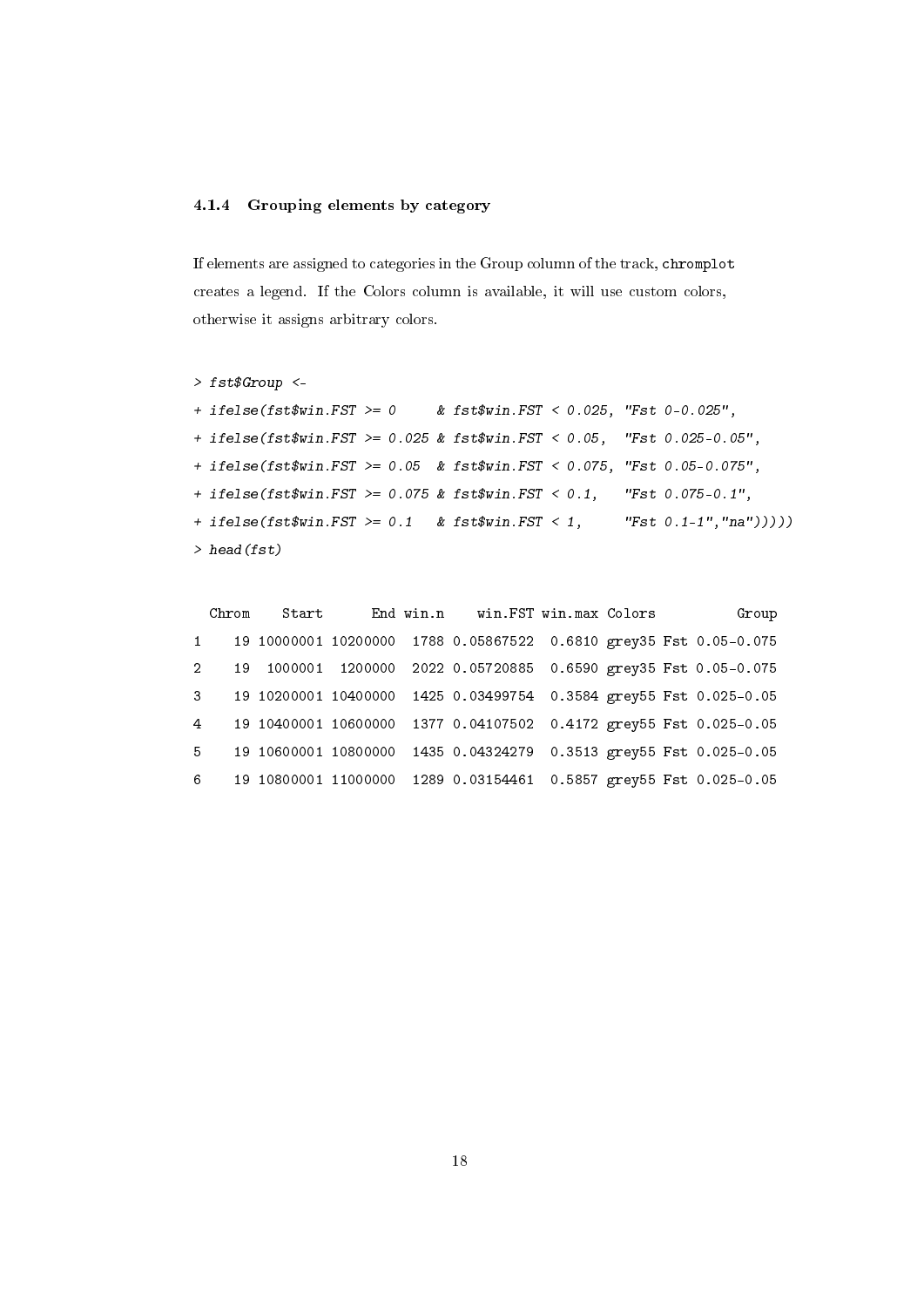

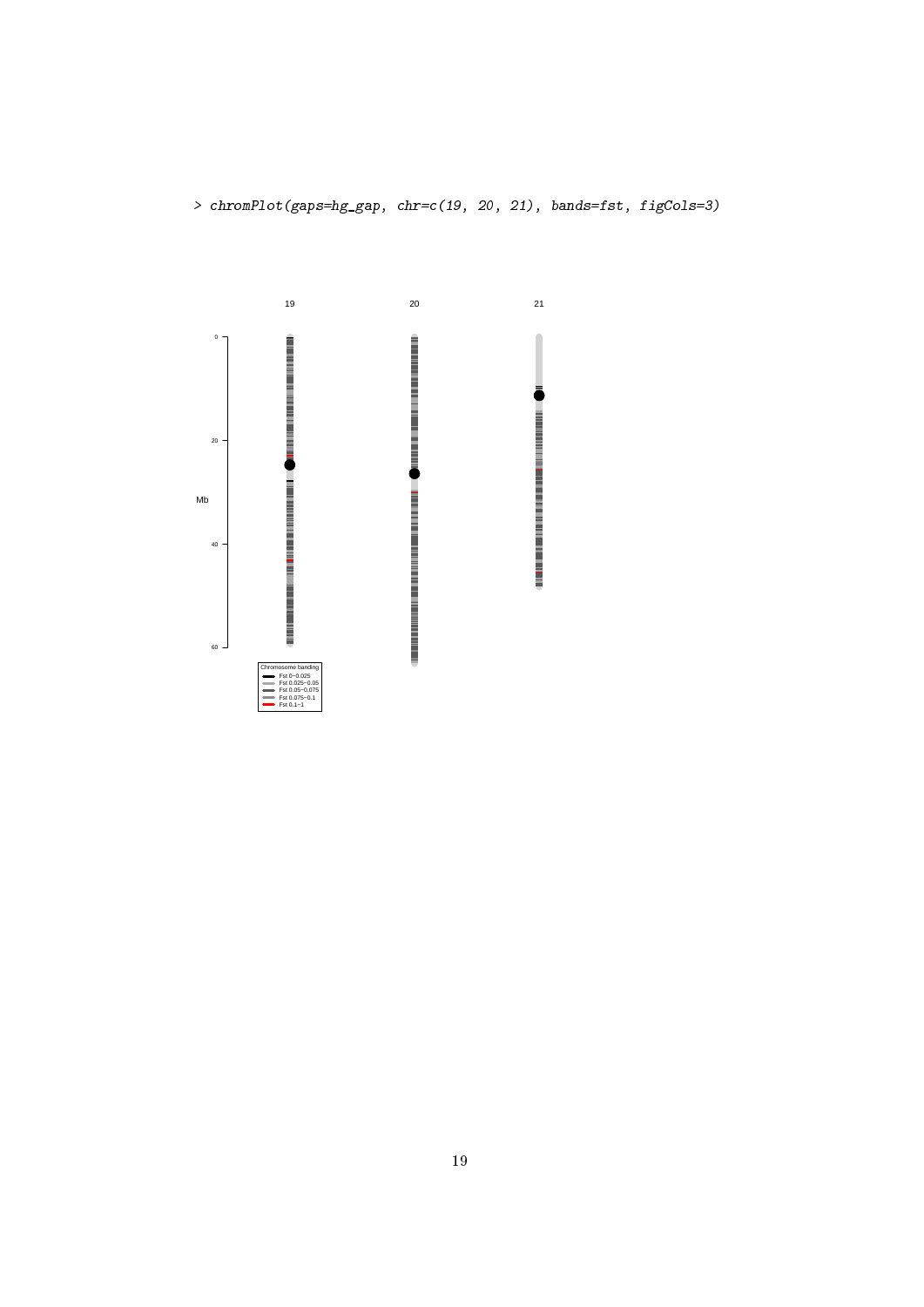#### <span id="page-19-0"></span>4.1.5 Synteny

This package is able of represent genomic regions that are conserved between two species. chromplot can work with  $AXT$  alignment files  $5$ . Each alignment block in an AXT file contains three lines: a summary line (alignment information) and 2 sequence lines:

# 0 chr19 3001012 3001075 chr11 70568380 70568443 - 3500 TCAGCTCATAAATCACCTCCTGCCACAAGCCTGGCCTGGTCCCAGGAGAGTGTCCAGGCTCAGA TCTGTTCATAAACCACCTGCCATGACAAGCCTGGCCTGTTCCCAAGACAATGTCCAGGCTCAGA

# 1 chr19 3008279 3008357 chr11 70573976 70574054 - 3900 CACAATCTTCACATTGAGATCCTGAGTTGCTGATCAGAATGGAAGGCTGAGCTAAGATGAGCGA CACAGTCTTCACATTGAGGTACCAAGTTGTGGATCAGAATGGAAAGCTAGGCTATGATGAGGGA

Moreover, chromplot is able to work with BED format. In the next example, we show how to graph sinteny between human and mouse from BED file.

```
> data_file3 <- system.file("extdata", "sinteny_Hg-mm10Chr19-21.txt", package =
+ "chromPlot")
> sinteny <- read.table(data_file3, sep="\t", stringsAsFactors=FALSE,
+ header=TRUE)
> head(sinteny)
 Chrom Start End Group
1 chr19 60014 60661 chr6
2 chr19 60662 62424 chr6
3 chr19 64350 65036 chr6
4 chr19 65068 65395 chr6
5 chr19 65918 68409 chr6
6 chr19 69198 69857 chr17
```
<span id="page-19-1"></span> $5$ https://genome.ucsc.edu/goldenPath/help/axt.html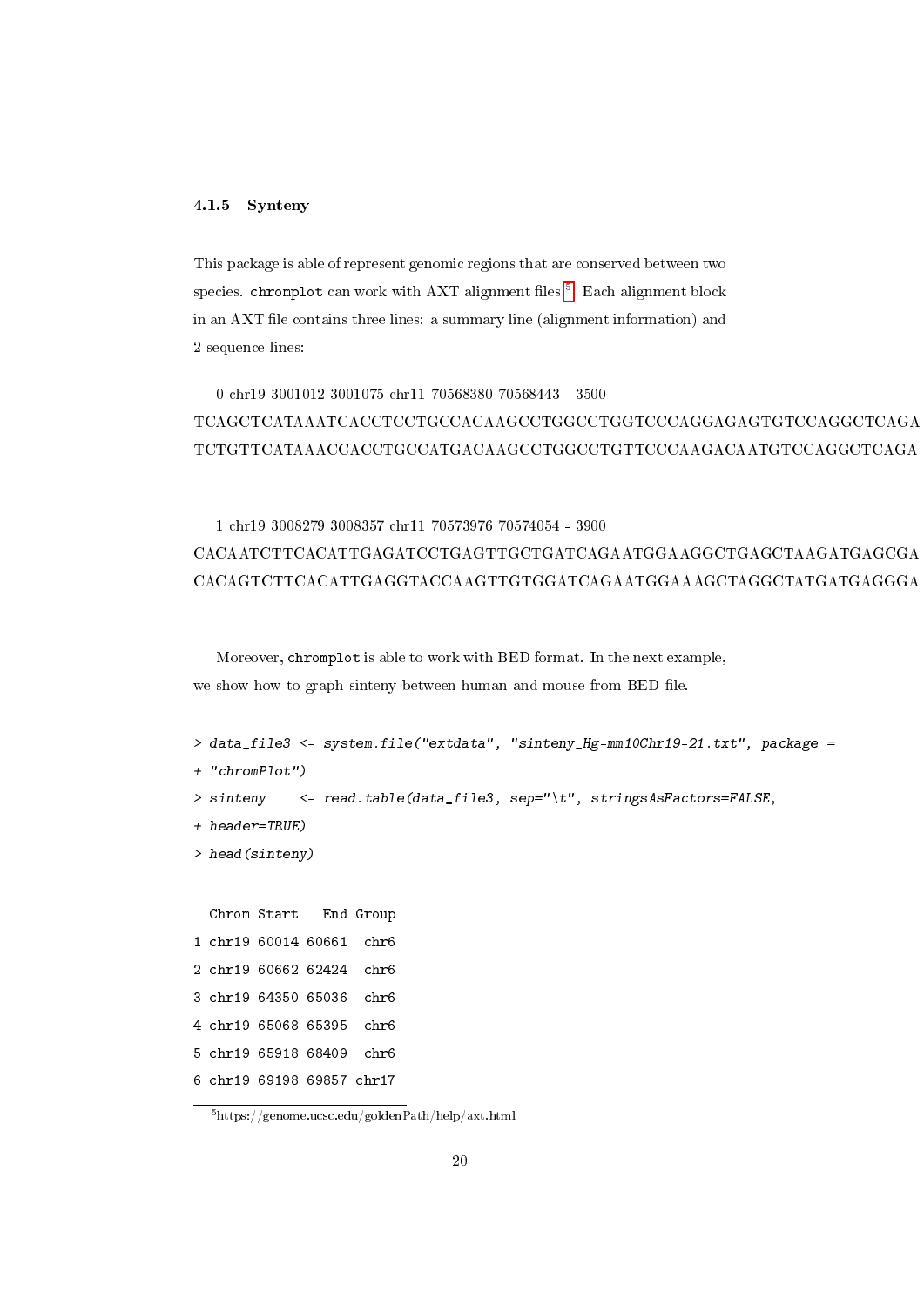> chromPlot(gaps=hg\_gap, bands=sinteny, chr=c(19:21), figCols=3)

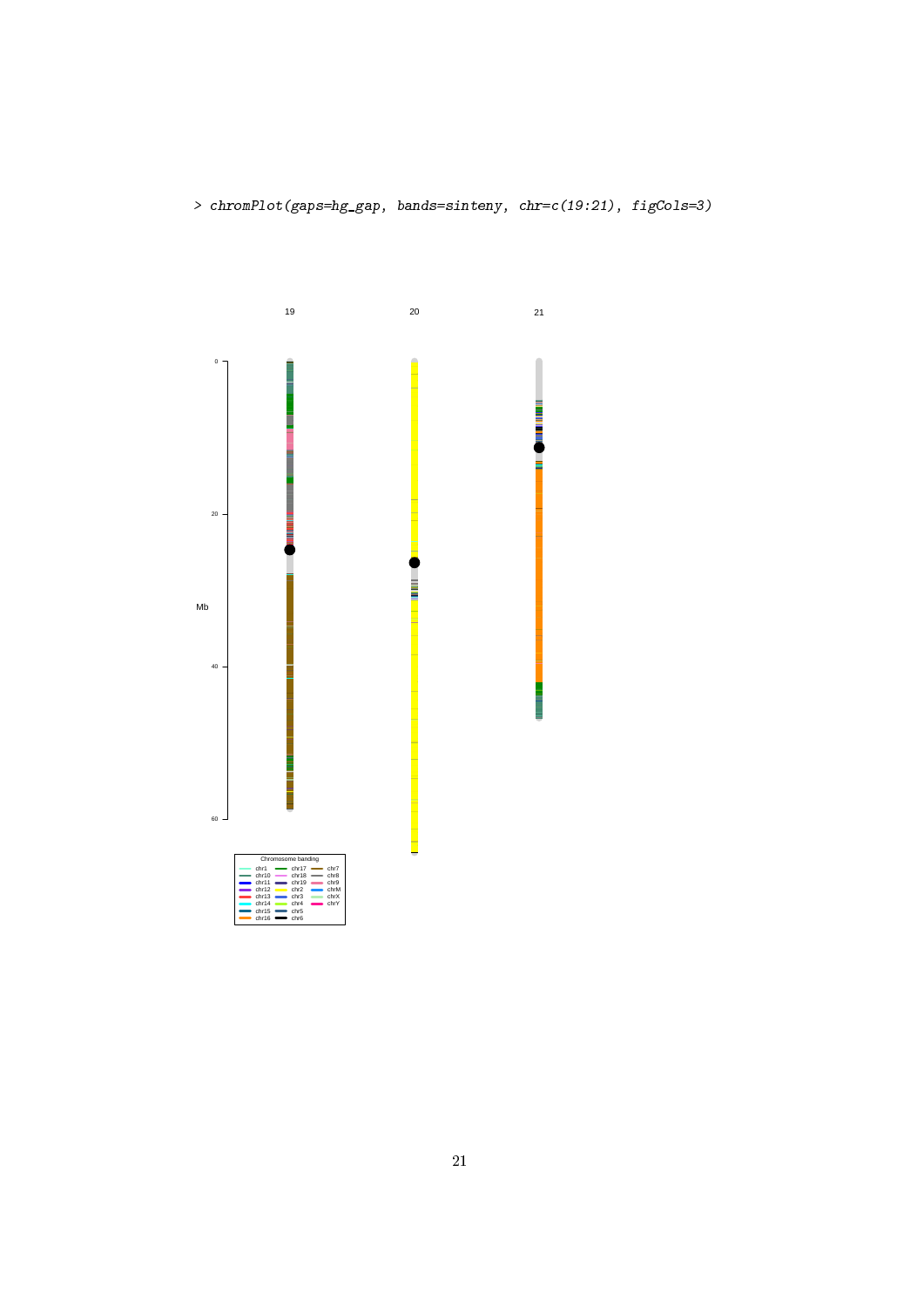# <span id="page-21-1"></span><span id="page-21-0"></span>4.2 Histograms

# 4.2.1 Single histogram

The user can generate a histogram for any of the following tracks: annot1, annot2, annot3, annot4, segment, and segment2. Histograms are created when the number of genomic elements in a track exceeds a maximum set by the maxSegs argument (200 by default) or the maximum size of the elements is  $\lt$ bin size (1 Mb by default). Histograms can be plotted on either side of each chromosome. The side can be set for each track independently (see section [5.1\)](#page-51-1).

The following example represents all annotated genes in the human genome  $6$ . You can also use BiomaRt package<sup>[7](#page-21-3)</sup> to get annotated information remotely.

> refGeneHg\$Colors <- NULL

> head(refGeneHg)

| Chrom | Start                     | End | Name                                   |
|-------|---------------------------|-----|----------------------------------------|
|       | 1 chr19 41937222 41945843 |     | NM 018035                              |
|       |                           |     | 2 chr19 41937222 41945481 NM 001167867 |
|       |                           |     | 3 chr19 41937222 41945843 NM_001167869 |
|       |                           |     | 4 chr19 41937222 41945481 NM_001167868 |
|       | 5 chr19 58694355 58724928 |     | NM 016324                              |
|       | 6 chr19 50321535 50340237 |     | NM 030973                              |

<span id="page-21-3"></span><span id="page-21-2"></span> $6$ https://genome.ucsc.edu/cgi-bin/hgTables

<sup>7</sup>http://bioconductor.org/packages/2.3/bioc/html/biomaRt.html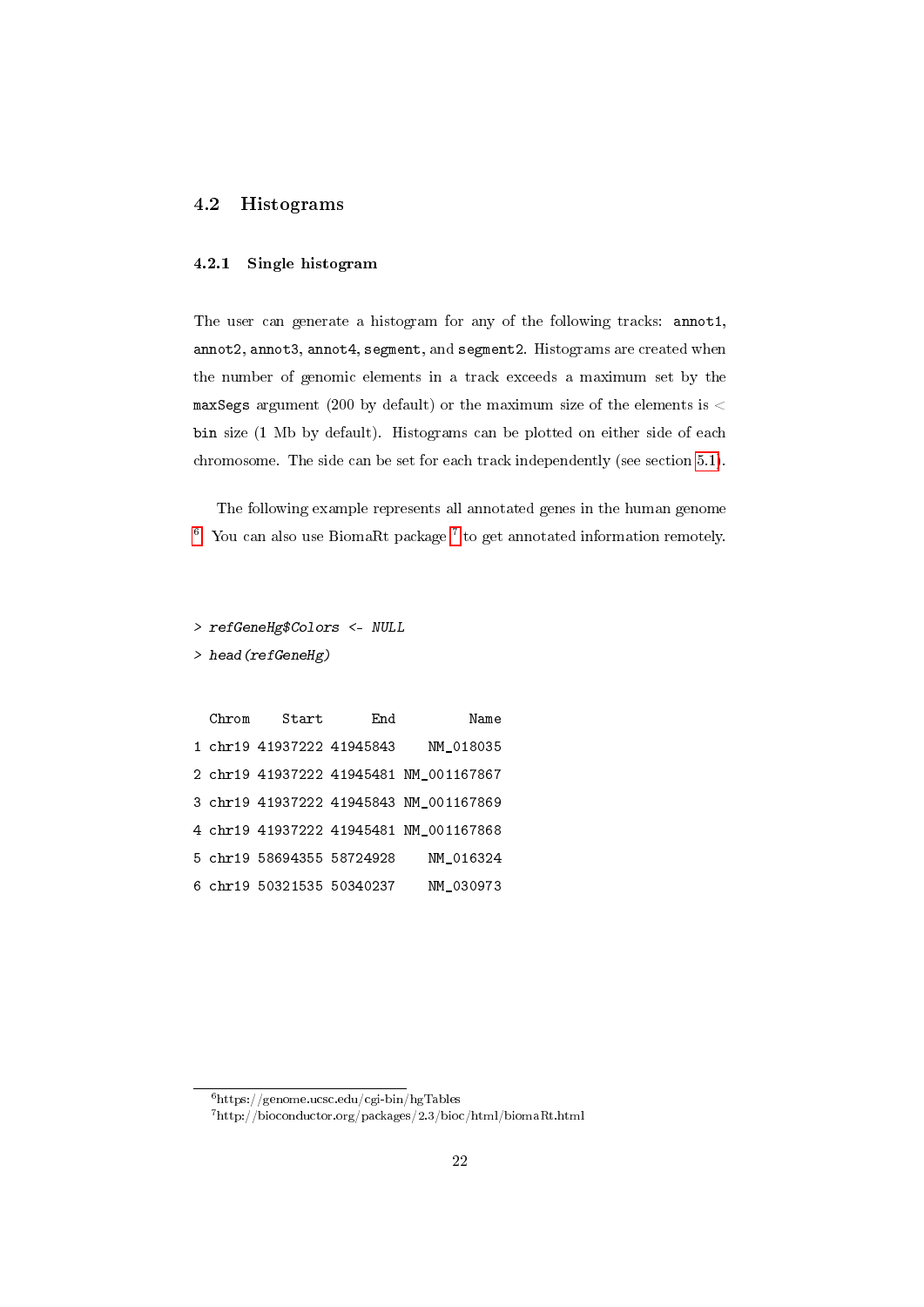- > chromPlot(gaps=hg\_gap, bands=hg\_cytoBandIdeo, annot1=refGeneHg, chr=c(19:21),
- + figCols=3)



Using biomaRt package:

> chromPlot(bands=hg\_cytoBandIdeo, gaps=hg\_gap, org="hsapiens")

(Same figure as above).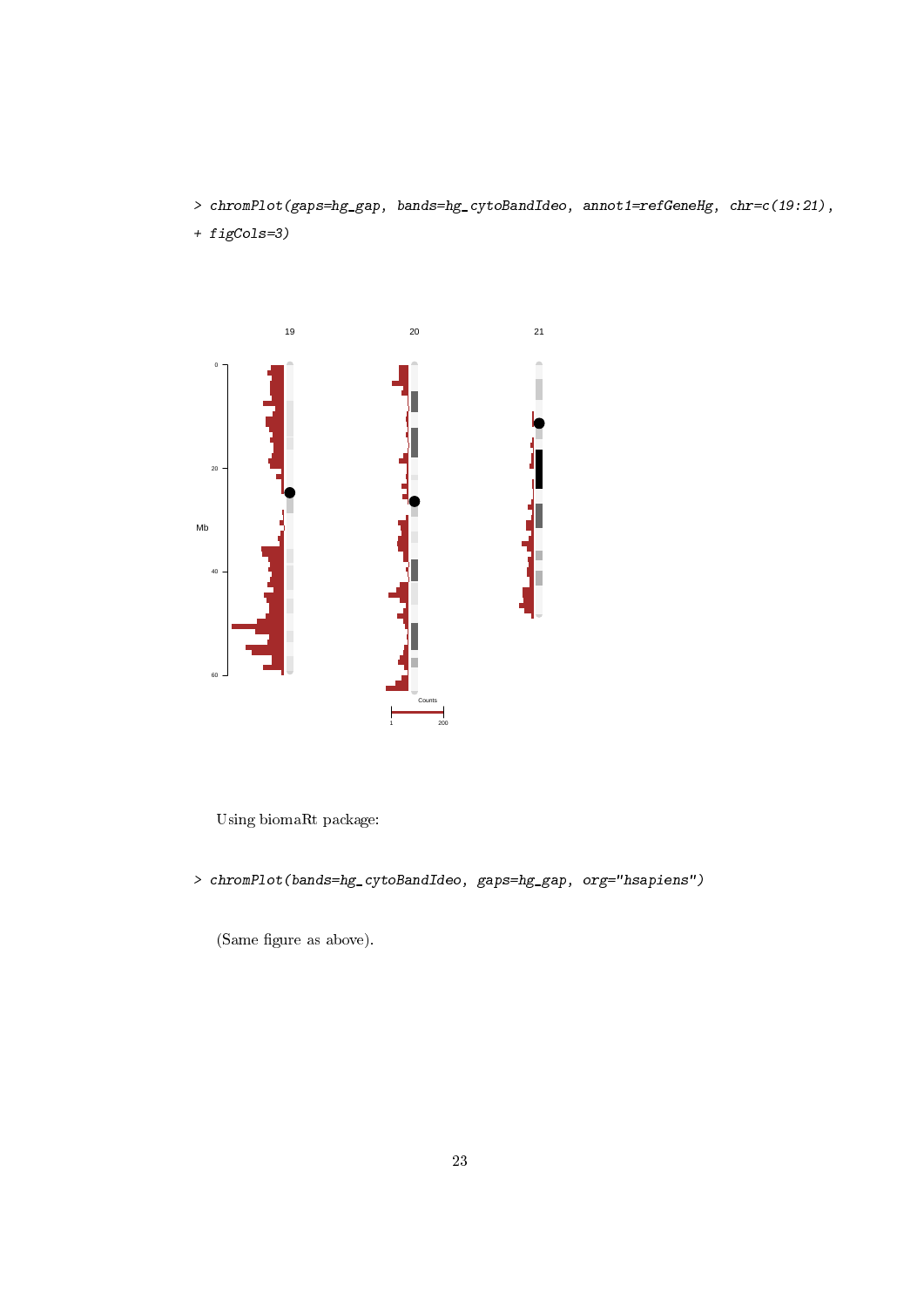## <span id="page-23-0"></span>4.2.2 Stacked histograms: multiple files

It is possible to superimpose multiple histograms. This feature can be useful to represent processed data, obtained after of several stages of filtering or selection. For example, in microarray experiments, different colors of each histogram bar can represent the total number of genes (red), genes represented on the array (yellow), differentially over-expressed genes (green) and differentially sub-expressed genes (blue) in that order. The annot3 and annot4 parameters receive filtered and selected subsets of data array respectively. Given that both annot4 and annot3 contain information that has been 'selected' and 'filtered', the resulting histogram is quite small compared to gene density (red histogram).

```
> data_file4 <-system.file("extdata", "mm10_refGeneChr2-11-17-19.txt", package= "chromPlot")
> ref_mm10 <-read.table(data_file4, sep="\t", stringsAsFactors=FALSE, header
+ =TRUE)
> data_file5 <- system.file("extdata", "arrayChr17-19.txt", package = "chromPlot")
> array <- read.table(data_file5, sep="\t", header=TRUE, stringsAsFactors=FALSE)
> head(ref_mm10)
```

|    | Chrom | Start                    | End | Name                                |
|----|-------|--------------------------|-----|-------------------------------------|
|    |       | chr2 50296809 50365000   |     | NR 040361                           |
|    |       | 2 chr2 50296809 50433967 |     | NR 040362                           |
|    |       | 3 chr2 40596772 42653598 |     | NM 053011                           |
| 4  |       |                          |     | chr2 58567333 58792971 NM_001289660 |
| 5. |       | chr2 92184181 92364666   |     | NM 138755                           |
| 6. |       |                          |     | chr2 92221561 92364666 NM 001109690 |

```
> head(array, 4)
```

| Chrom | Start                     | End                       | Name         |
|-------|---------------------------|---------------------------|--------------|
|       |                           | 1 chr17 37399677 37400607 | $01$ fr $98$ |
|       | 2 chr18 77996305 78006519 |                           | Haus1        |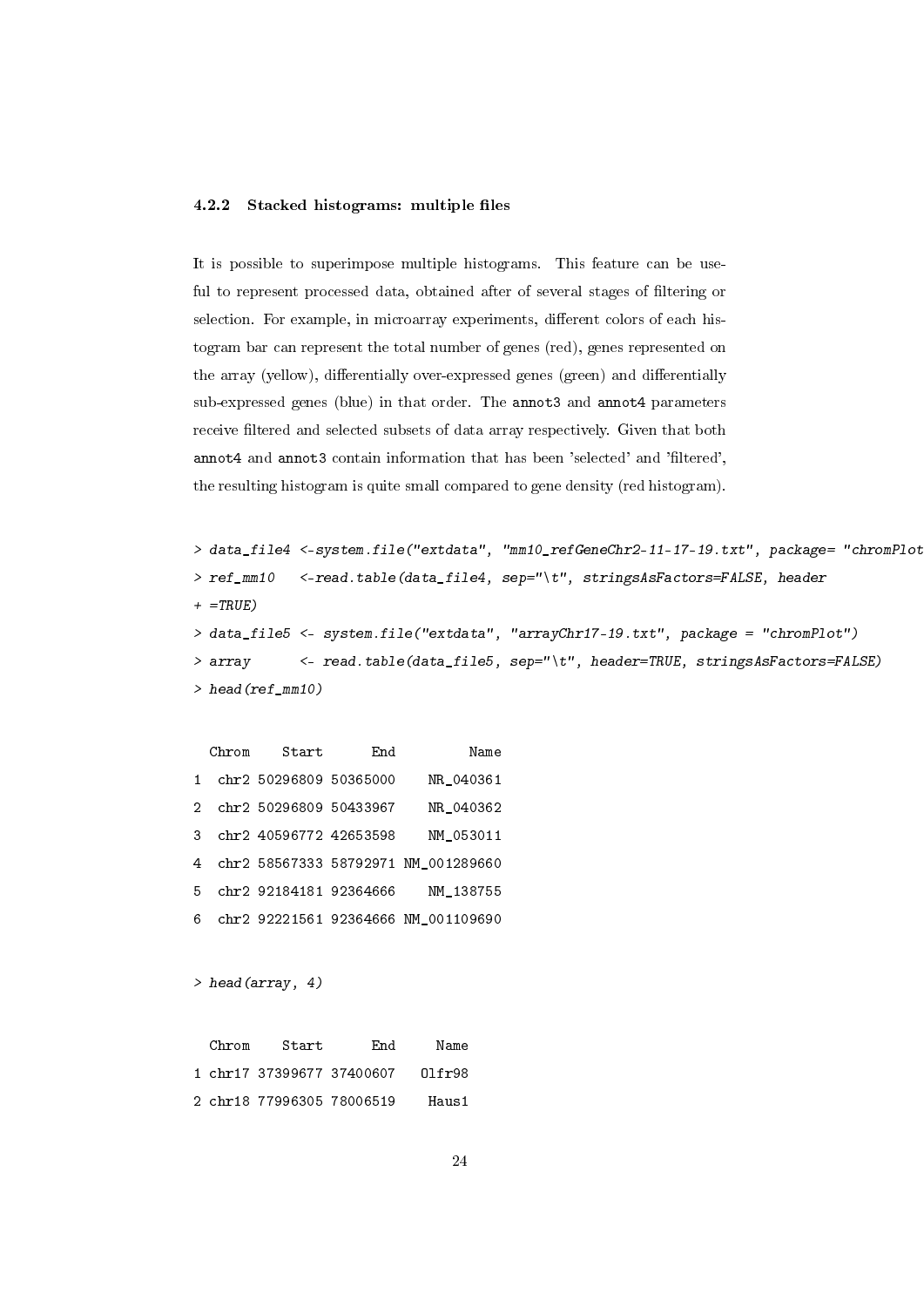|  | 3 chr19 5273920 5295455   | Sf3b2 |
|--|---------------------------|-------|
|  | 4 chr17 48526209 48549145 | Nfya  |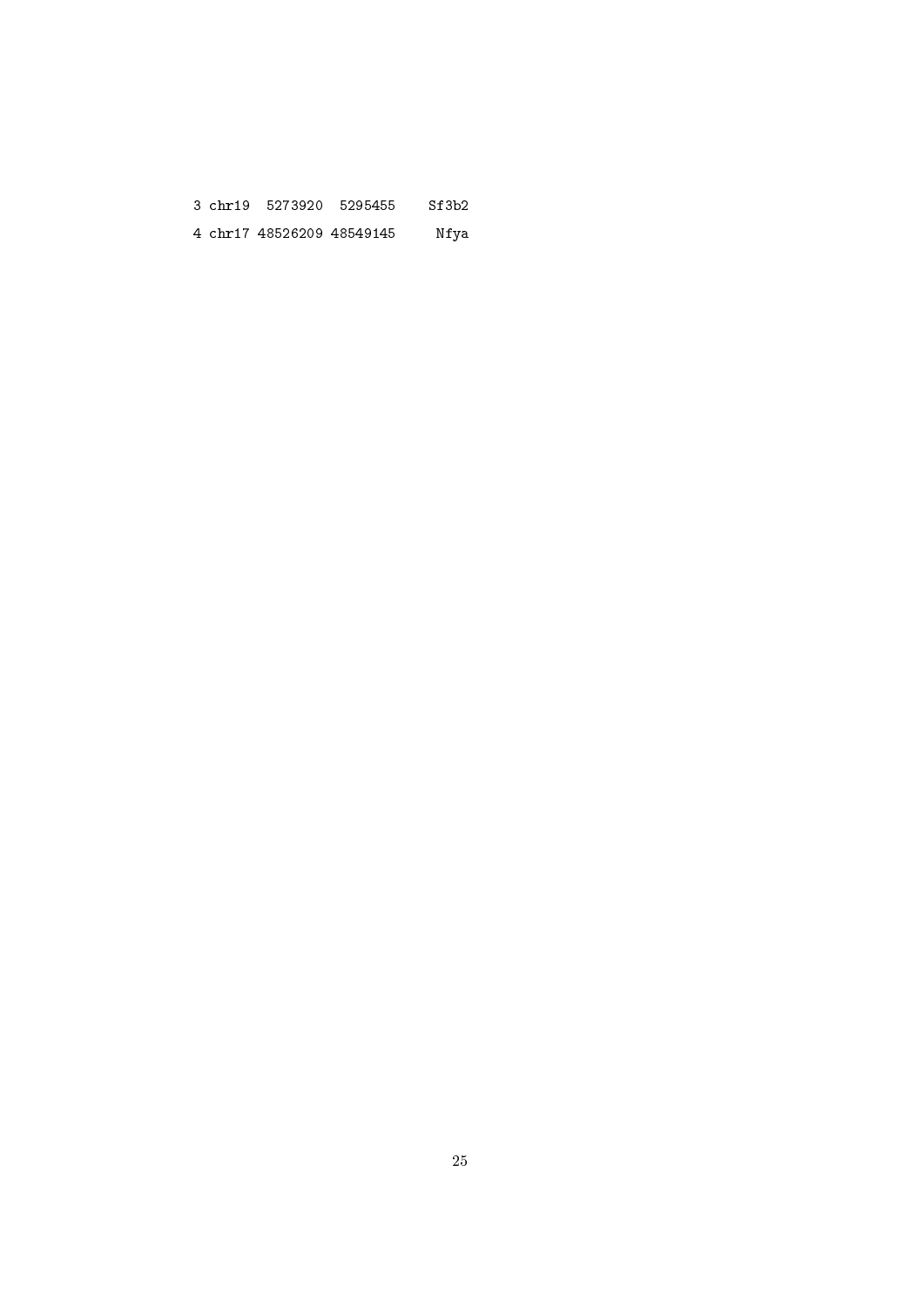Now, we will load the GenesDE object, and then we will obtain a subset of them, that it will contain over-expressed (nivel column equal to  $+)$  and subexpressed (nivel column equal to -) genes.

```
> data(mm10_gap)
```

```
> data_file6 <- system.file("extdata", "GenesDEChr17-19.bed", package =
+ "chromPlot")
> GenesDE <- read.table(data_file6, sep="\t", header=TRUE,
+ stringsAsFactors=FALSE)
> head(GenesDE)
 Chrom Start End Name DE nivel
```

```
1 chr18 74216566 74216635 mMA032457 -0.75 -
2 chr17 33778407 33778476 mMA032872 -0.63 -
3 chr17 69287649 69287718 mMA035704 0.77 +
4 chr17 31531186 31531255 mMC000870 0.72 +
5 chr18 84879549 84879618 mMC000964 0.62 +
6 chr19 45578791 45578860 mMC001997 0.60 +
```

```
> DEpos <- subset(GenesDE, nivel%in%"+")
> DEneg <- subset(GenesDE, nivel%in%"-")
> head(DEpos, 4)
```
Chrom Start End Name DE nivel 3 chr17 69287649 69287718 mMA035704 0.77 + 4 chr17 31531186 31531255 mMC000870 0.72 + 5 chr18 84879549 84879618 mMC000964 0.62 + 6 chr19 45578791 45578860 mMC001997 0.60 +

 $>$  head(DEneg, 4)

Chrom Start End Name DE nivel 1 chr18 74216566 74216635 mMA032457 -0.75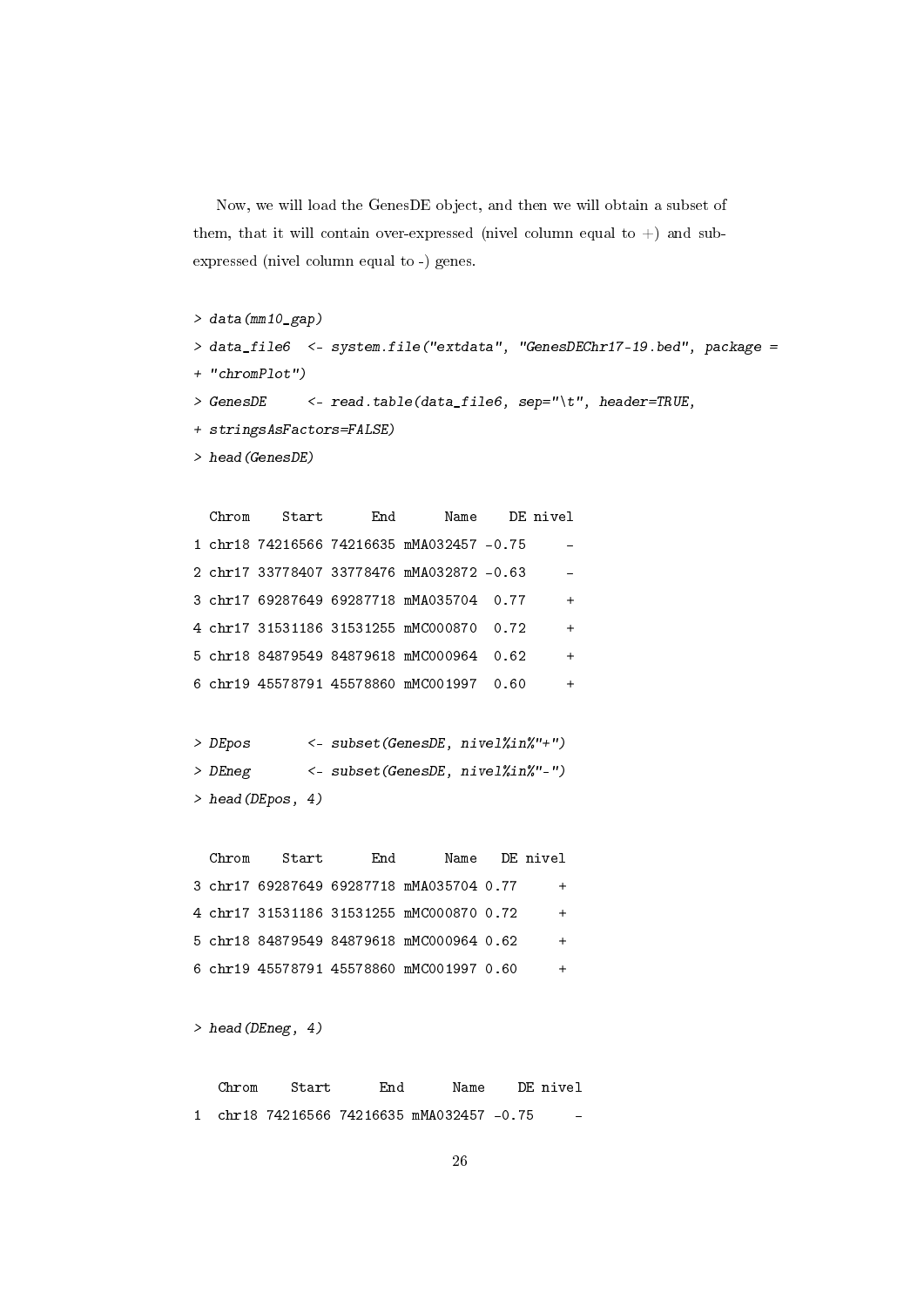|  |  | 2 chr17 33778407 33778476 mMA032872 -0.63  |  |
|--|--|--------------------------------------------|--|
|  |  | 7 chr19 5753674 5753743 mMC005778 -0.61    |  |
|  |  | 11 chr17 14404313 14404382 mMC011279 -0.84 |  |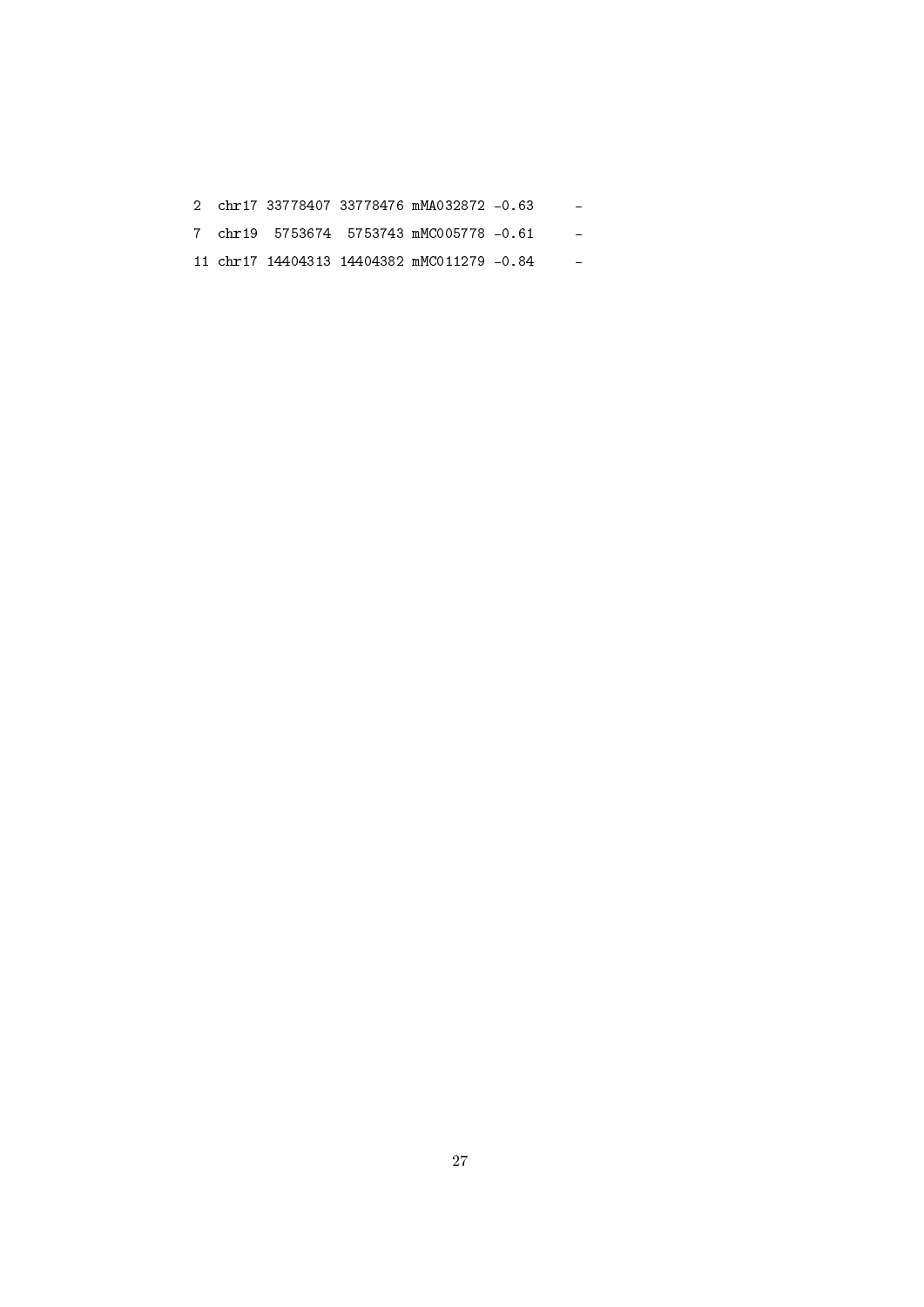- > chromPlot(gaps=mm10\_gap, bands=mm10\_cytoBandIdeo, annot1=ref\_mm10,
- + annot2=array, annot3=DEneg, annot4=DEpos, chr=c( "17", "18", "19"), figCols=3,
- +  $chrSide = c(-1, -1, -1, 1, -1, 1, -1, 1)$ ,  $noHist = FALSE)$

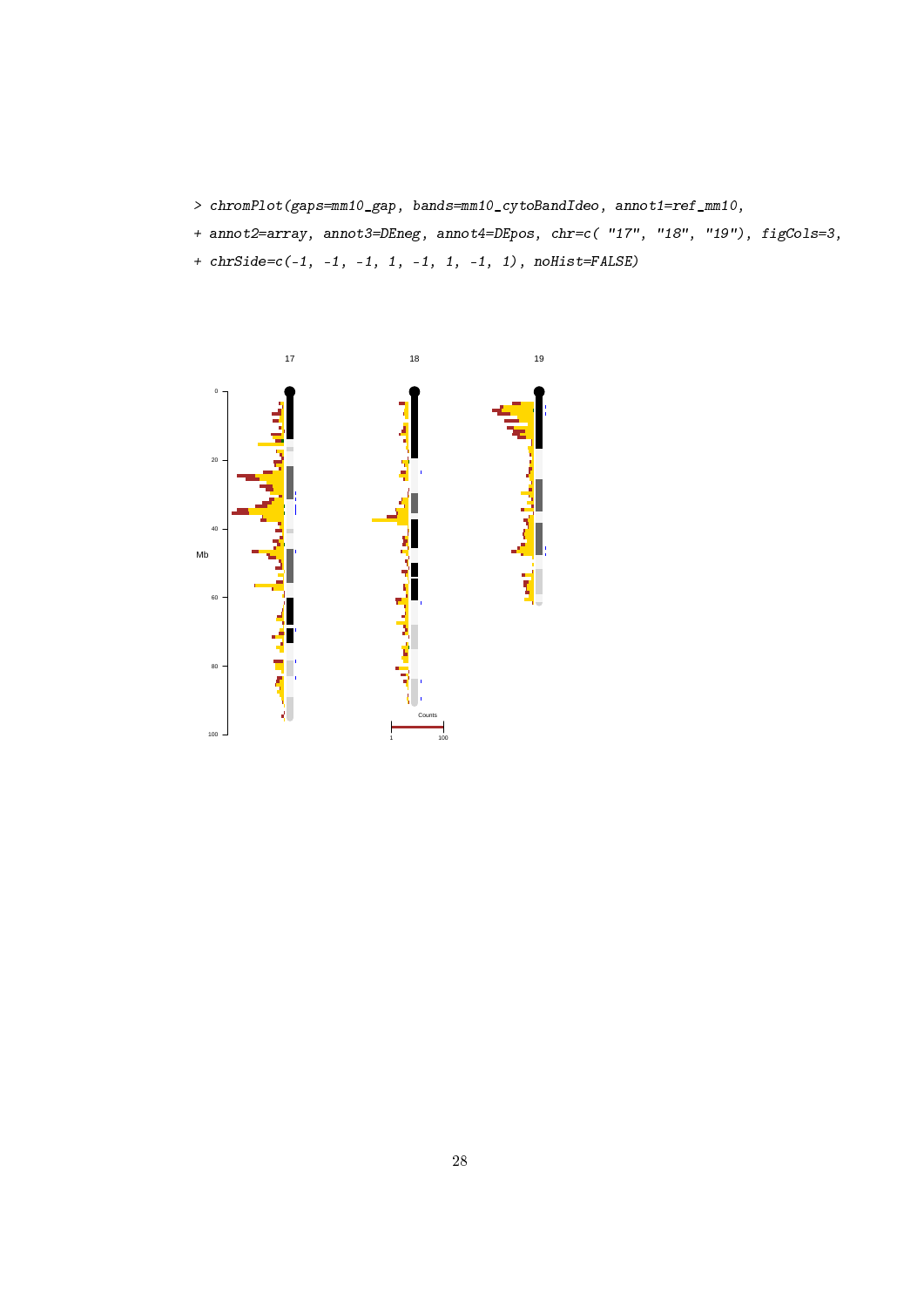### <span id="page-28-0"></span>4.2.3 Stacked histograms: single file

chromplot can also show stacked histograms from a data.frame with a 'Group' column containing category for each genomic elements. The segment and segment2 arguments can take this type of input. As an example, we will plot differentially expressed genes classified by monocytes subtypes (ClassicalnoClassical and intermediate) on the right side of the chromosome, and ta histogram of refSeq genes on the left side.

```
> data_file7 <- system.file("extdata", "monocitosDEChr19-21.txt", package =
```

```
+ "chromPlot")
```
- > monocytes <- read.table(data\_file7, sep="\t", header=TRUE,
- + stringsAsFactors=FALSE)
- > head(monocytes)

Chrom Start End Group 1 chr19 18368098 18368147 Intermediate 2 chr19 17972951 17973000 Intermediate 3 chr19 46056289 46056338 Intermediate 4 chr20 30252463 30252512 Intermediate 5 chr21 32492542 32492591 Intermediate 6 chr19 39405989 39406038 Intermediate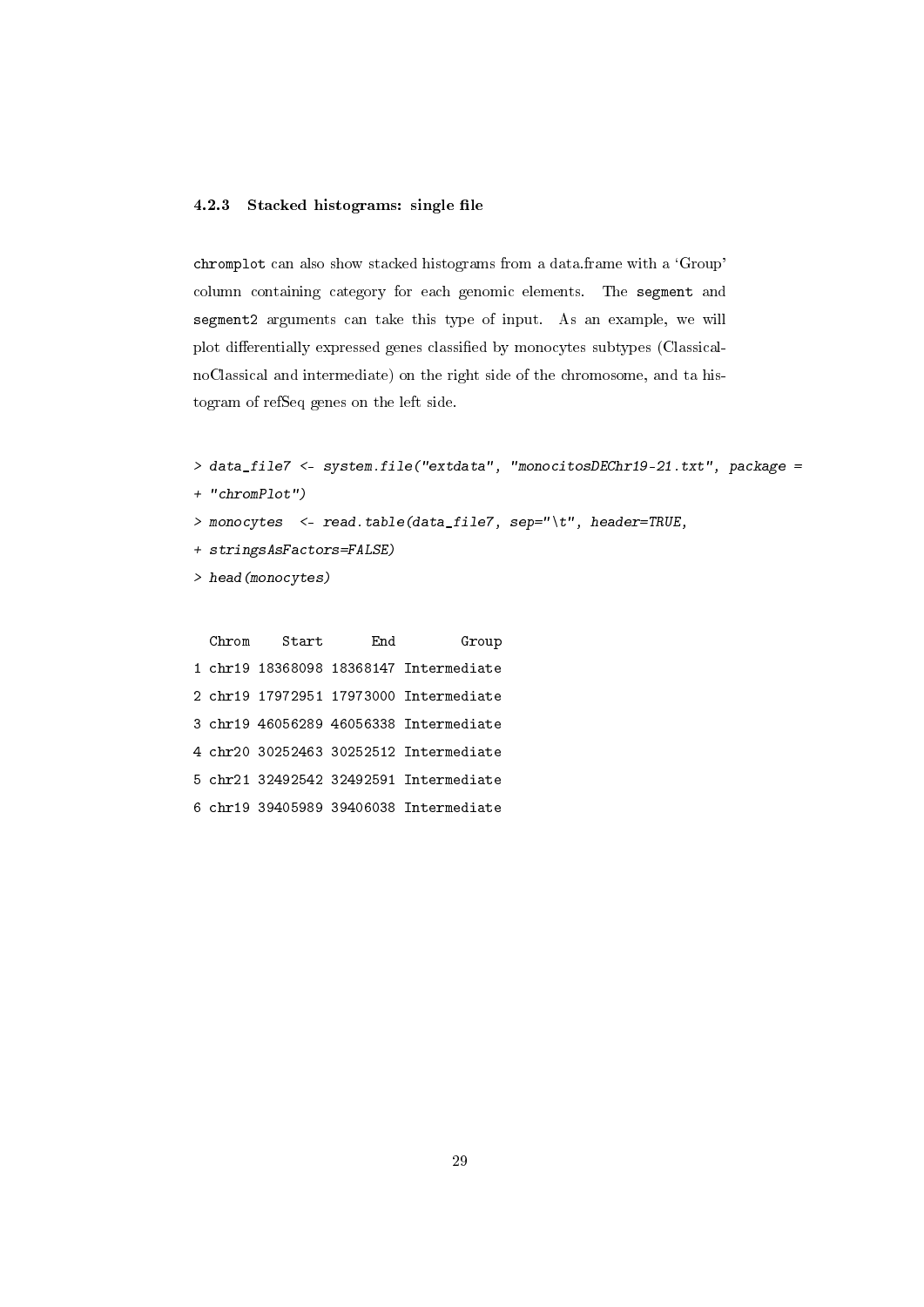- > chromPlot(gaps=hg\_gap, bands=hg\_cytoBandIdeo, annot1=refGeneHg,
- + segment=monocytes, chrSide=c(-1,1,1,1,1,1,1,1), figCols=3, chr=c(19:21))

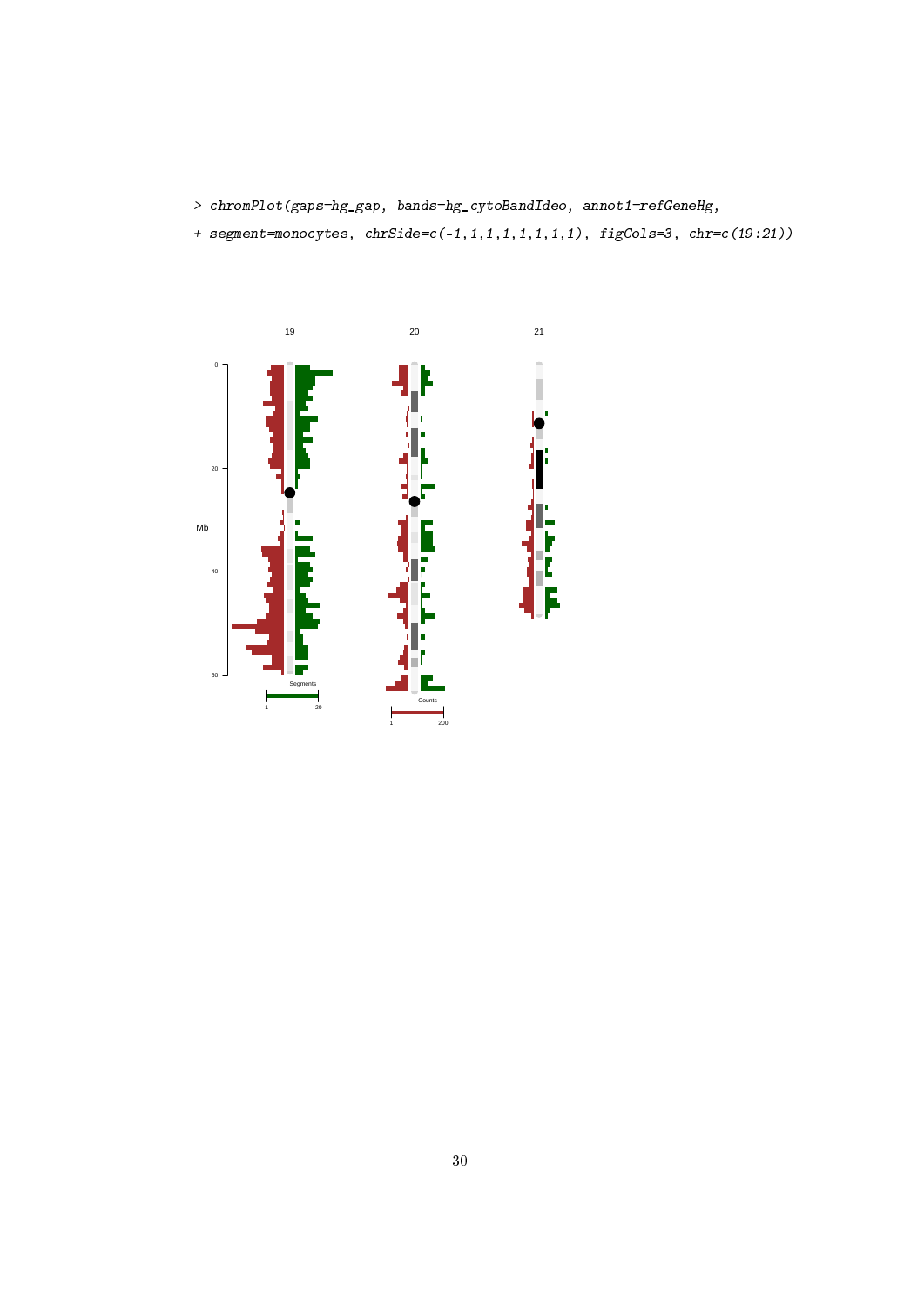# <span id="page-30-0"></span>4.3 XY plots

The arguments stat and stat2 can take tracks of genomic elements associated with numeric values. The user can choose between lines or points for representing each data point along chromosomes by using the statTyp parameter ( $p =$ point,  $l = line$ ). The statCol parameter must contain the name of the column containing continuous values in stat (use statCol2 for stat2). It is possible to apply a statistical function (mean, median, sum etc) to the data using statSumm parameters ('none' by default). If the value is 'none', chromPlot will not apply any statistical function.

#### > head(fst)

|       |              | Chrom Start |  | End win.n win.FST win.max Colors                                    |  | Group |
|-------|--------------|-------------|--|---------------------------------------------------------------------|--|-------|
|       | $1 -$        |             |  | 19 10000001 10200000 1788 0.05867522 0.6810 grey35 Fst 0.05-0.075   |  |       |
|       | $2^{\circ}$  |             |  | 19 1000001 1200000 2022 0.05720885 0.6590 grey35 Fst 0.05-0.075     |  |       |
|       | $\mathbf{3}$ |             |  | 19 10200001 10400000 1425 0.03499754 0.3584 grey55 Fst 0.025-0.05   |  |       |
|       |              |             |  | 4 19 10400001 10600000 1377 0.04107502 0.4172 grey55 Fst 0.025-0.05 |  |       |
| $5 -$ |              |             |  | 19 10600001 10800000 1435 0.04324279 0.3513 grey55 Fst 0.025-0.05   |  |       |
|       | $6 \qquad$   |             |  | 19 10800001 11000000 1289 0.03154461 0.5857 grey55 Fst 0.025-0.05   |  |       |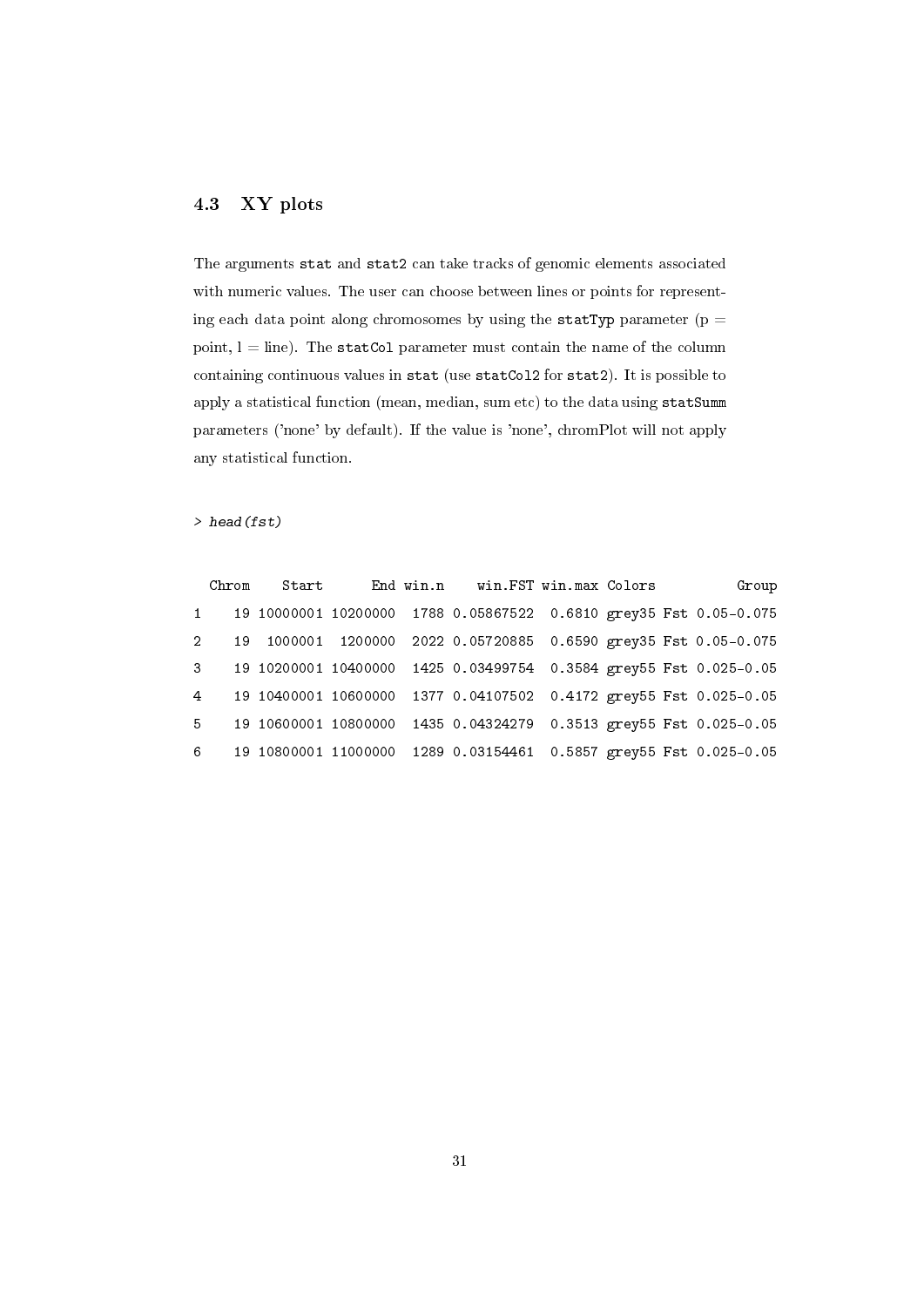# <span id="page-31-0"></span>4.3.1 Using points

- > chromPlot(bands=hg\_cytoBandIdeo, gaps=hg\_gap, stat=fst, statCol="win.FST",
- + statName="win.FST", statTyp="p", chr=c(19:21), figCols=3, scex=0.7, spty=20,
- + statSumm="none")



or calculating a mean of each value per bin by giving setting statSum="mean".

- > chromPlot(bands=hg\_cytoBandIdeo, gaps=hg\_gap, stat=fst, statCol="win.FST",
- + statName="win.FST", statTyp="p", chr=c(19:21), figCols=3, scex=0.7, spty=20,
- + statSumm="mean")

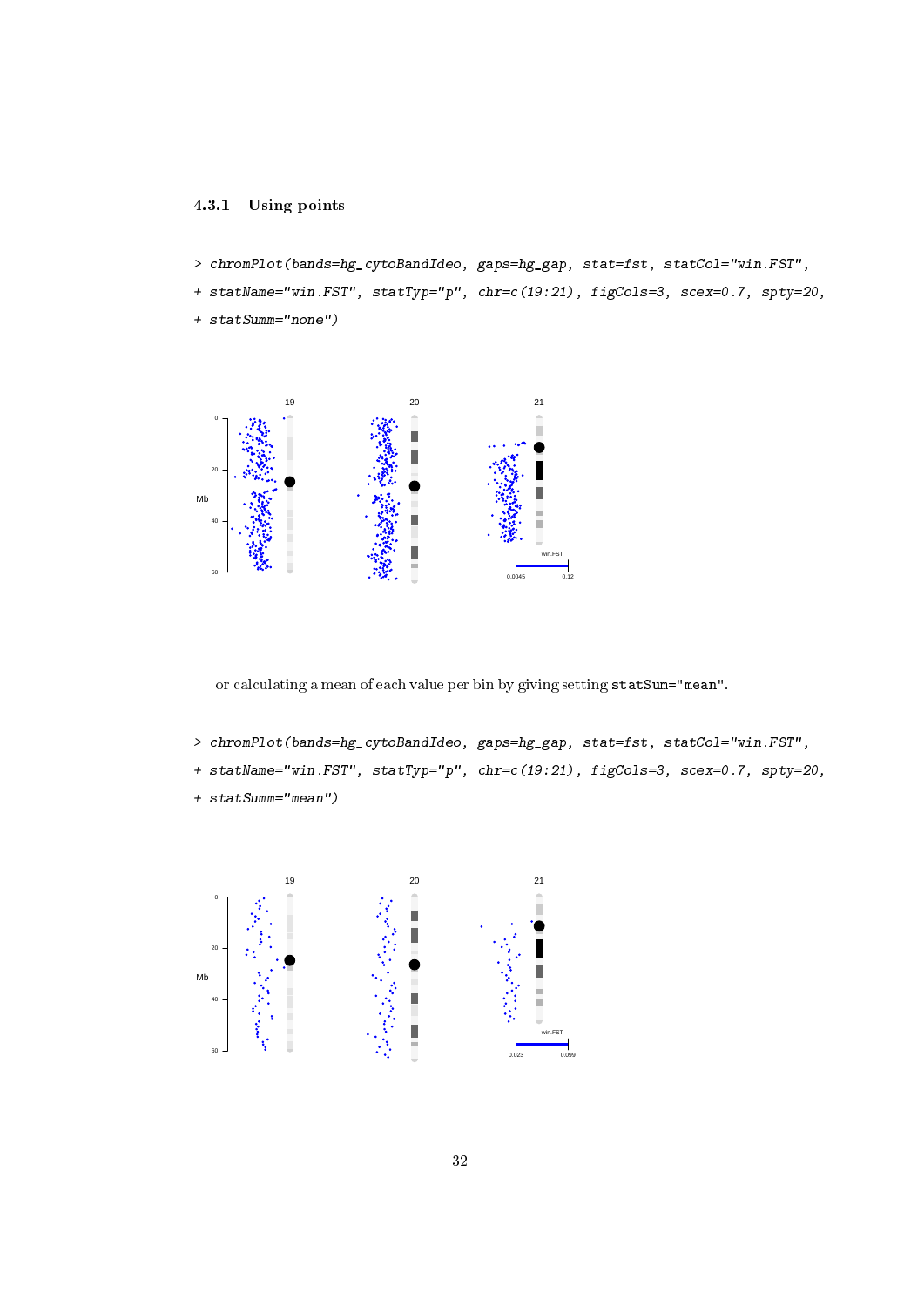### <span id="page-32-0"></span>4.3.2 Using connected lines

> chromPlot( bands=hg\_cytoBandIdeo, gaps=hg\_gap, stat=fst, statCol="win.FST",

+ statName="win.FST", statTyp="l", chr=c(19:21), figCols=3, statSumm="none")



Here, we can smooth

the graph by using a mean per bin:

> chromPlot( bands=hg\_cytoBandIdeo, gaps=hg\_gap, stat=fst, statCol="win.FST", + statName="win.FST", statTyp="l", chr=c(19:21), figCols=3, statSumm="mean")



Note that the statSumm argument can receive any function name ("none" is the default). No sanity check is performed, and thus the user is responsible to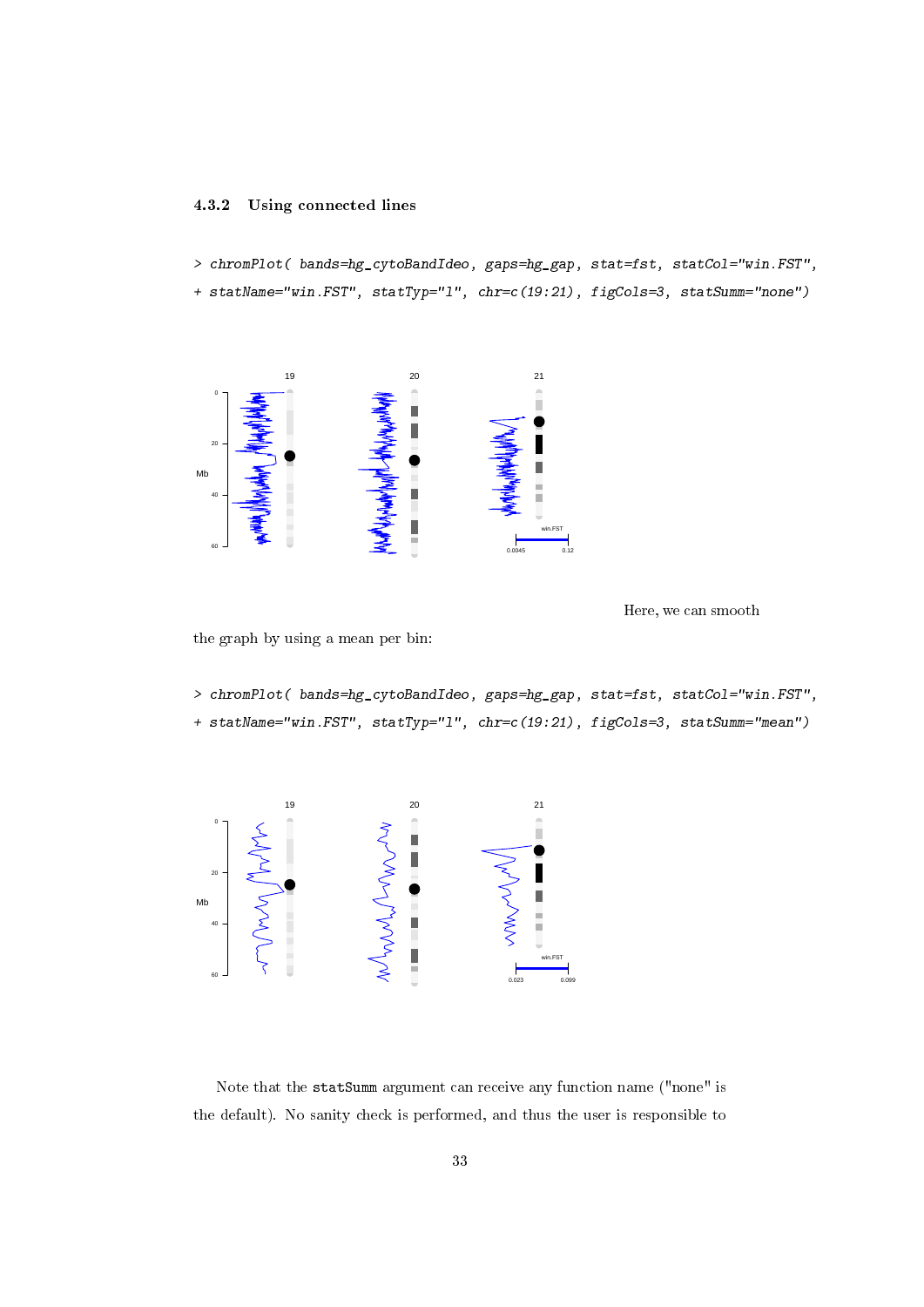make sure that using that function makes sense for the data at hand.

### <span id="page-33-0"></span>4.3.3 Coloring by datapoints exceeding a threshold

We will plot to two tracks of data with continuous values simultaneously using the (stat and stat2 arguments. A third one will be shown on the chromosomal body after being categorized in arbitrary bins (see section [4.1.4\)](#page-17-0). The values on both tracks of continuous data will be colored according to a threshold provided by the user in the statThreshold and statThreshold2 parameters, which are applied for the stat and stat2 tracks, respectively.

```
> data_file8 <- system.file("extdata", "iHS_CEUChr19-21", package = "chromPlot")
> ihs <- read.table(data_file8, sep="\t", stringsAsFactors=FALSE, header=TRUE)
> head(ihs)
```

|   | Chrom | Start | End | iHS                            | Name                                       |
|---|-------|-------|-----|--------------------------------|--------------------------------------------|
| 1 |       |       |     | 19 52501632 52501633 1.4914346 | rs8103812                                  |
| 2 |       |       |     |                                | 19 11095063 11095064 0.9520553 rs112825147 |
| 3 |       |       |     | 20 51172436 51172437 1.4262380 | rs4268981                                  |
| 4 | 21.   |       |     | 18842550 18842551 0.3136856    | rs77147477                                 |
| 5 |       |       |     | 21 26240760 26240761 0.4122098 | rs2226391                                  |
| 6 |       |       |     | 20 52752592 52752593 2.3400389 | rs6013901                                  |

```
> data_file9 <-system.file("extdata", "XPEHH_CEU-YRIChr19-21", package="chromPlot")
> xpehh <-read.table(data_file9, sep="\t", stringsAsFactors=FALSE, header=TRUE)
> head(xpehh)
```

|   | Chrom Start | End | χP                                | Name                                          |
|---|-------------|-----|-----------------------------------|-----------------------------------------------|
|   |             |     |                                   | 1 20 15849464 15849465 1.51707487 rs183441159 |
|   |             |     |                                   | 2 21 32430761 32430762 0.54250598 rs148400564 |
|   |             |     | 3 20 59957644 59957645 0.35507696 | rs6121418                                     |
| 4 |             |     | 20 61887895 61887896 0.54328659   | rs910892                                      |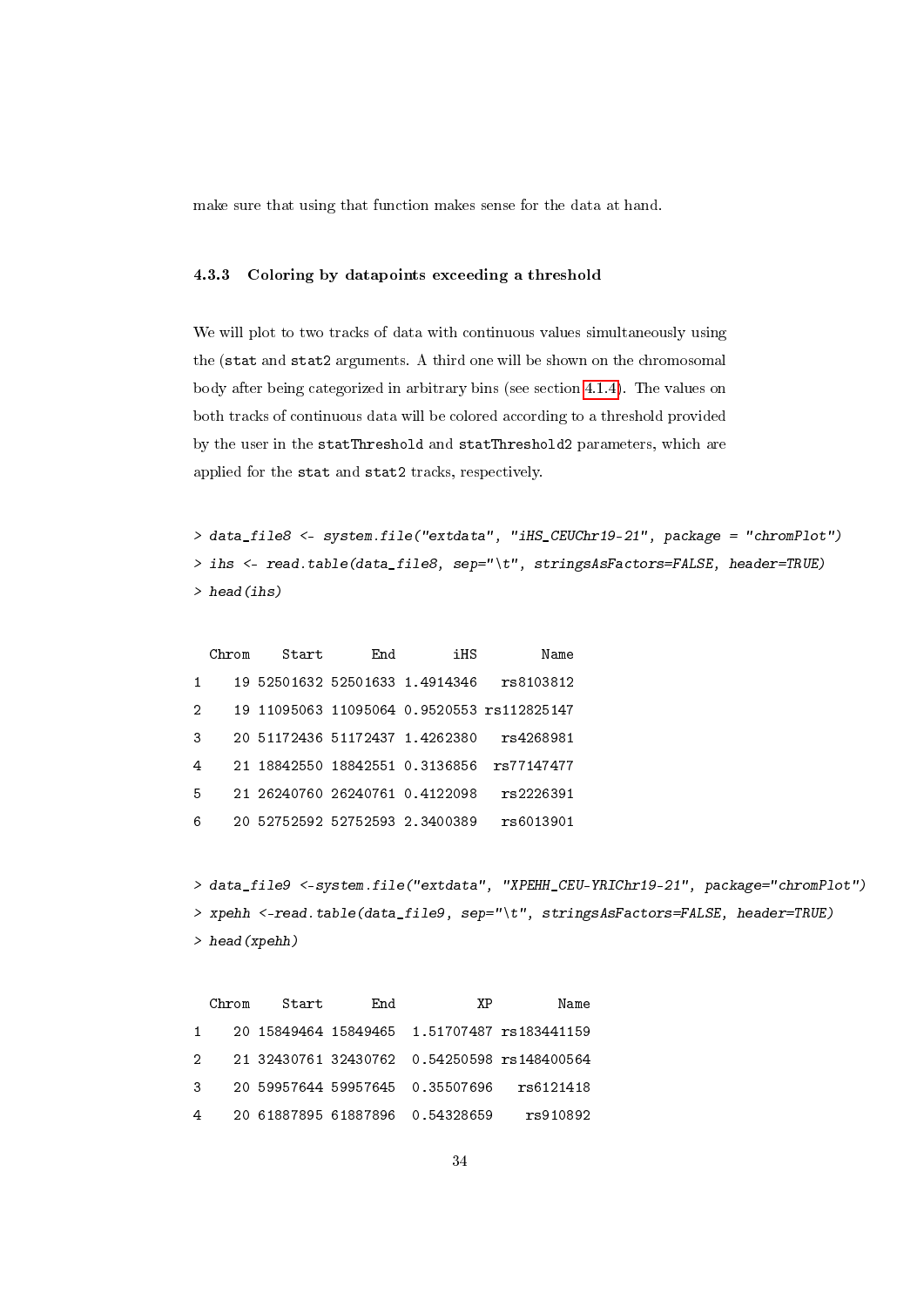5 20 50429216 50429217 0.27747208 rs73273526

6 20 45208887 45208888 -0.06347502 rs144014837

We can label any data point by providing and an 'ID' column with labels. ID values of NA, NULL, or empty ("") are ignored. Here, we will only label single data point with the maximum XP value.

```
> xpehh$ID <- ""
> xpehh[which.max(xpehh$XP),"ID"] <- xpehh[which.max(xpehh$XP),"Name"]
> head(xpehh)
```

| Chrom | Start | End | ΧP | Name ID                                                                                               |                                                                                                                                            |
|-------|-------|-----|----|-------------------------------------------------------------------------------------------------------|--------------------------------------------------------------------------------------------------------------------------------------------|
|       |       |     |    |                                                                                                       |                                                                                                                                            |
|       |       |     |    |                                                                                                       |                                                                                                                                            |
|       |       |     |    | rs6121418                                                                                             |                                                                                                                                            |
|       |       |     |    | rs910892                                                                                              |                                                                                                                                            |
|       |       |     |    | rs73273526                                                                                            |                                                                                                                                            |
|       |       |     |    |                                                                                                       |                                                                                                                                            |
|       |       |     |    | 20 59957644 59957645 0.35507696<br>20 61887895 61887896 0.54328659<br>20 50429216 50429217 0.27747208 | 20 15849464 15849465 1.51707487 rs183441159<br>21 32430761 32430762 0.54250598 rs148400564<br>20 45208887 45208888 -0.06347502 rs144014837 |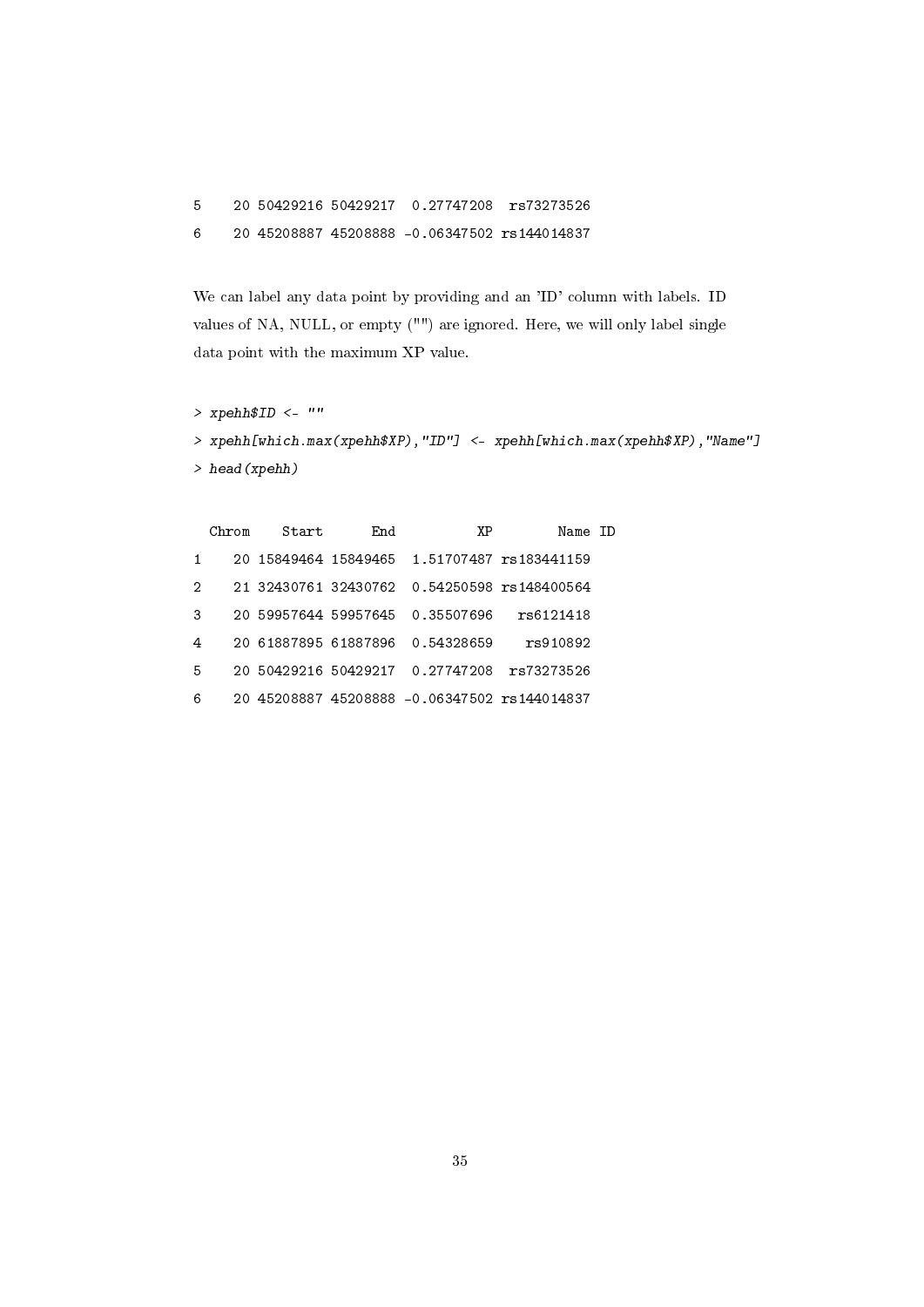- > chromPlot(gaps=hg\_gap, bands=fst, stat=ihs, stat2=xpehh, statCol="iHS",
- + statCol2="XP", statName="iHS", statName2="normxpehh", colStat="red", colStat2="blue", st
- + bin=1e6, figCols=3, cex=0.7, statSumm="none", legChrom=19, stack=FALSE)



Fst 0.025<br>Fst 0.025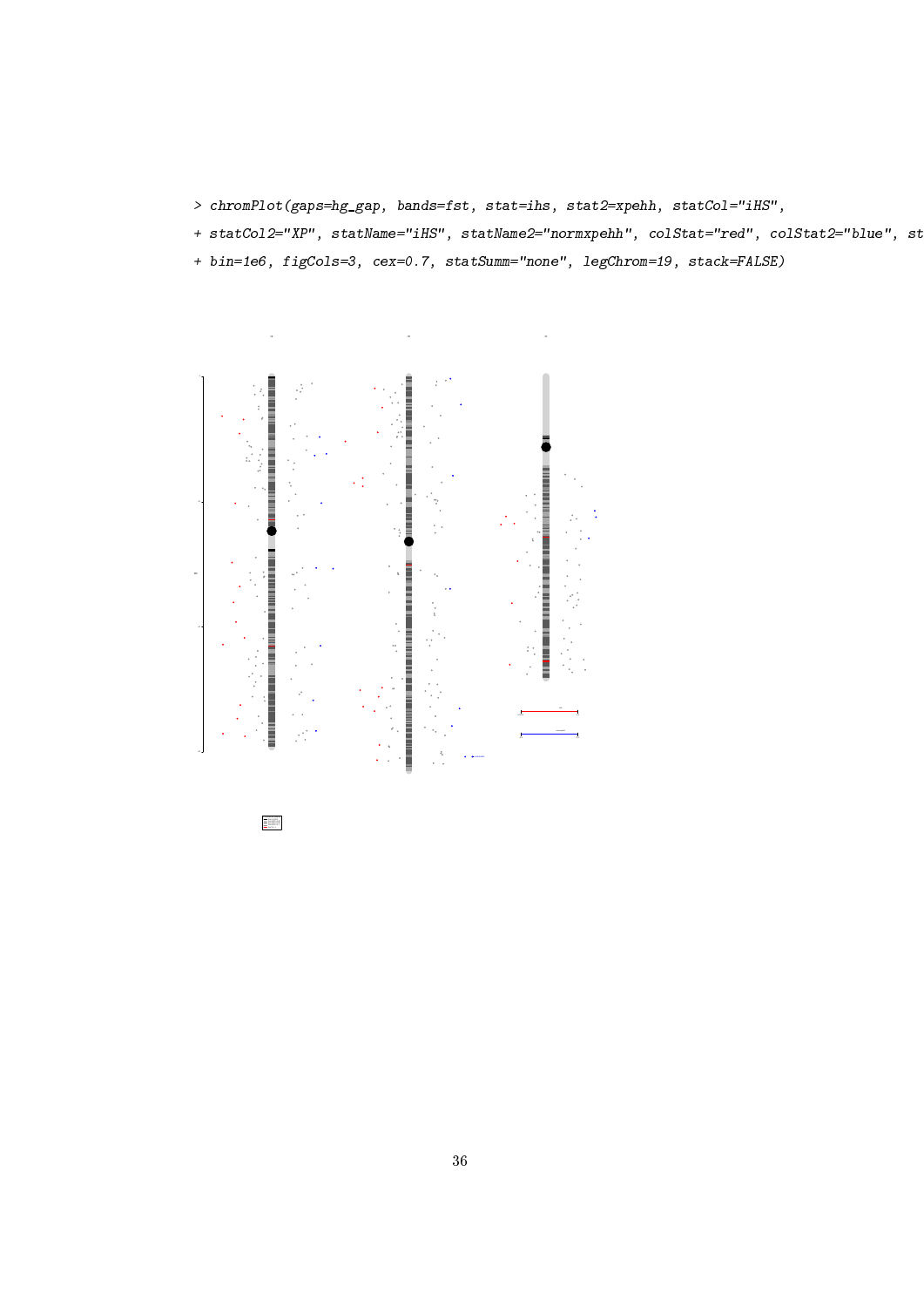#### <span id="page-36-0"></span>4.3.4 Plotting LOD curves

A potential use of connected lines is plotting the results from QTL mapping. Here we show a simple example of how to plot the LOD curves from a QTL mapping experiment in mice along a histogram of gene density. For demonstration purposes, we use a simple formula for converting cM to bp. A per-chromosome map or an appropriate online tool [\(http://cgd.jax.org/mousemapconverter/\)](http://cgd.jax.org/mousemapconverter/) should be used in real applications.

```
> library(qtl)
```
- > data(hyper)
- > hyper <- calc.genoprob(hyper, step=1)
- > hyper <- scanone(hyper)
- > QTLs <- hyper
- > colnames(QTLs) <- c("Chrom", "cM", "LOD")
- > QTLs\$Start <- 1732273 + QTLs\$cM \* 1895417
- > chromPlot(gaps=mm10\_gap, bands=mm10\_cytoBandIdeo, annot1=ref\_mm10, stat=QTLs,
- + statCol="LOD", chrSide=c(-1,1,1,1,1,1,1,1), statTyp="l", chr=c(2,17:18), figCols=3)

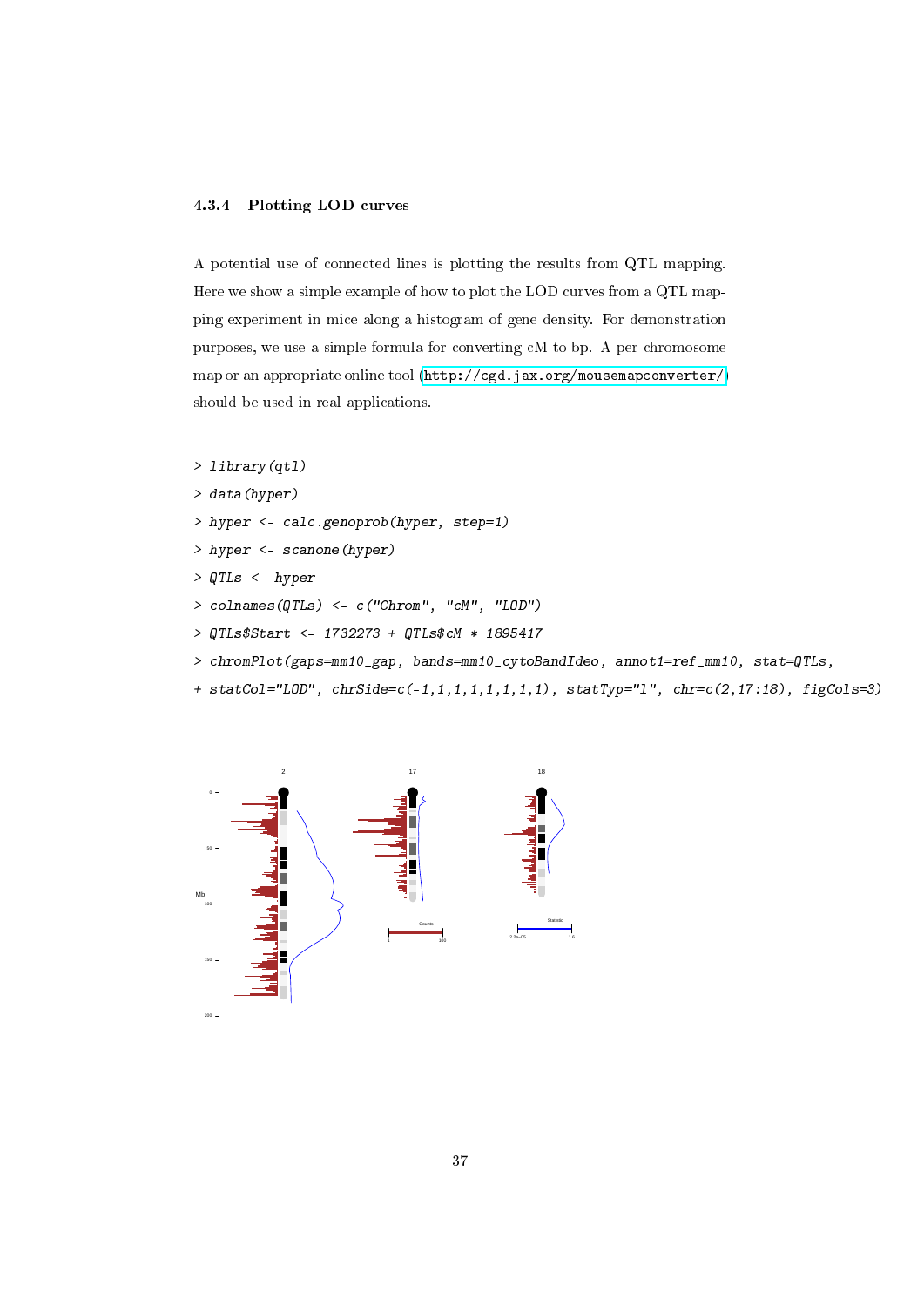## <span id="page-37-0"></span>4.3.5 Plotting a map with IDs

In the previous section, we used an ID to highly one point from a track with continuous values. However, chromPlot can display many IDs, while trying to avoid overlapping of text labels. Points are ordered by position and the overlapping labels are moved downwards. This is useful for displaying maps, e.g. genetic of physical maps of genetic markers. For this the user must ensure that the table contains the ID column. The values in that column will be plotted as labels next to the data point.

In the following example we show the IDs of of a small panel of 150 SNPs. We will use a different color for known (rs) and novel (non rs) SNPs. By setting statType="n" we avoid plotting the actual data point.

> data\_file10 <- system.file("extdata", + "CLG\_AIMs\_150\_chr\_hg19\_v2\_SNP\_rs\_rn.csv", + package = "chromPlot") > AIMS <- read.csv(data\_file10, sep=",") > head(AIMS)

|                | Chrom | Start | End                                       | TD. | Colors |
|----------------|-------|-------|-------------------------------------------|-----|--------|
| $\mathbf{1}$   | 4     |       | 31841506 31841507 rn131966 darkgreen      |     |        |
| 2              |       |       | 7 61540368 61540369 rn243926 darkgreen    |     |        |
| 3              |       |       | 12 109427241 109427242 rn381459 darkgreen |     |        |
| $\overline{4}$ |       |       | 4 100673238 100673239 rn145426 darkgreen  |     |        |
| -5             |       |       | 8 122220756 122220757 rn286585 darkgreen  |     |        |
| 6              | 10    |       | 56881122 56881123 rn322283 darkgreen      |     |        |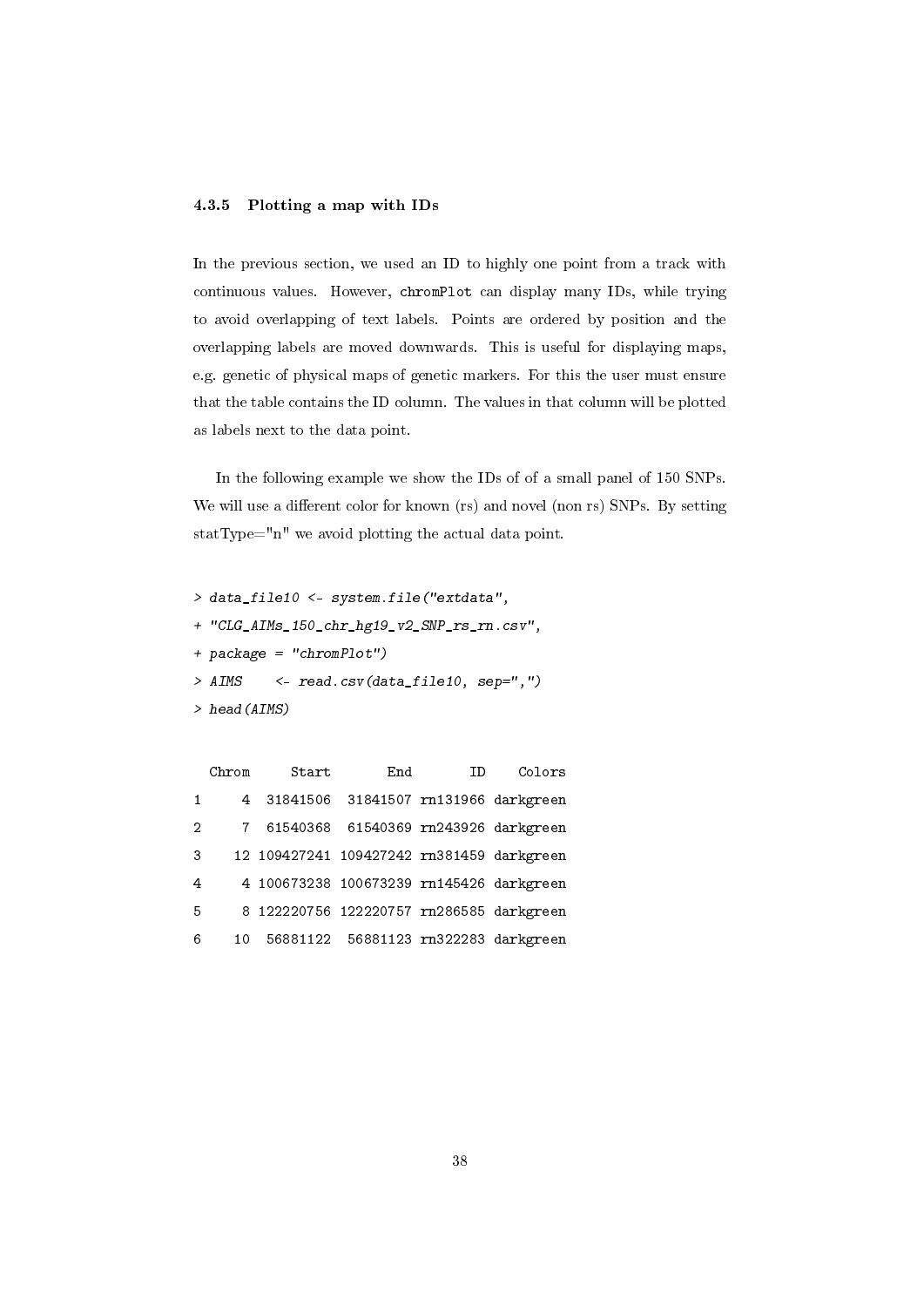- > chromPlot(gaps=hg\_gap, bands=hg\_cytoBandIdeo, stat=AIMS, statCol="Value",
- + statName="Value", noHist=TRUE, figCols=4, cex=0.7, chr=c(1:8), statTyp="n",
- + chrSide=c(1,1,1,1,1,1,-1,1))

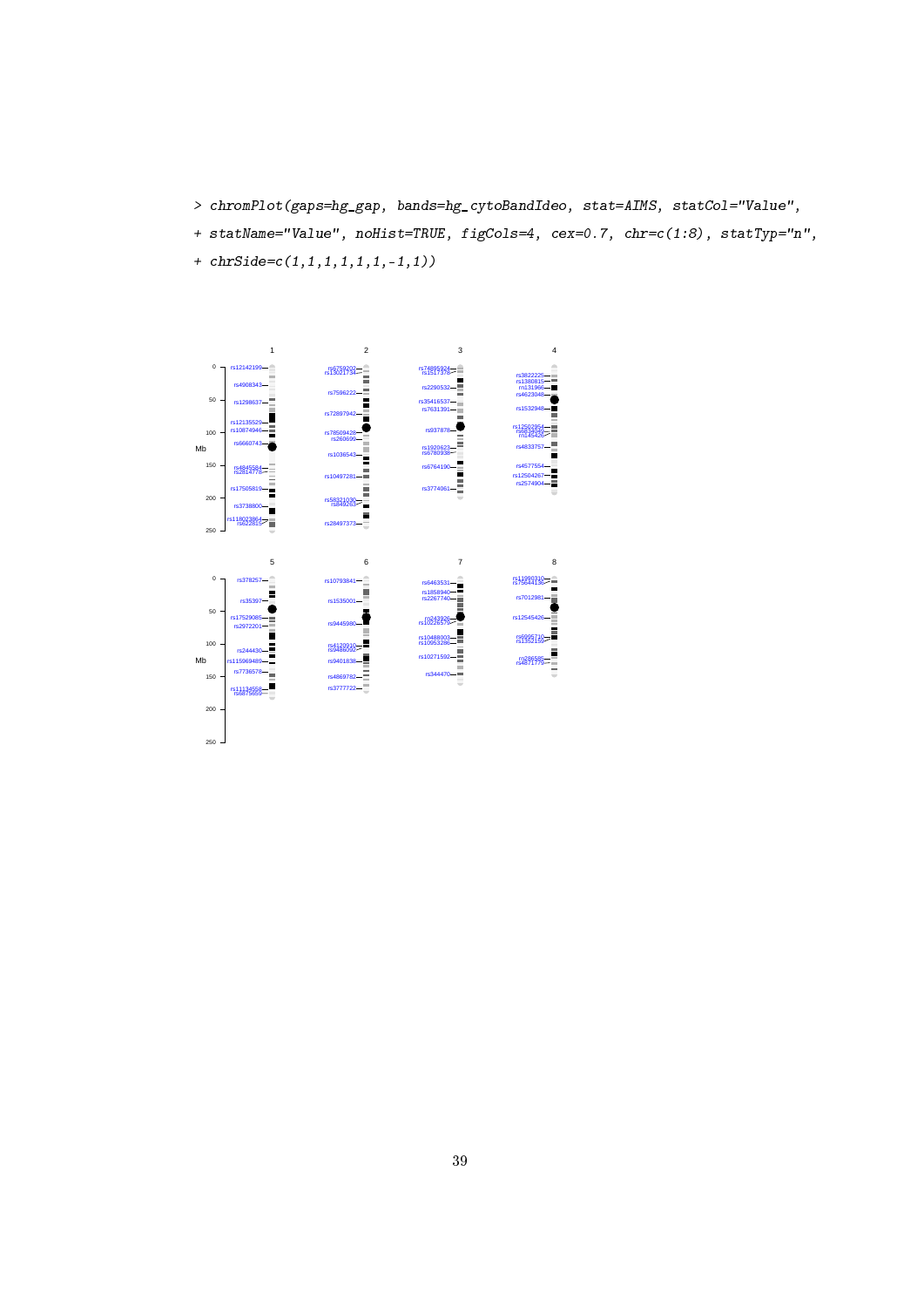#### <span id="page-39-1"></span><span id="page-39-0"></span>4.4 Segments

### 4.4.1 Large stacked segments

chromplot allows for the user represent large segments as vertical bars on either side of the chromosomal bodies. If the maximum segment size of segments is smaller than bin (1 Mb by default), or there are more segments than maxSegs (200 by default), they will be plotted as a histogram. However, the user can change this behavior by setting the noHist parameter to TRUE. If a 'Group' column is present in the table of segments, it is used as a category variable and different colors are used for segments in each category. The user can set the colors to be used in the colSegments and colSegments2 arguments.

This type of graph is useful for displaying, for instance, QTLs (quantitative trait locus), due to the fact that they cover large genomic regions. Here we show how to graph segments on the side of the chromosomal body. By setting stack=TRUE (default), drawing space is saved by plotting all nonoverlapping segments at the minimum possible distance from the chromosome. Otherwise, they are plotted at increasing distance from the chromosome, regardless of whether they overlap or not.

```
> data_file12 <-system.file("extdata", "QTL.csv", package = "chromPlot")
> qtl <-read.table(data_file12, sep=",", header =TRUE,
+ stringsAsFactors=FALSE)
> head(qtl)
```

| Name  | Group   | End | Start                 | Chrom |    |
|-------|---------|-----|-----------------------|-------|----|
| Fatg1 | FAT(g)  |     | 2 112034866 149008061 |       | 1  |
| Fatg2 | FAT(g)  |     | 2 155693206 178535307 |       | 2  |
| Swq6  | SPL(mg) |     | 2 149008061 168761938 |       | 3  |
| Kwq7  | KID(mg) |     | 2 103105582 122639899 |       | 4  |
| Kwq8  | KID(mg) |     | 2 164060872 174372769 |       | -5 |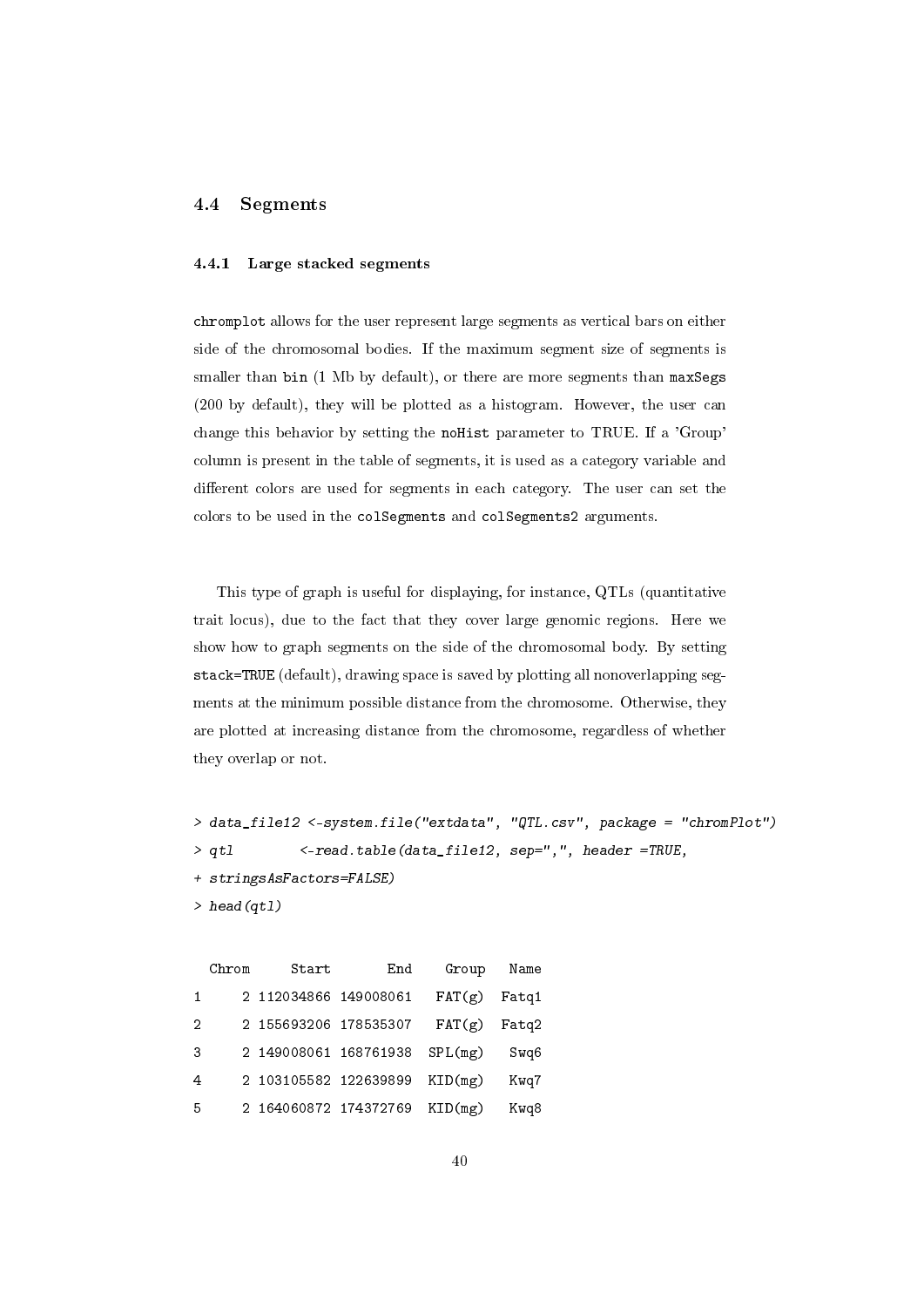6 2 84814041 141777153 TAIL(cm) Tailq7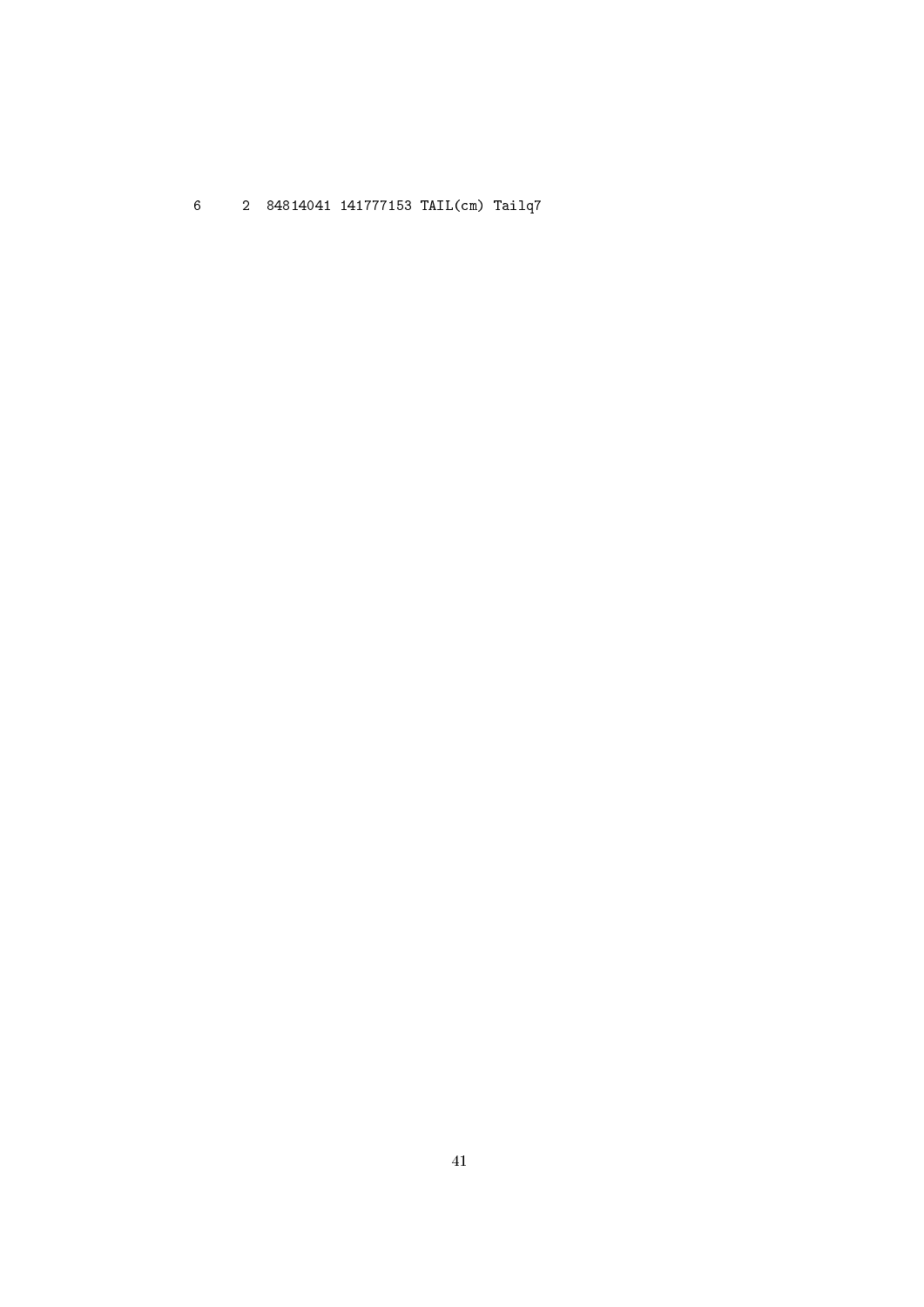- > chromPlot(gaps=mm10\_gap, segment=qtl, noHist=TRUE, annot1=ref\_mm10,
- +  $chrSide = c(-1, 1, 1, 1, 1, 1, 1, 1)$ ,  $chr = c(2, 11, 17)$ ,  $stack = TRUE$ ,  $figCo1=3$ ,
- + bands=mm10\_cytoBandIdeo)

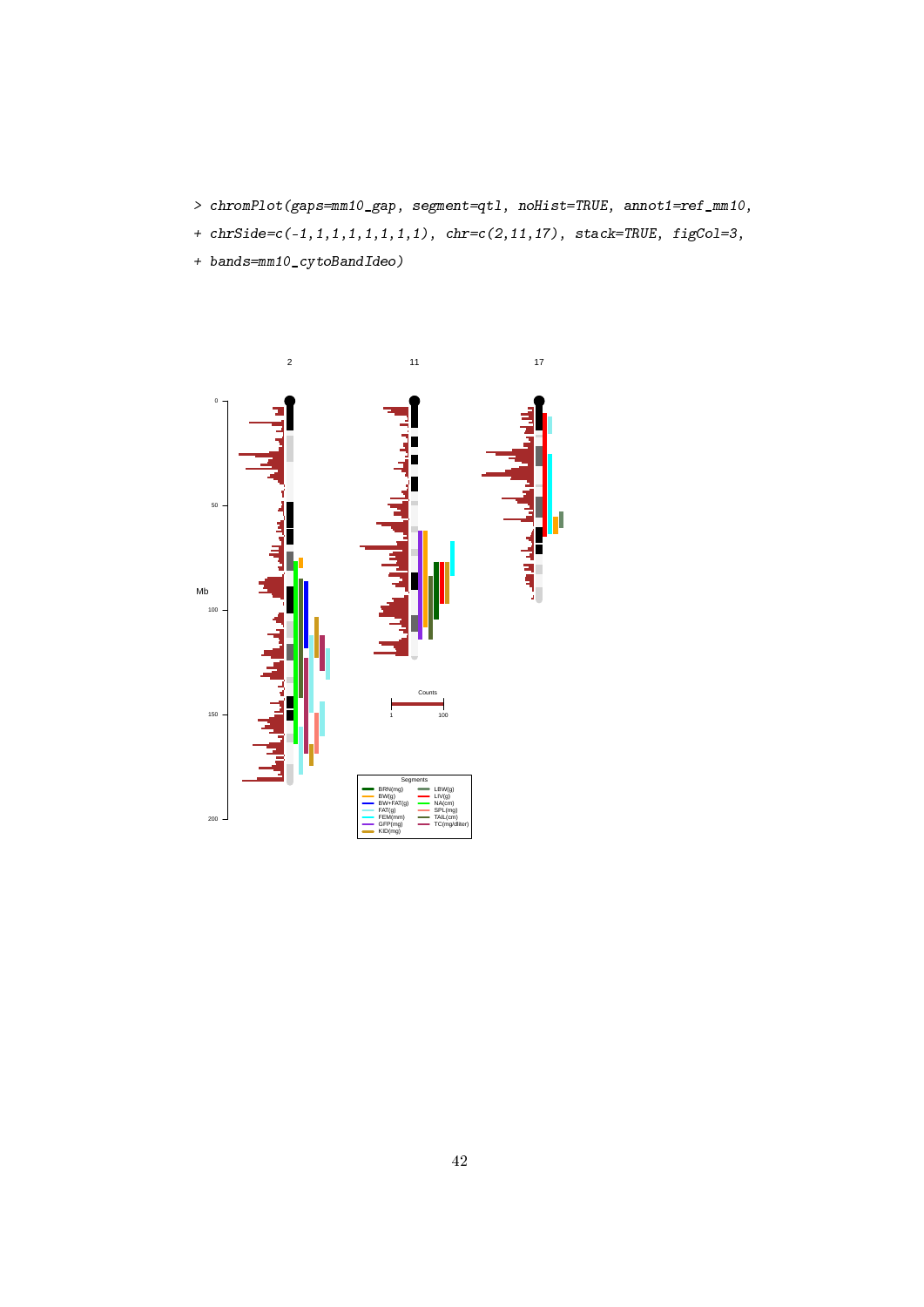## <span id="page-42-0"></span>4.4.2 Large stacked segments groupped by two categories

When the segments have more than one category (up to two supported), they are differentiated by a combination of color and shape for a point plotted in the middle of the segment. The segment itself is shown in gray. The first category is taken from the 'Group' column and establishes the color of the symbol. The second category is taken from the 'Group2' column and determines the symbol shape.

In the following example, we use data for SNPs associated with phenotypes and ethnicity, taken from phenoGram website <sup>[8](#page-42-1)</sup>.

```
> data_file11 <- system.file("extdata", "phenogram-ancestry-sample.txt",
+ package = "chromPlot")
> pheno_ancestry <- read.csv(data_file11, sep="\t", header=TRUE)
> head(pheno_ancestry)
```

| Group2 | Group                                                   | Name                           | End      | Start                 | Chrom |                |
|--------|---------------------------------------------------------|--------------------------------|----------|-----------------------|-------|----------------|
|        | rs880315 Blood-related Japanese                         |                                | 10796867 | 10796866              |       | $\mathbf{1}$   |
|        | rs880315 Blood-related Japanese                         |                                | 10796867 | 10796866              |       | $\overline{2}$ |
|        | 1 113190807 113190808 rs17030613 Blood-related Japanese |                                |          |                       |       | 3              |
|        | 1 113190807 113190808 rs17030613 Blood-related Japanese |                                |          |                       |       | $\overline{4}$ |
|        | Age-related Japanese                                    | rs1329424                      |          | 1 196646176 196646177 |       | -5.            |
|        | Age-related Japanese                                    | 196679455 196679456 rs10737680 |          |                       |       | 6              |

<span id="page-42-1"></span> $8$ http://visualization.ritchielab.psu.edu/phenograms/examples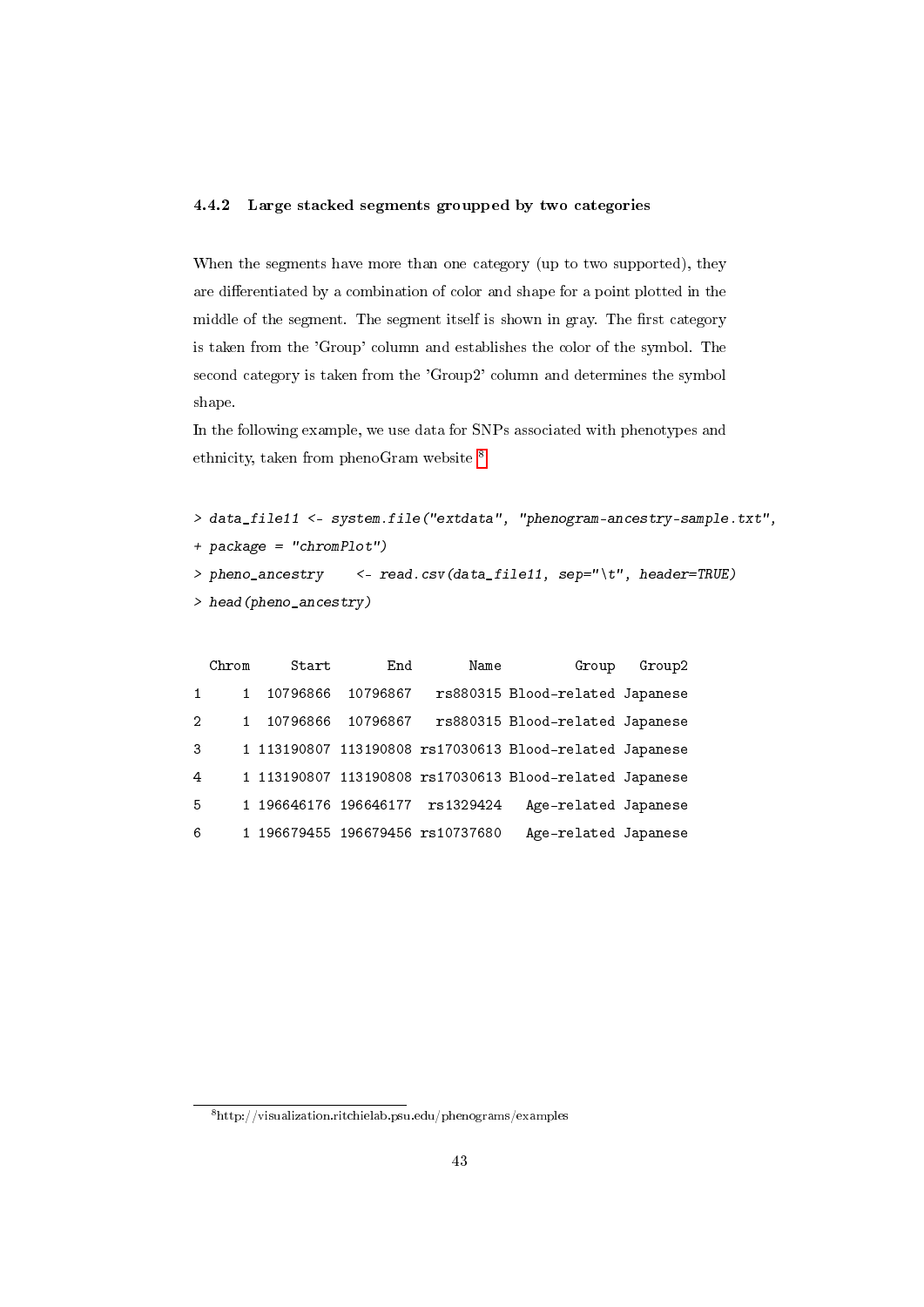> chromPlot(bands=hg\_cytoBandIdeo, gaps=hg\_gap, segment=pheno\_ancestry,

+ noHist=TRUE, chr=c(3:5), figCols=3, legChrom=5)

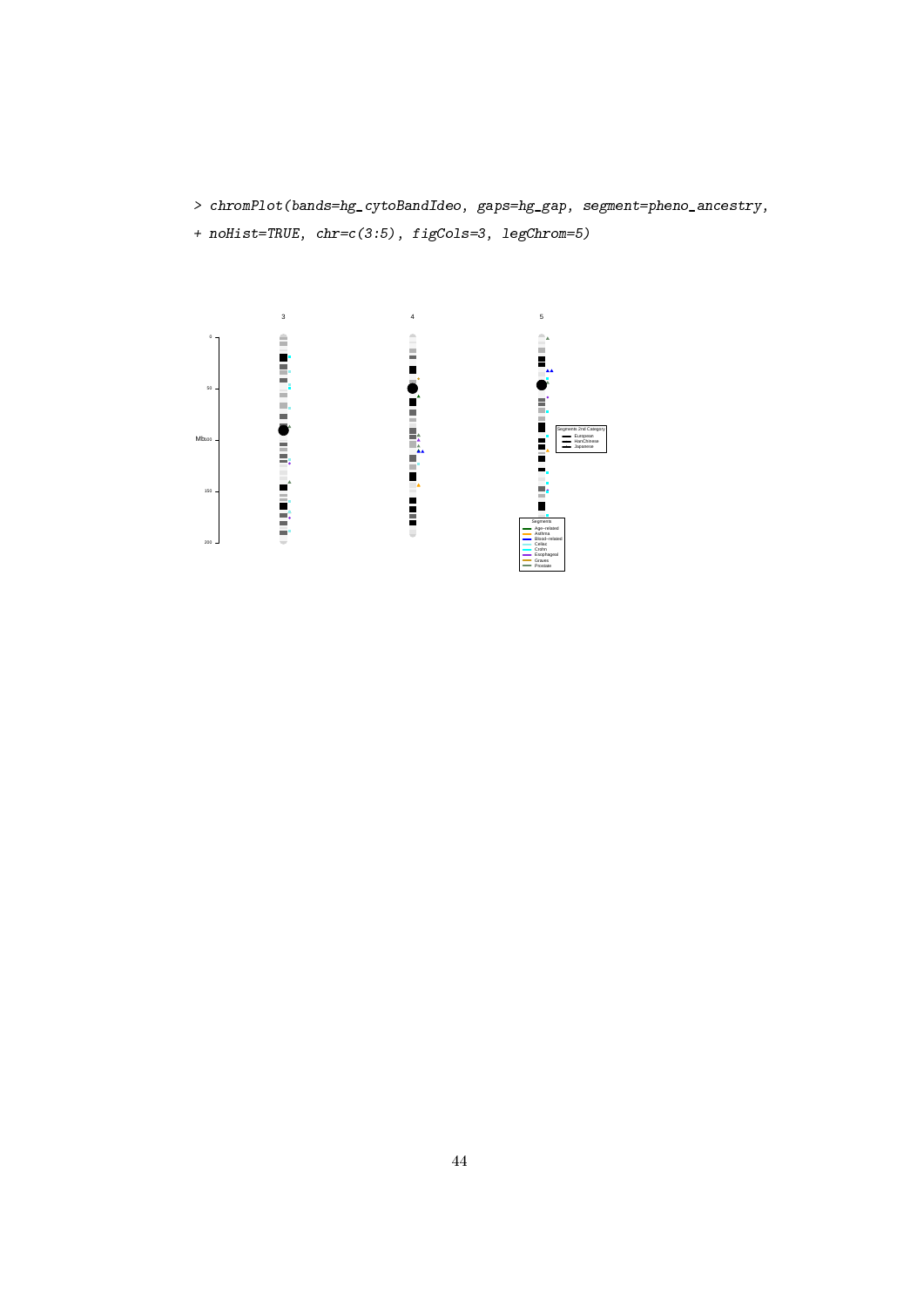Since the data contain SNPs positions, the segments are only 1 bp long and the resulting lines are too small to be seen. For display purposes, we will increase the segments' sizes by adding a 500Kb pad to either side of each SNP.

> pheno\_ancestry\$Start<-pheno\_ancestry\$Start-5e6

> pheno\_ancestry\$End<-pheno\_ancestry\$End+5e6

> head(pheno\_ancestry)

|                | Chrom | Start                 | End      | Name                             | Group                                                   | Group2 |
|----------------|-------|-----------------------|----------|----------------------------------|---------------------------------------------------------|--------|
| $\mathbf{1}$   |       | 5796866               | 15796867 |                                  | rs880315 Blood-related Japanese                         |        |
| $\overline{2}$ |       | 5796866               | 15796867 |                                  | rs880315 Blood-related Japanese                         |        |
| 3              |       |                       |          |                                  | 1 108190807 118190808 rs17030613 Blood-related Japanese |        |
| $\overline{4}$ |       |                       |          |                                  | 1 108190807 118190808 rs17030613 Blood-related Japanese |        |
| 5              |       | 1 191646176 201646177 |          | rs1329424                        | Age-related Japanese                                    |        |
| 6              |       |                       |          | 1 191679455 201679456 rs10737680 | Age-related Japanese                                    |        |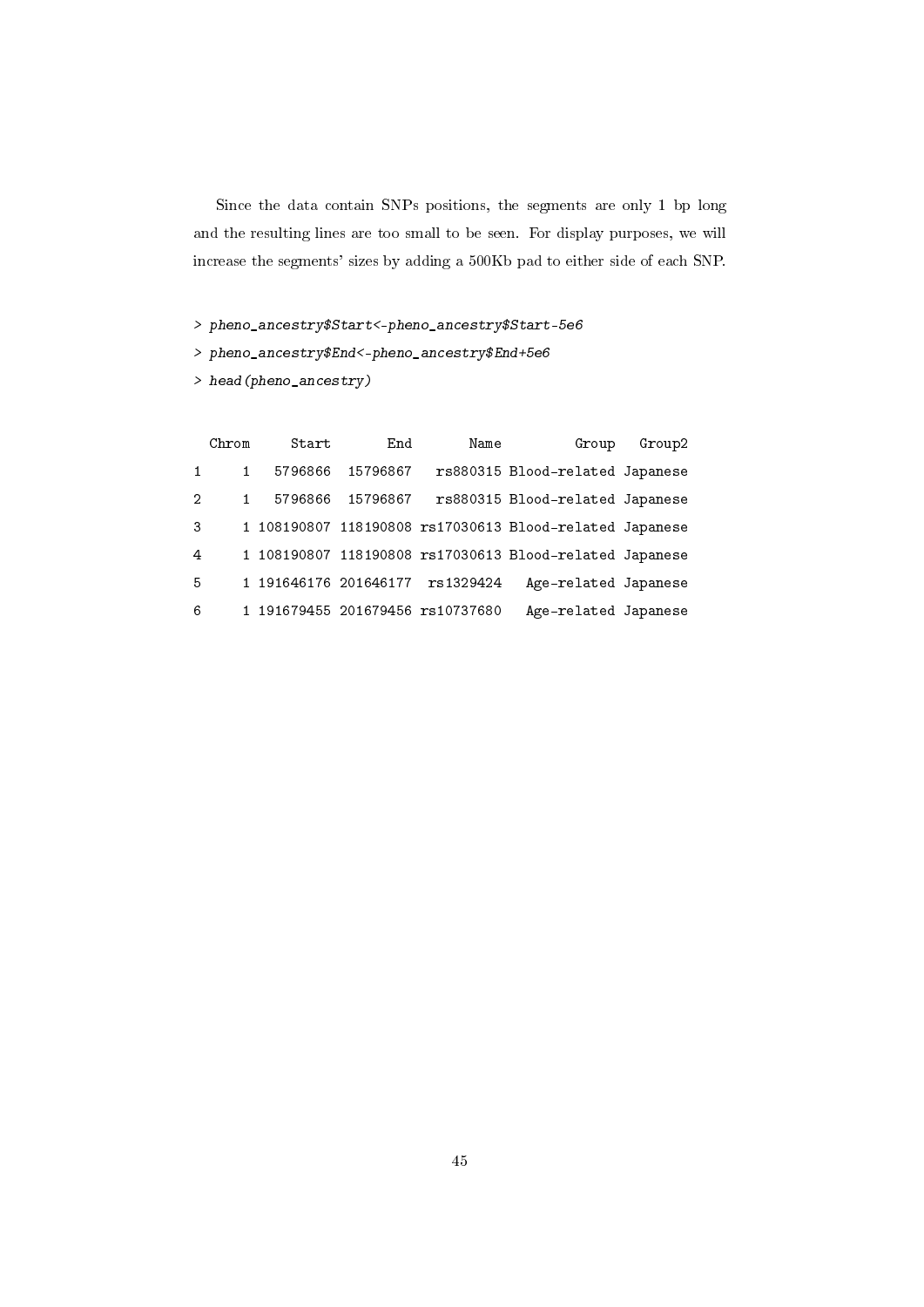> chromPlot(bands=hg\_cytoBandIdeo, gaps=hg\_gap, segment=pheno\_ancestry,

+ noHist=TRUE, chr=c(3:5), figCols=3, legChrom=5)

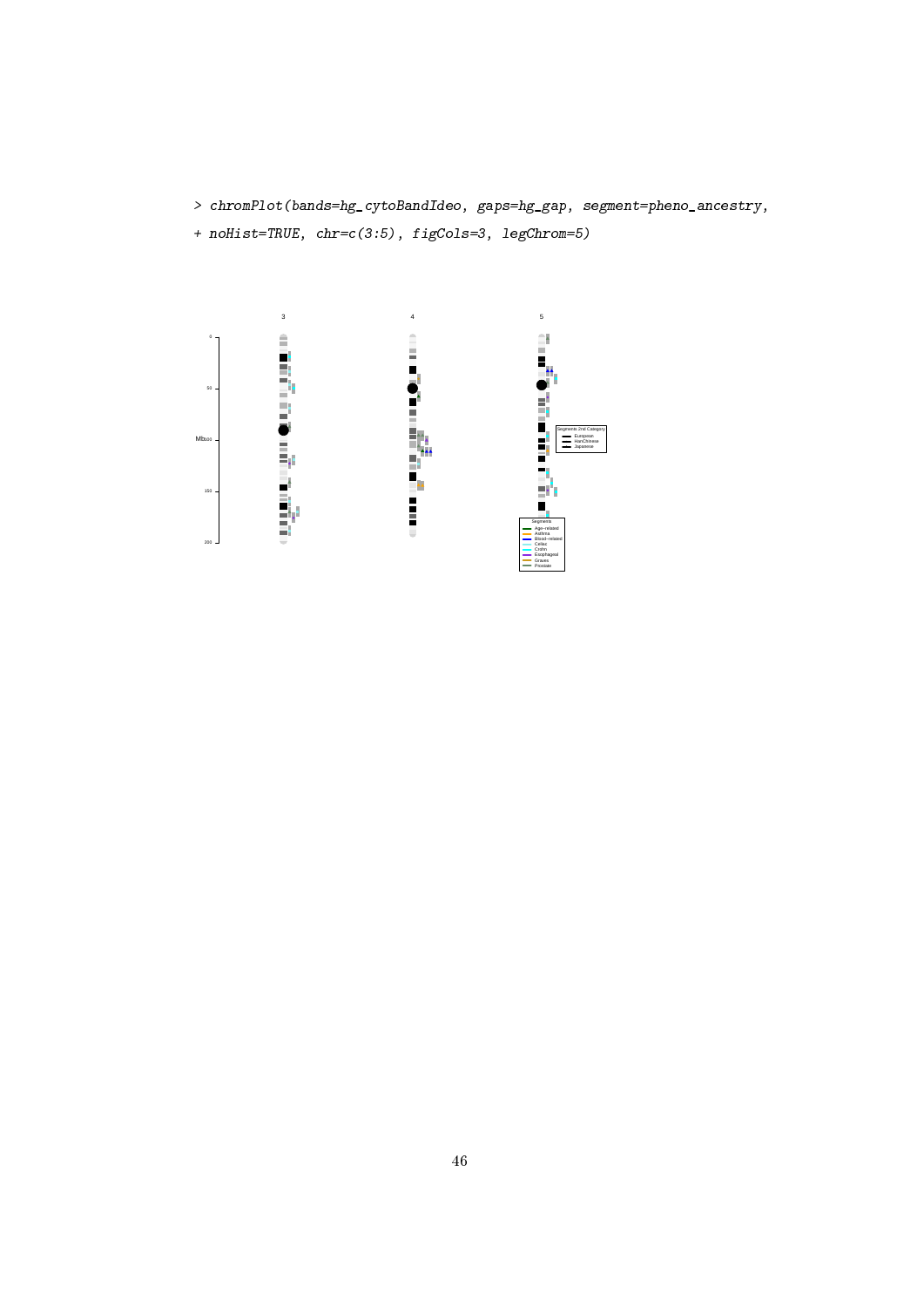## <span id="page-46-0"></span>4.4.3 Large non-overlapping segments

chromplot can categorize genomic regions (Group column) and then represent them with different colors. Also the package is capable of showing notoverlapping regions along the chromosome. The following example shows the ancestry of each chromosomal region. The user can obtain the annotation data updated through the biomaRt package.

```
> data_file13 <- system.file("extdata", "ancestry_humanChr19-21.txt", package =
```

```
+ "chromPlot")
```
> ancestry <- read.table(data\_file13, sep="\t", stringsAsFactors=FALSE,

- + header=TRUE)
- > head(ancestry)

| End Group Strand |      |                | Start              | Chrom |   |
|------------------|------|----------------|--------------------|-------|---|
| $\div$           | AMR. | 261033 327323  |                    | 19    |   |
| $\div$           | AMR  | 865406 1175396 |                    | 19    | 2 |
| $\div$           | AMR. |                | 19 1364306 1642507 |       | 3 |
| $\div$           | AMR. |                | 19 1882762 1973732 |       | 4 |
| $\div$           | AMR. |                | 19 2491586 2728577 |       | 5 |
|                  | AMR. |                | 19 2906475 2997897 |       | 6 |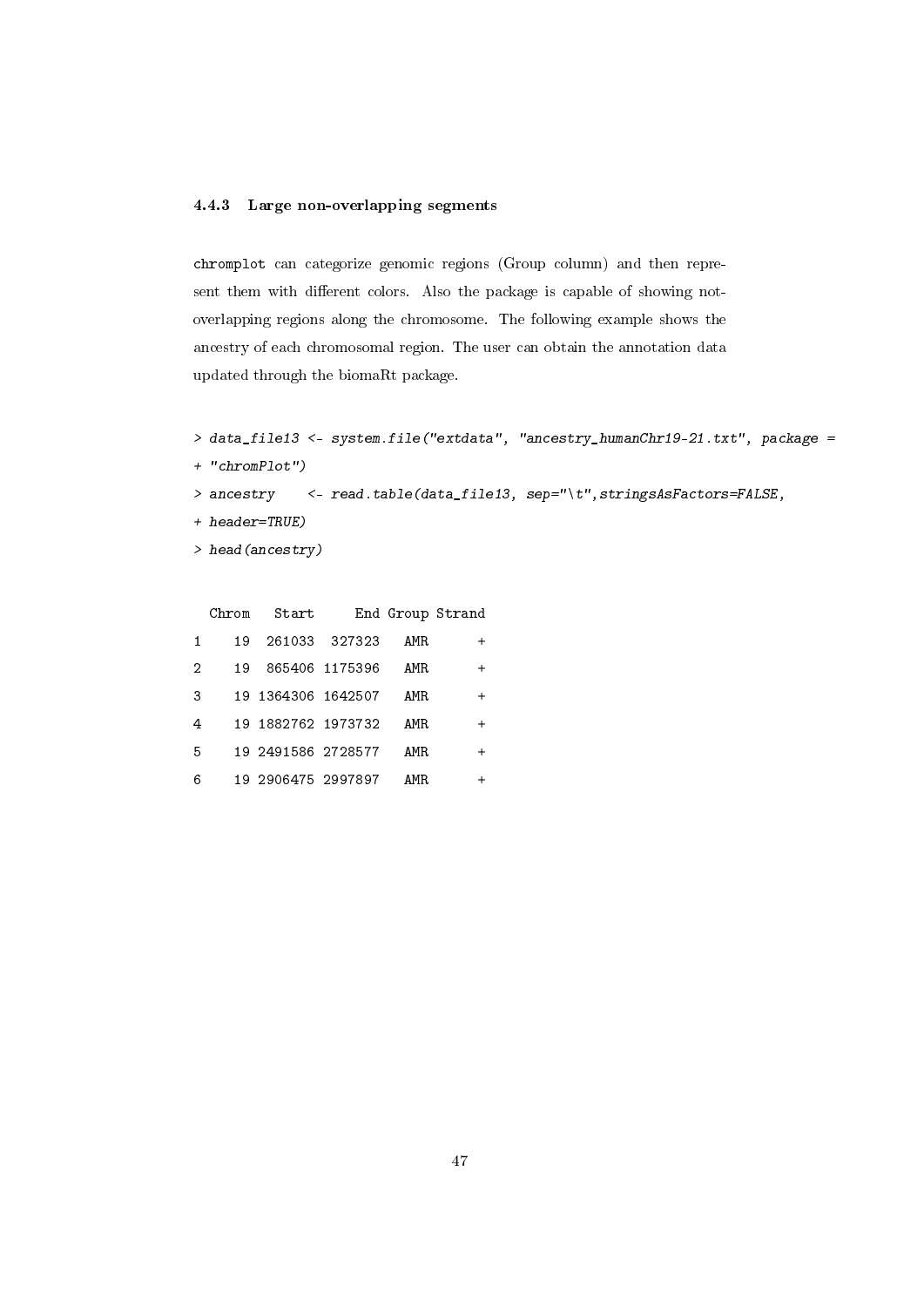- > chromPlot(gaps=hg\_gap, bands=hg\_cytoBandIdeo, chrSide=c(-1,1,1,1,1,1,1,1),
- + noHist=TRUE, annot1=refGeneHg, figCols=3, segment=ancestry, colAnnot1="blue",
- + chr=c(19:21), legChrom=21)

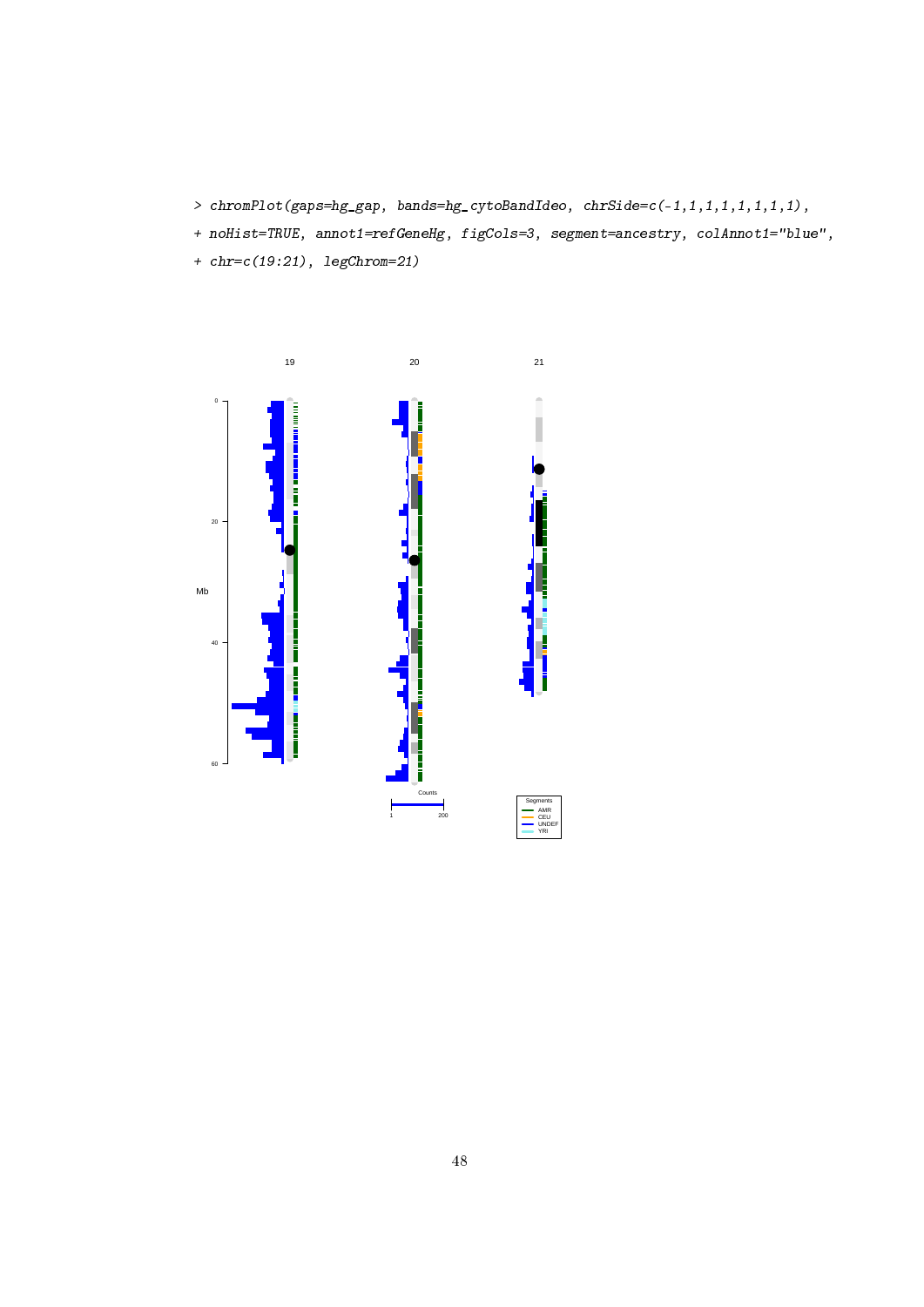# <span id="page-48-0"></span>4.5 Multiple data types

The chromPlot package is able to plot diverse types of tracks simultaneously.

- > chromPlot(stat=fst, statCol="win.FST", statName="win.FST", gaps=hg\_gap,
- + bands=hg\_cytoBandIdeo, statTyp="1", noHist=TRUE, annot1=refGeneHg,
- + chrSide=c(-1, 1, 1, 1, 1, 1, 1, 1), chr = c(19:21), figCols=3, cex=1)

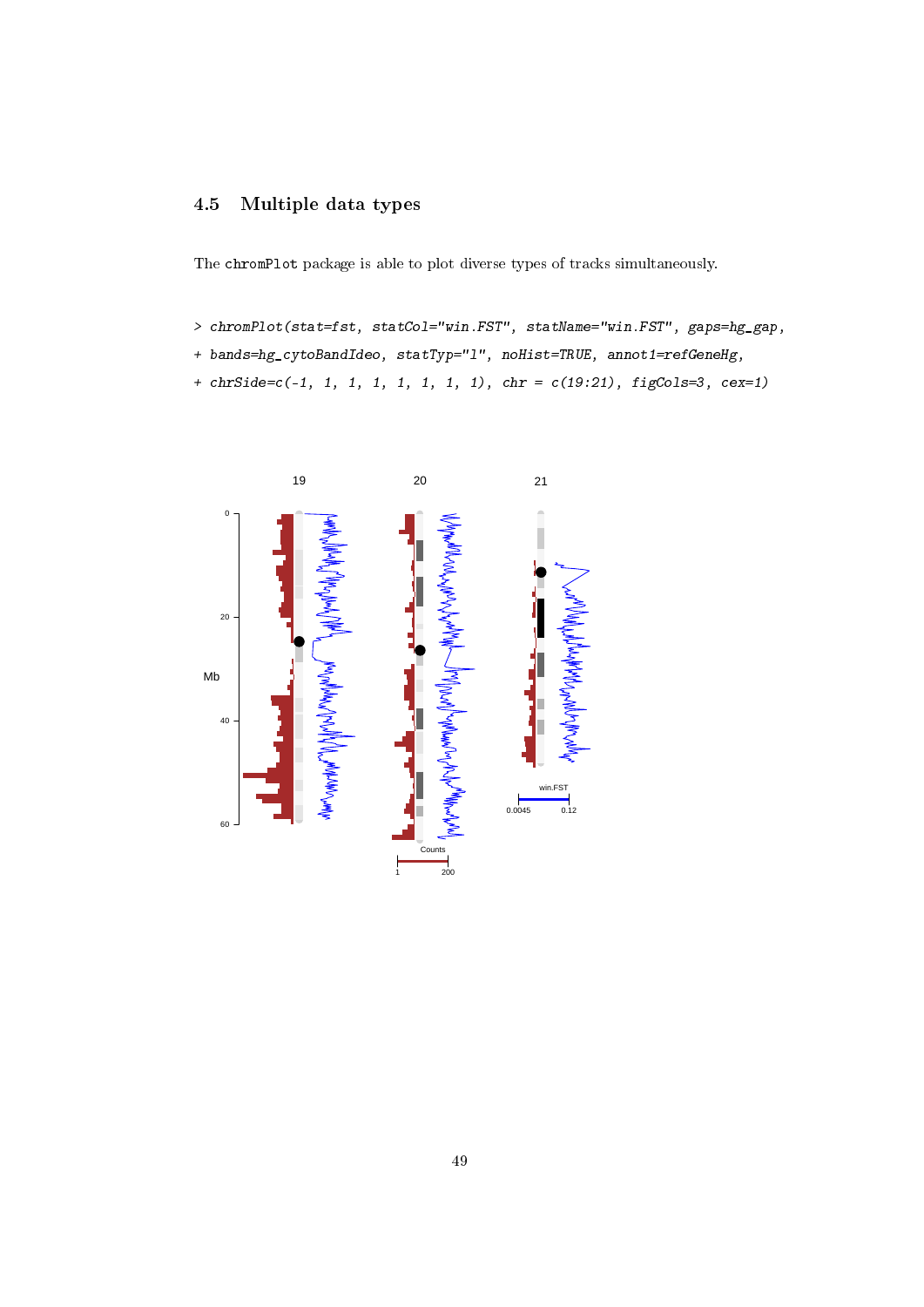Here we show a figure from in Verdugo et al.  $(2010)$ , to represent the association between the genetic divergence regions (darkred regions in the body of the chromosomes), the QTLs (color bars on the right of the chromosome), and the absence of association with gene density shown (histogram on the left side of the chromosomes).

```
> options(stringsAsFactors = FALSE);
> data_file14<-system.file("extdata", "donor_regions.csv", package = "chromPlot")
> region<-read.csv(data_file14, sep=",")
> region$Colors <- "darkred"
> head(region)
```
Chrom Start End Group Colors 1 chr2 74903477 180989506 donor region darkred 2 chr11 61609496 114085002 donor region darkred 3 chr17 5936872 86128472 donor region darkred

> head(qtl)

| Name  | Group   | End                                | Start                 | Chrom |              |
|-------|---------|------------------------------------|-----------------------|-------|--------------|
| Fatg1 | FAT(g)  |                                    | 2 112034866 149008061 |       | $\mathbf{1}$ |
| Fatg2 | FAT(g)  |                                    | 2 155693206 178535307 |       | 2            |
| Swq6  | SPL(mg) |                                    | 2 149008061 168761938 |       | 3            |
| Kwq7  | KID(mg) |                                    | 2 103105582 122639899 |       | 4            |
| Kwq8  | KID(mg) |                                    | 2 164060872 174372769 |       | 5            |
|       |         | 84814041 141777153 TAIL(cm) Tailq7 |                       | 2     | 6            |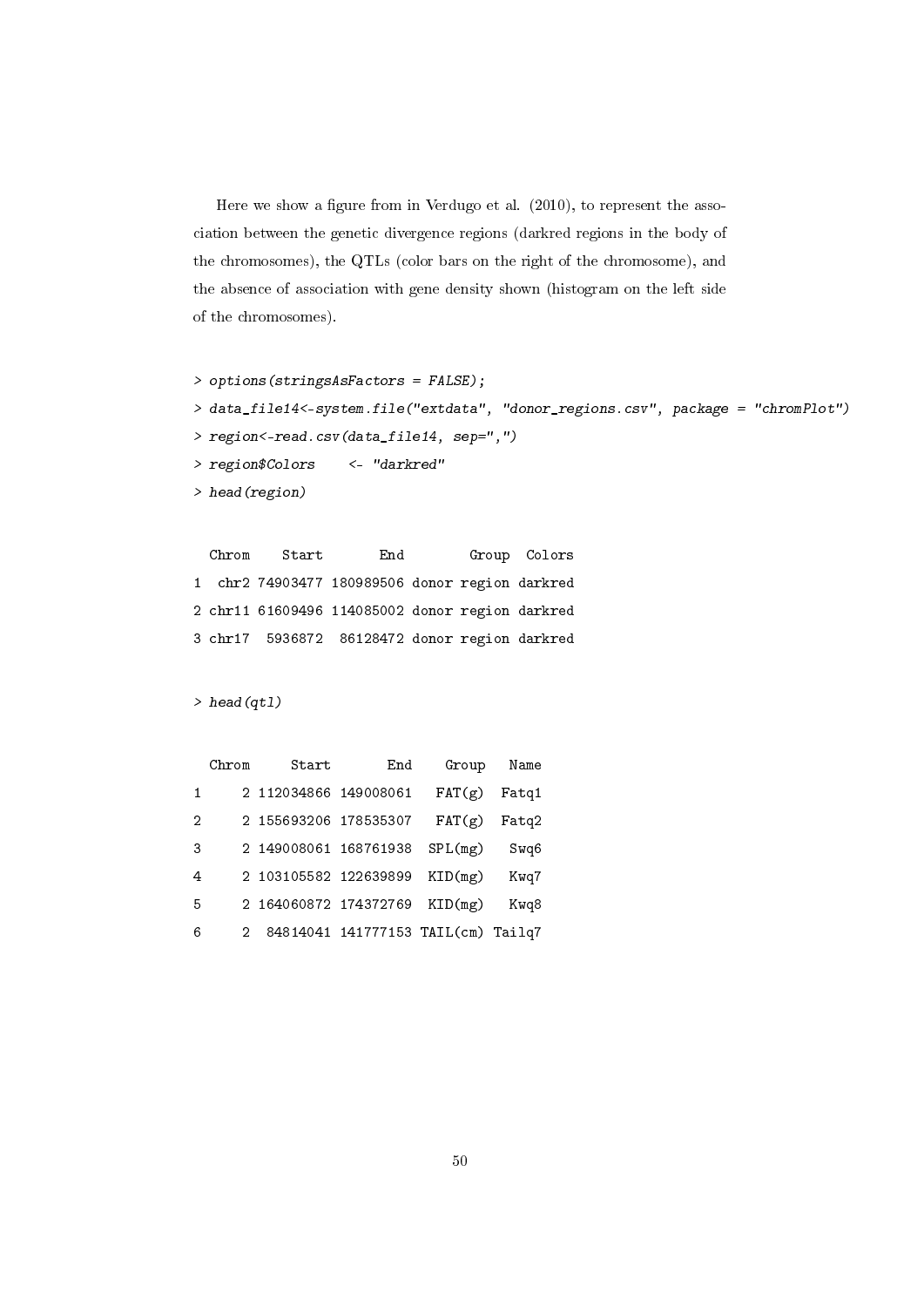- > chromPlot(gaps=mm10\_gap, segment=qtl, noHist=TRUE, annot1=ref\_mm10,
- +  $chrSide = c(-1, 1, 1, 1, 1, 1, 1, 1)$ ,  $chr = c(2, 11, 17)$ ,  $stack = TRUE$ ,  $figCo1=3$ ,
- + bands=region, colAnnot1="blue")

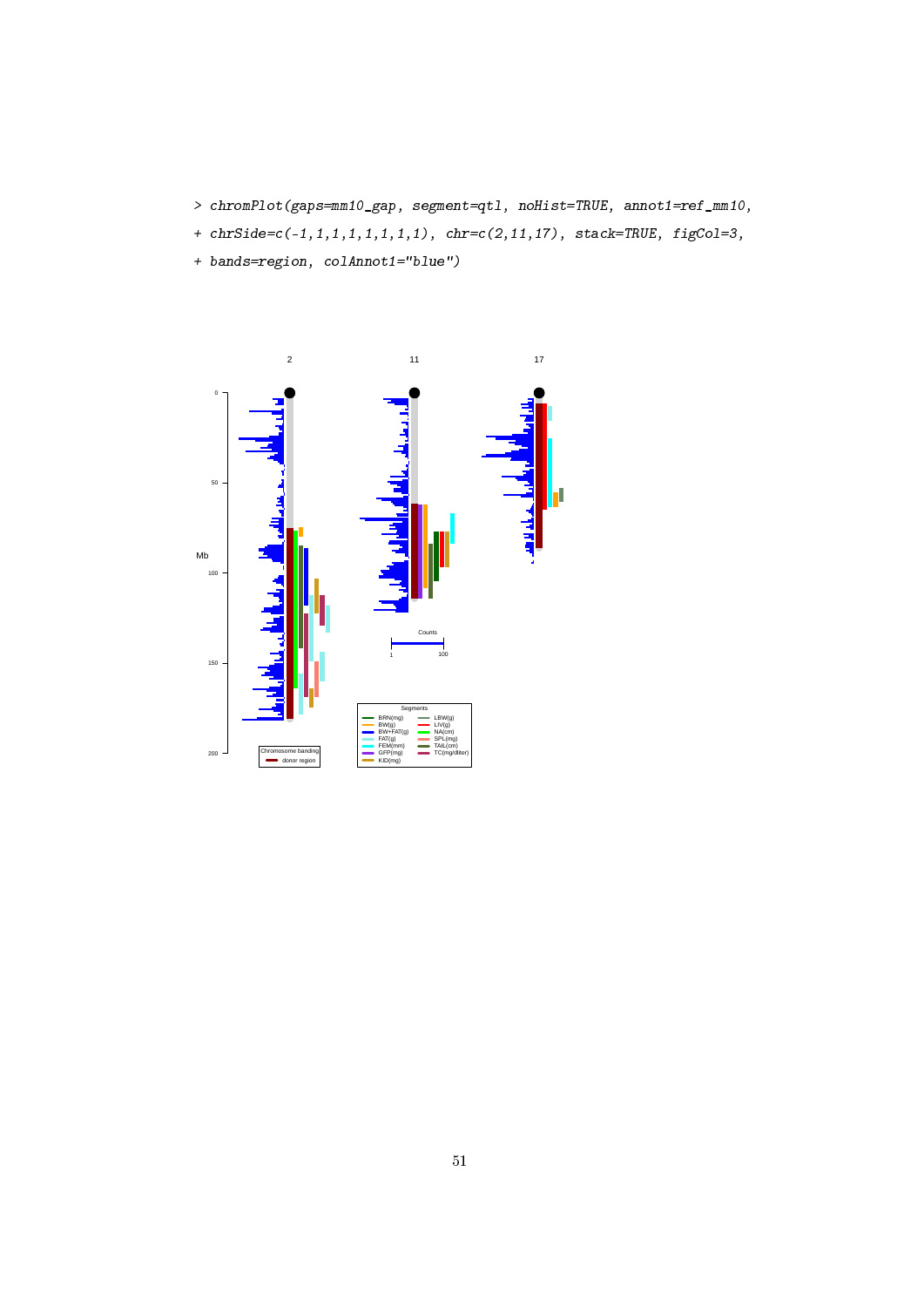# <span id="page-51-0"></span>5 Graphics settings

# <span id="page-51-1"></span>5.1 Choosing side

The user can choose a chromosome side for any track of data, except if given to the bands argument, in which case it is plotten on the body of the chromosome. The chrSide parameter receives a vector with values 1 or -1 for each genomic tracks (annot1, annot2, annot3, annot4, segment, segment2, stat and stat2 placing them to the right (if -1) or to the left (if 1) of the chromosomes.

For demonstration, here we show the same track of data on two different sides.

- > chromPlot(gaps=mm10\_gap, bands=mm10\_cytoBandIdeo, annot1=ref\_mm10,
- + annot2=ref\_mm10, chrSide=c(-1, 1, 1, 1, 1, 1, 1, 1), chr=c(17:19), figCols=3)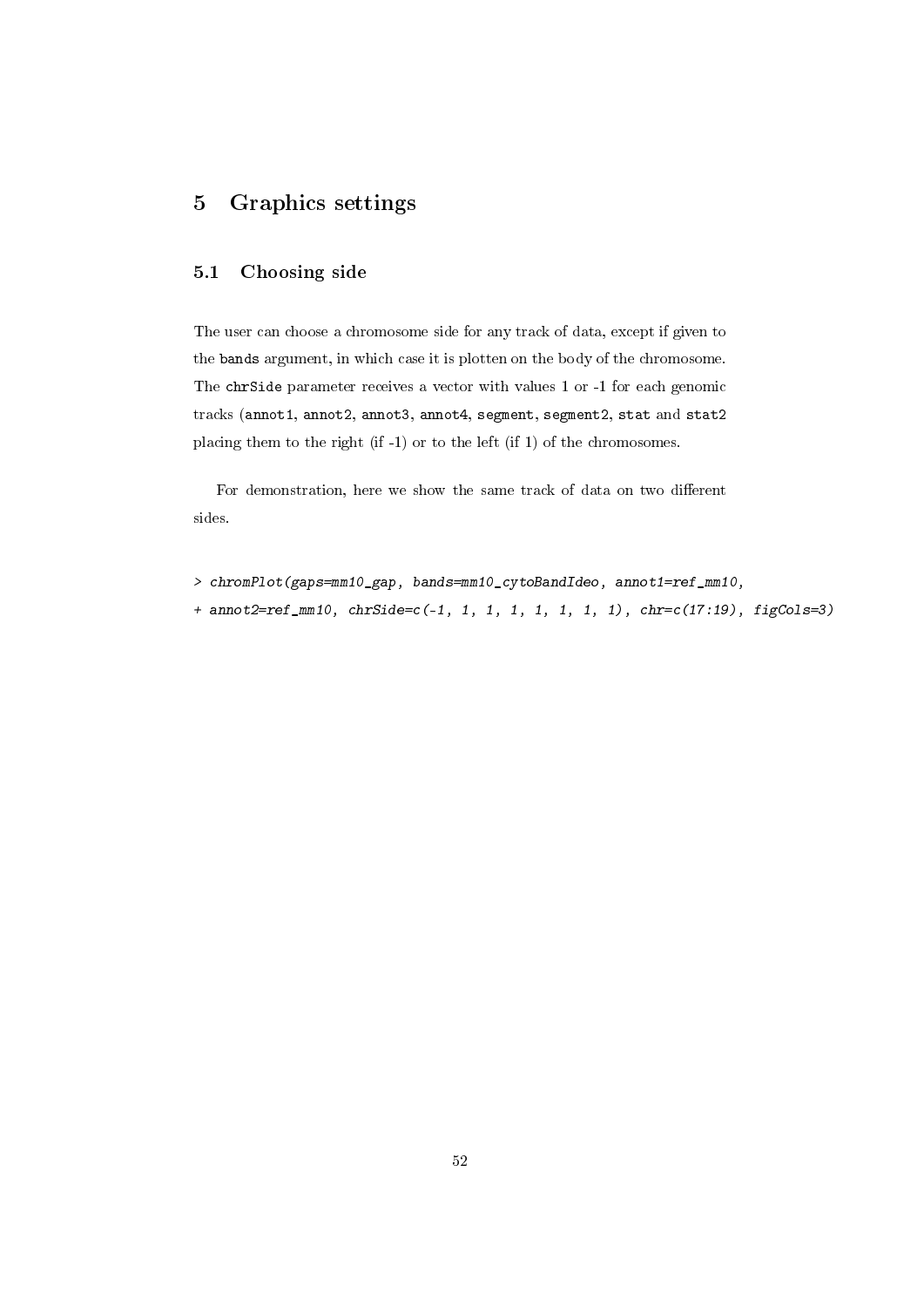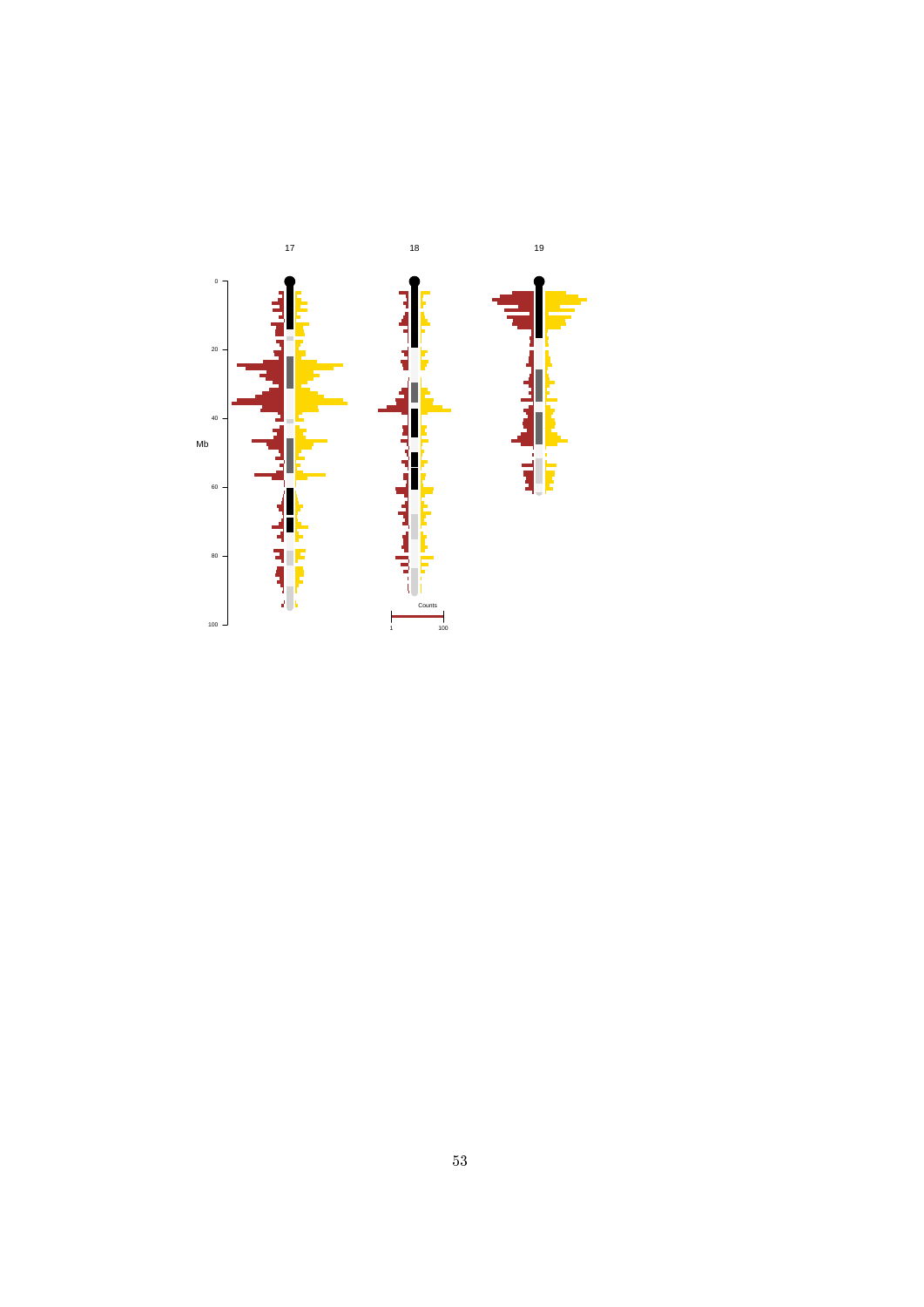### <span id="page-53-0"></span>5.2 Choosing colors

For each parameter that received a data.frame, the user can specify a color for plotting. If the data will be plotted as segments, the user can specify a vector of colors. The color will be assigned in the order provided to each level of a category (when a Group columns is present in the data table). The color parameters and their respective data tracks are as follows:

- 1. colAnnot1: annot1
- 2. colAnnot2: annot2
- 3. colAnnot3: annot3
- 4. colAnnot4: annot4
- 5. colSegments: segment
- 6. colSegments2: segment2
- 7. colStat: stat
- 8. colStat2: stat2

For data that are plotted individually, i.e. bands, segments, points in XY, or data labels, it is possible to set an arbitrary color for each element by providing a color name in a column called "Colors" in the data table. Setting a value in this way overrides any color provided in the above arguments for a given track. The user is responsible for providing color names that R understands. No check is done by chromPlot, but R will complain if a wrong name is used. For un example of this use, see section [4.1.3.](#page-14-0)

# <span id="page-53-1"></span>5.3 Placement of legends

chromPlot places the legends under the smallest or second smallest chromosome, depending on the number of legends needed. The legend for the second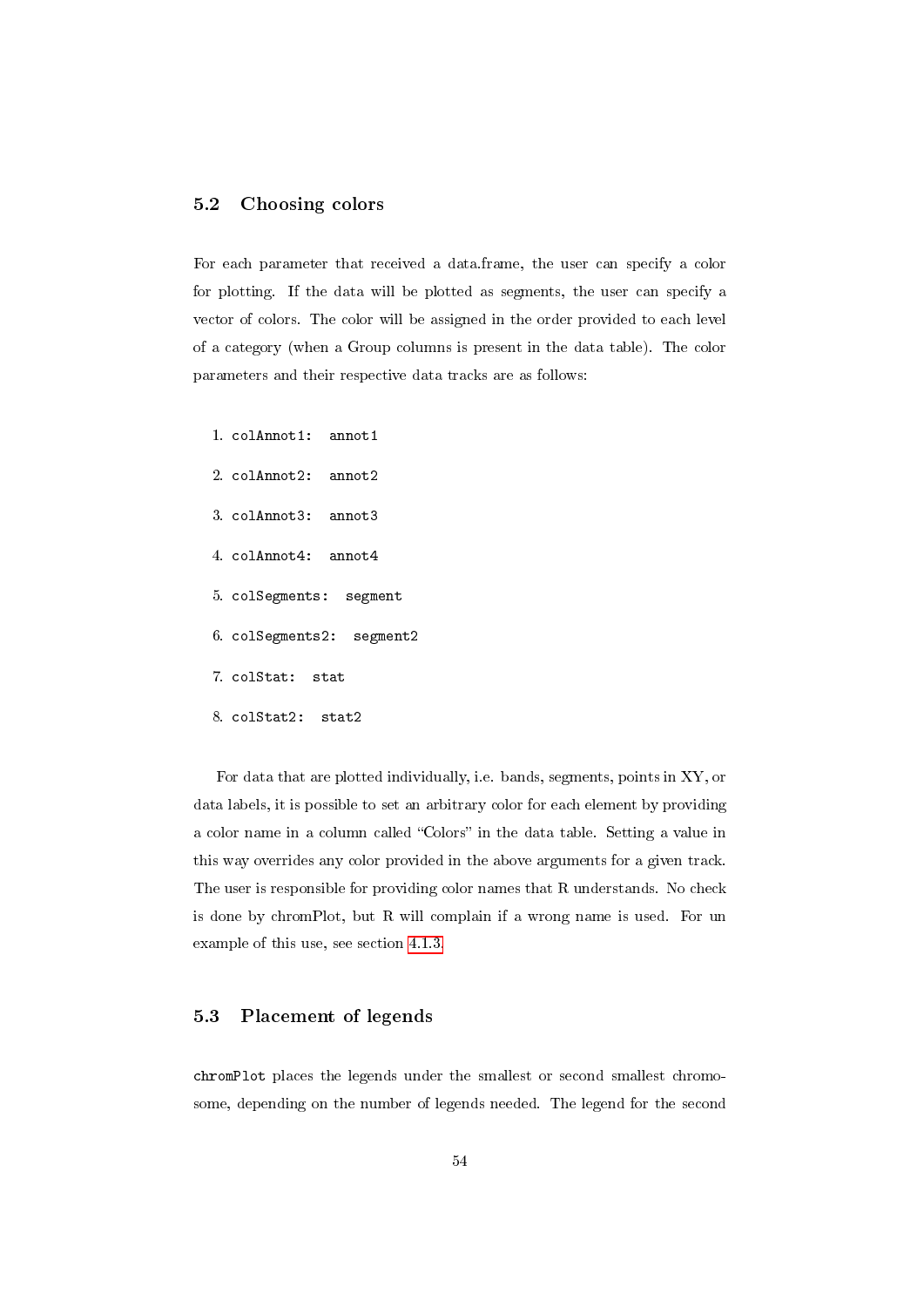category of a segments track is placed in the middle-right of the plotting area of the smallest chromosome. These choices were made because they worked in most cases that we tested. However, the placement of legends in R not easily automated to produce optimal results in all situations. Depending on the particular conditions of a plot such as data density, chromosomes chosen, font size and the size of the plotting device, the the legend by block viewing some data.

When not pleased with the result of chromPlot's placing of legends, the user has two options:

- 1. setting the legChrom argument to an arbitrary chromosome name. The legend will be placed under that chromosome. If more than one legend is needed the first one will be placed under the chromosome before the chosen chromosome, unless only one chromosome is plotted.
- 2. setting the legChrom to NA to omit plotting a legend. The user can use the legend() function to create a custom legend and can choose the best location by trial and error.